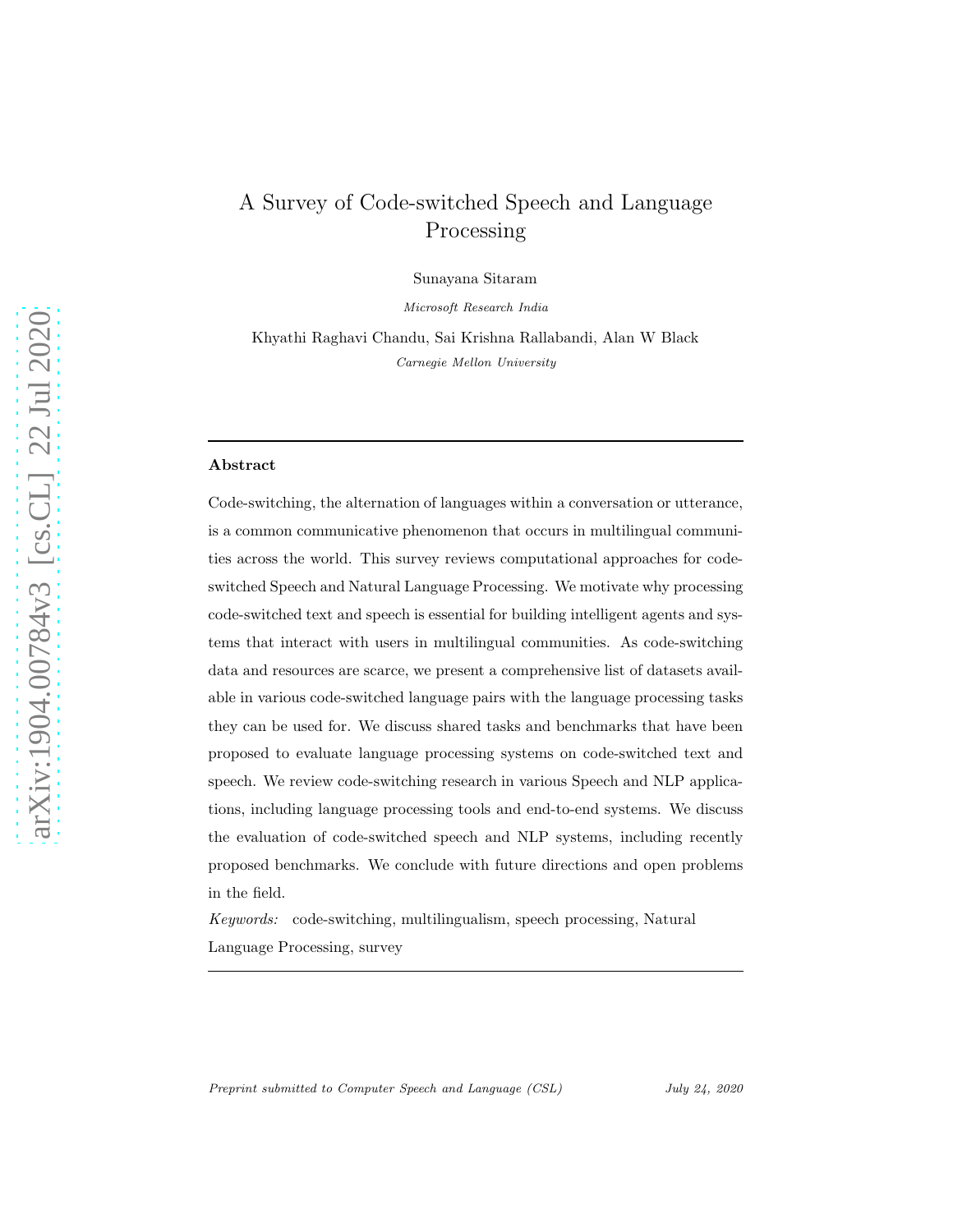## 1. Introduction

Linguistic code choice refers to the use of a language for a specific communicative purpose and code-switching denotes a shift from one language to another within a single utterance. Not only is there a plethora of different languages across the world, but speakers also often mix these languages within the same utterance. In fact, some form of code-switching is expected to occur in almost every scenario that involves multilinguals [\[1](#page-39-0)]. This can go beyond mere insertion of borrowed words, fillers and phrases, and include morphological and grammatical mixing. Such shifts not only convey group identity [\[2](#page-39-1)], embody societal patterning [\[3](#page-39-2)] and signal cultural discourse strategies [\[4](#page-39-3)] but also have been shown to reduce the social and interpersonal distance [\[5\]](#page-39-4) in both formal [\[6,](#page-40-0) [7\]](#page-40-1) and informal settings.

In this paper we refer to this phenomenon as **code-switching**, though the term code-mixing is also used. While such switching is typically considered informal - and is more likely to be found in speech and in casual text as now found in social media - it is also found in semi formal and formal settings such as news paper headlines and teaching. Therefore, we argue that code-switching should not be looked down upon or ignored but be acknowledged as a genuine form of communication that deserves analysis and development of tools and techniques to be handled appropriately. As language technologies improve and permeate more and more applications that involve interactions with humans [\[8,](#page-40-2) [9](#page-40-3)], it is imperative that they take phenomena such as code-switching into account for any consumer facing technology.

Code-switching is most common among peers who have similar fluency in each language. For example fluent bilingual Spanish and English people may often float between their languages, in a form of communication called Spanglish. Indian sub-continent residents, who often have a substantial fluency in English will often mix their speech with their regional languages in Hinglish (Hindi), Tenglish (Telugu), Tamlish (Tamil) and others. But it is not just English that code-switching occurs with. Southern Mainland Chinese residents who, for ex-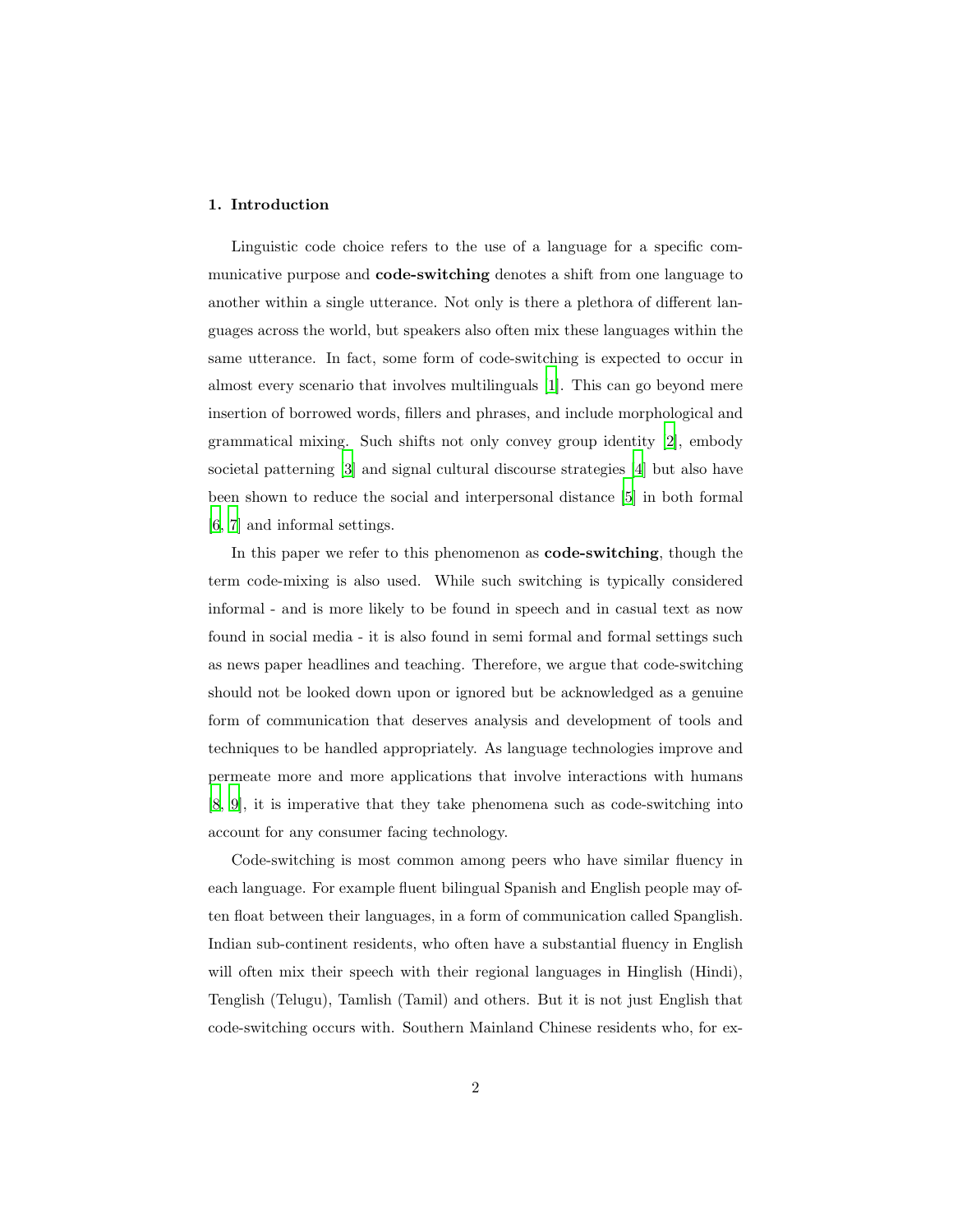ample, speak Cantonese and Shanghaiese, may switch with Putonghua (standard Mandarin). Arabic Dialects are often mixed with Modern Standard Arabic. The distinction between languages and dialects is hard to define, but we see that code-switching appears with dialects too. African American Vernacular English (AAVE) speakers will commonly switch between AAVE and Standard American English; Scottish people may switch between Scots and Standard English. At an extreme, code-switching could also be used to describe register shifting in monolingual speech. Formal speech versus slang or swearing may follow similar functions and patterns as those in code-switching among two distinct languages.

#### *1.1. Why should we care about code-switched language processing?*

It is important to realize that humans are good at constructing language registers and learning new communication methods. Not only are we good at doing this with human-human communication, we also construct and learn to use such registers for human-machine communication efficiently, such as Linux command-line expressions, or the grammar of Alexa interactions. If we want machines to partake in such human-human conversations, we need to also be able to understand what is being said in these varied registers.

For the large companies, understanding code-switched communication will enable better advertisement-targeting. Understanding genuine user sentiment about aspects of products helps improve future versions. [\[10](#page-40-4)] found a correlation between language use and sentiment, showing that ignoring one language in favor of the other, or ignoring code-switched languages altogether may lead to the wrong conclusions about user sentiment. For healthcare, understanding how people feel, if they are being open, will help to give better care, and enable better communication with patients, and better distribution and uptake of preventative care. For educators, communication in the right register for tutoring, or understanding if concepts are or are not understood is crucial. For entertainment, non-playing characters should communicate in the appropriate register for the game, and/or be able to understand natural code-switched communication with other players.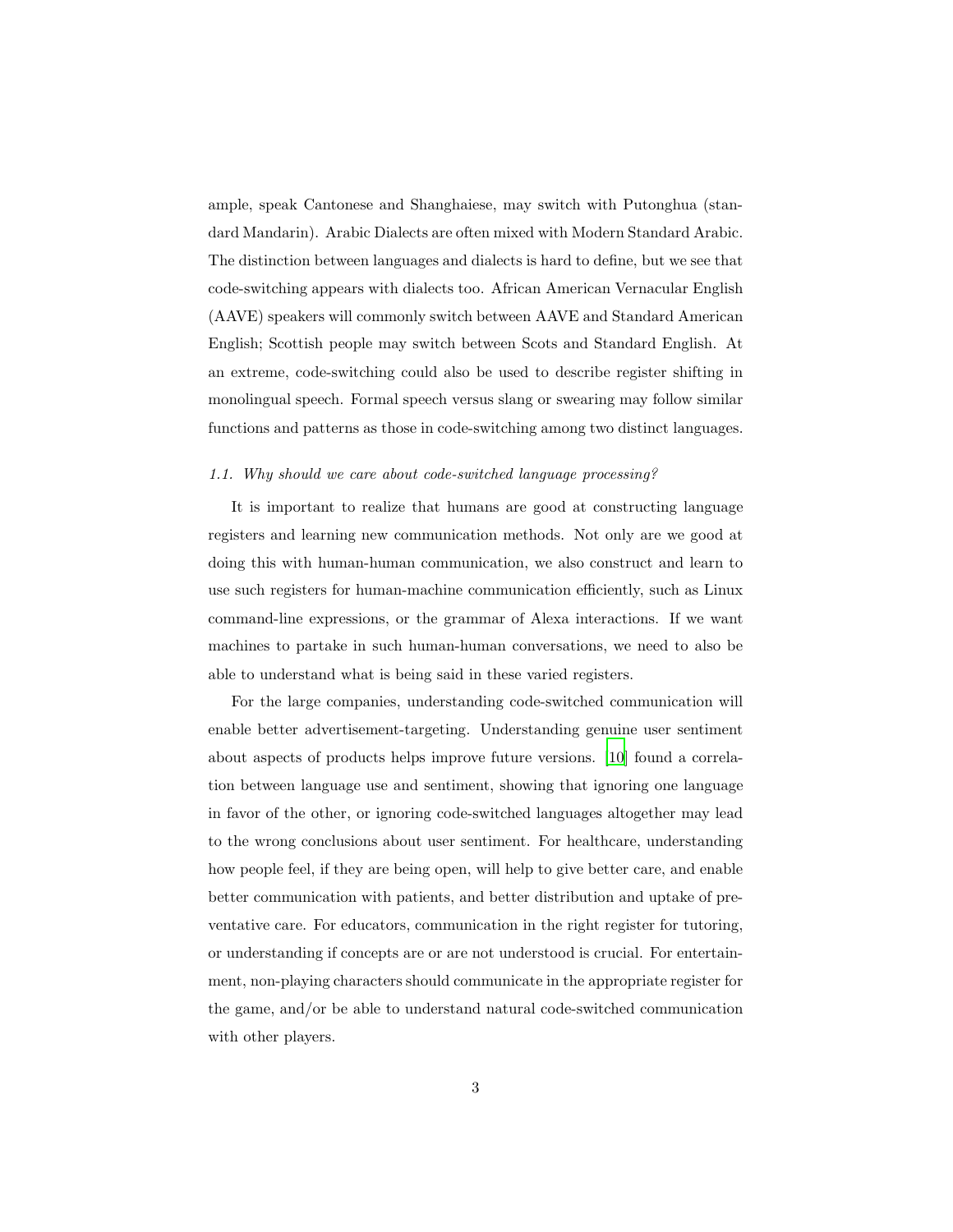Unlike pidgins or creoles [\[11](#page-40-5), [12,](#page-40-6) [13\]](#page-40-7), where speakers may not have full fluency in the language of influence, we are primarily interested in situations where participants have fluency in each of the languages but are choosing not to stay within one language. Code-switching is not a simple linguistic phenomena and depending on the languages involved, and the type of code-switching the interaction between the component languages may be quite different. It is easy to identify at least linguistic sharing, cross-lingual transfer, lexical borrowing as well as speech errors with restarts commonly within the code-switched data. Likewise although there may be language technology tasks that can be achieved with straightforward techniques, it is clear that some tasks, such as semantic role labeling will require complex cross-lingual analysis.

Many have identified the notion of a matrix language in code-switching [\[14\]](#page-40-8), that there is an underlying language choice which mostly defines the grammar and morphological aspects of the utterance. From a language technologies point of view, especially when considering code-switched data generation using any form of language modeling, it is possible to identify 'bad' code-switching or even 'wrong' code-switching. Although it is obviously not a binary decision, there are extremes that will almost always be wrong. We cannot in general randomly choose which language a word would be realized in, or simply state that we will choose alternate languages for each word. That is, there are constraints, there is an underlying grammar and there are multiple linguistic theories that have been proposed for code-switching. Modeling the grammar is challenging, even if there may be an eventual standardized Hinglish that everyone in Northern India may speak, at present, such code-switched languages are very dynamic, and will have very diverse ideolects across speakers. This is reminiscent of pidgins and creoles which can develop over time, but they too, especially as they are not normally written languages, are also diverse.

But we should not give up, there is underlying structure, and there are constraints, and we have good machine learning modeling techniques that can deal with uncertainty. Recently, there has been quite a lot of interest in the speech and NLP community on processing code-switched speech and text, and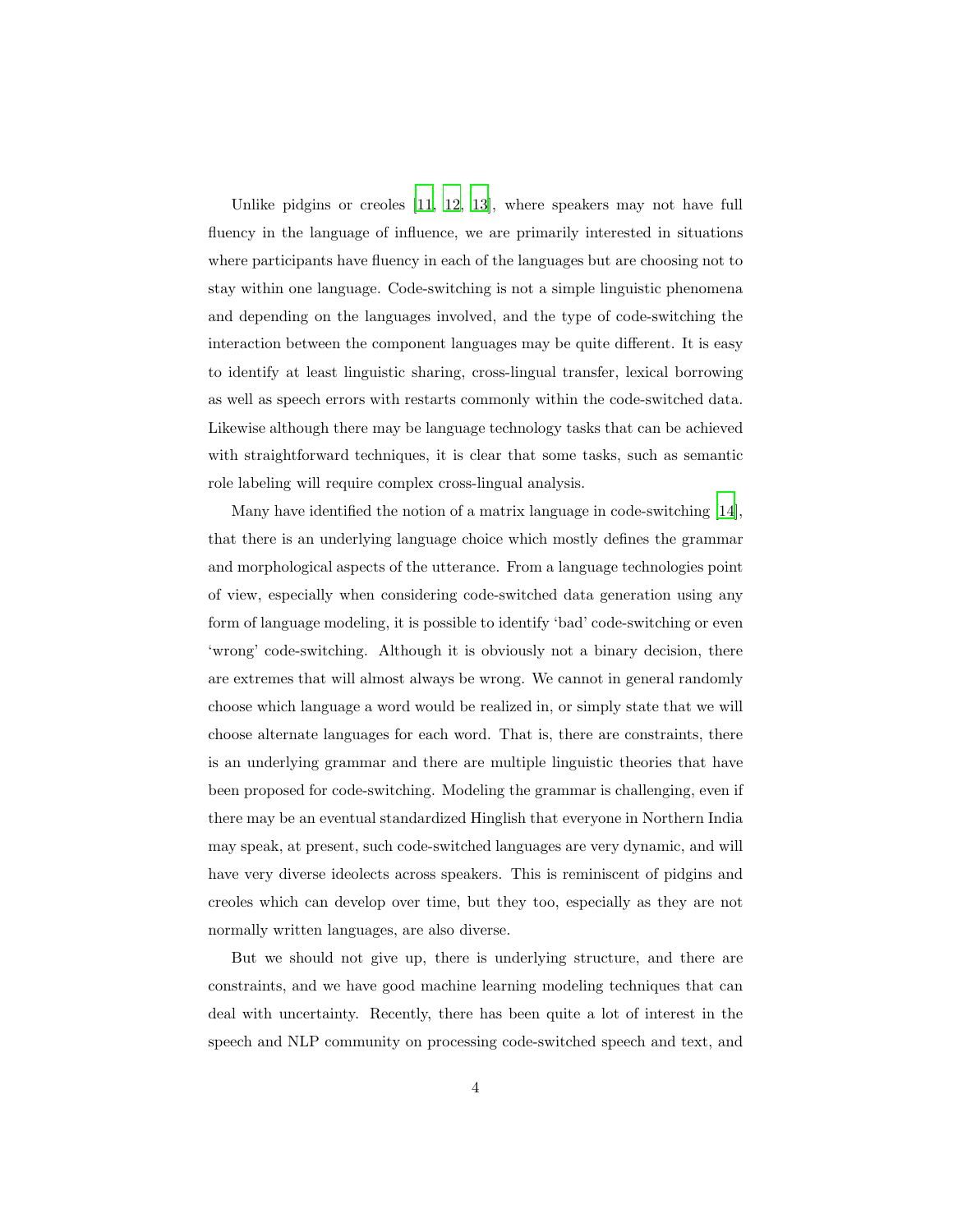this paper aims at describing progress made in the field, and discussing open problems.

This survey is organized as follows. First, we introduce why code-switching is a challenging and important problem for speech and NLP. Next, in Section 2, we briefly describe linguistic studies on code-switching with other theoretical aspects. In Section 3 we describe speech and NLP corpora and resources that have been created for code-switched language pairs. Section 4 describes techniques for building models for code-switching in specific speech and NLP applications. Section 5 describes various shared tasks and challenges that have been conducted to evaluate code-switching, and introduces benchmarks that evaluate models across tasks and languages. We conclude in Section 6 with a description of the challenges that remain to be addressed and future directions.

## 2. Background

Research on code-switching is not recent, and this phenomenon has been studied by linguists for decades. In this section, we provide a description of linguistic studies on code-switching and how to characterize code-switched languages. We do not attempt to be comprehensive, since providing a complete description of code-switching research in linguistics is out of the scope of this paper.

## *2.1. Types of code-switching*

Code-switching is defined as the 'juxtaposition within the same speech exchange of passages of speech belonging to two different grammatical systems or sub-systems'[\[15](#page-40-9)], while code-mixing is 'the embedding of linguistic units such as phrases, words and morphemes of one language into an utterance of another language'[\[16\]](#page-40-10). The distinction between code-switching, mixing and lexical borrowing is often not clear and can be thought of as lying on a continuum [\[17\]](#page-41-0). In this paper, we use the terms 'code-switching' and 'code-mixing' interchangeably, although the distinction between the two may be important for certain applications.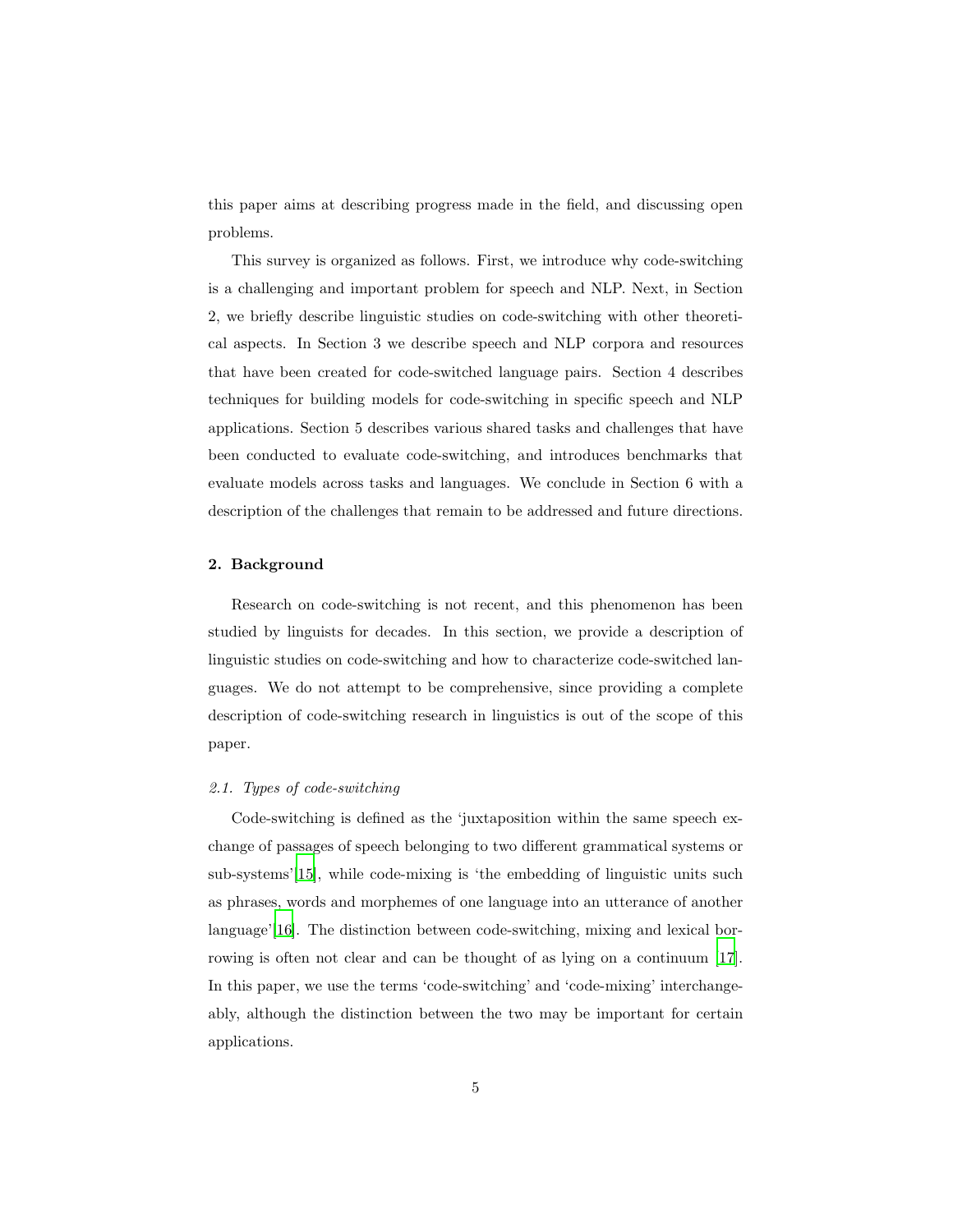The extent and type of code-switching can vary across language pairs. [\[18\]](#page-41-1) used word-level Language Identification to estimate which language pairs were code-switched on Twitter. They found that around 3.5% of tweets were codeswitched, with the most common pairs being English-Spanish, English-French and English-Portuguese. English-German tweets typically had only one switch point, implying that the tweets usually contained translations of the same content in English and German, while English-Turkish tweets had the most switch points, implying fluid switching between the two languages. Code-switching can also vary within a language pair. For example, casual conversational Hinglish may be different from Hinglish used in Bollywood movies, which may be different from Hinglish seen on Twitter.

## *2.2. Linguistic Models of Code-switching*

Early approaches investigate code-switching by laying down a formal framework taking into account the two grammatical systems of the languages being mixed and a mechanism to switch between these two systems at the intrasentential level [\[19](#page-41-2)]. This model mainly explores asymmetric relations between the two grammars, without an explicit formalism of a third grammar and the understanding of where and how to switch closed class items.

Quantitative analysis conducted by [\[20](#page-41-3)] revealed two constraints (1) Free Morpheme Constraint and (2) Equivalence Constraint that function simultaneously. The Free Morpheme constraint specifies that it is possible to switch between full sentences as well as any constituent within the sentence if a free morpheme is present in a constituent. The Equivalence Constraint specifies that language switches generally occur at points where there is no violation of syntactic rules of the participating languages.

[\[21\]](#page-41-4) worked on incorporating both linguistic and extra-linguistic factors into a single analytical model. This study concludes that there are no visibly ungrammatical combinations of the two languages and code-switching is independent of the bilingual ability of the speaker. [\[22\]](#page-41-5) showed that there exists a constituent tree labeling, implying that around a switch point there is a constraint on an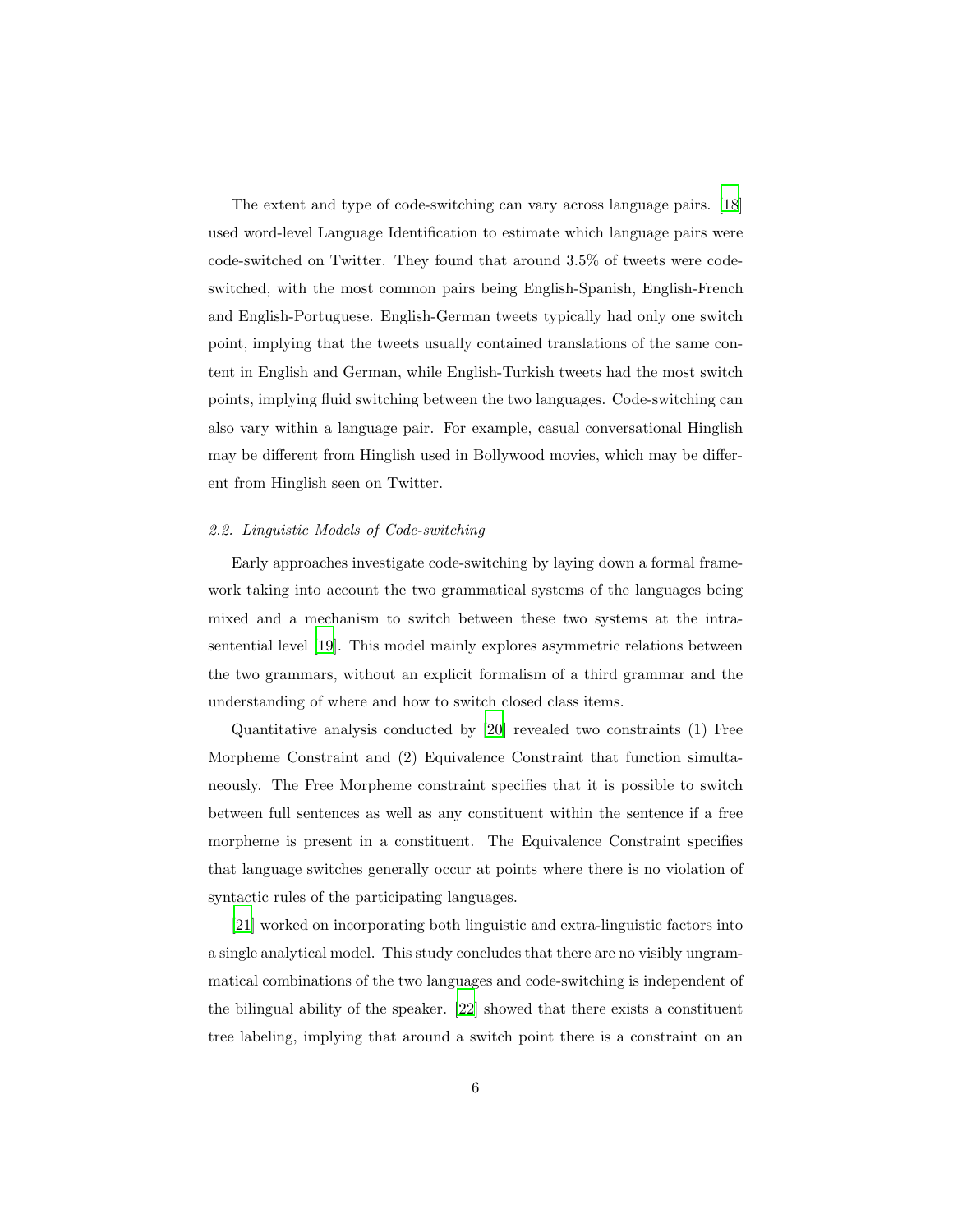equivalence order in constituents. The above described linguistic theories are also used in [\[23](#page-41-6)] to identify governing relationships between constituents. [\[24\]](#page-41-7) have demonstrated evidence that a constrained Universal Grammar needs refinement of f-selection in code-switching as compared to monolingual speech. [\[25\]](#page-41-8) have proposed four categories for any switch point comprising of harmonization, neutralization, compromise, and blocking.

[\[26\]](#page-41-9) have a rather interesting approach towards analyzing grammatical variants in code-switching based on pre-conceptualized assumptions. They claim that grammar in this context is subject to poly-idiolectal repertoires of bilingual speakers and sociolinguistic factors take precedence over grammatical factors. Hence they propose accounting for variability among the bilingual speakers. This same work was extended later to examine intra-sentential switching focusing on bilingual compound verbs and using grammatical knowledge.

The linguistic theories mentioned above were put to use in computational frameworks by [\[27](#page-42-0)]. They address several issues such as the absence of literal level translation pairs, sensitivity to minor alignment errors and the under specification of the original models. The human evaluation of generated sentences reveals that the acceptability of code-switching patterns depend not only on socio-linguistic factors but also cognitive factors. This work was later extended in [\[28\]](#page-42-1) to perform language modeling by leveraging the theories discussed above to generate synthetic code-switched text.

While on one hand, there are studies of formally constructing grammatical representations to understand the nature of code-switching, there is also work that focuses on understanding the psycho-linguistic aspect of this subject pertaining to how and when this occurs. There are studies pertaining to socially determined and pragmatic choices in the developmental perspective of switching in bilingual infants [\[29\]](#page-42-2).

Another stream of work talks about the factors triggering code-switching that are attributed to 'cognate' or trigger words including proper nouns, cognate content words with good and moderate form overlap, and cognate function words. [\[30\]](#page-42-3) have studied attested contact-induced changes based on prior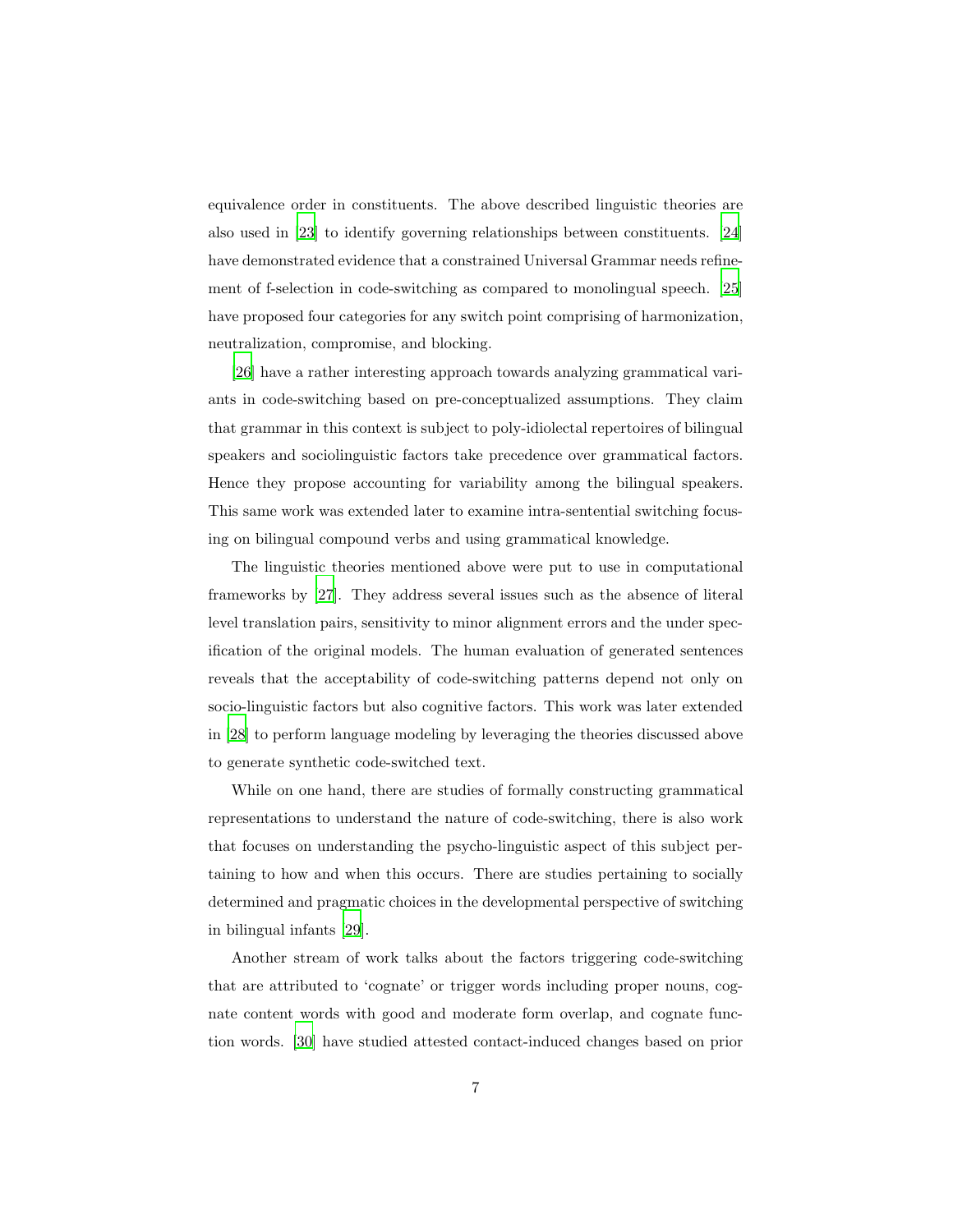linguistic theories regarding the types of structural changes in calques, distributions, frequencies, inventory and stability. [\[31\]](#page-42-4) explored three different hypothesis and presented empirical evidence for the same. They are the relationships between (i) cognate stimuli and code-switching, (ii) syntactic information and code-switching, (iii) entrainment in a code-switched conversation among bilinguals. The empirical evidence demonstrates that there is a strong correlation between precedence of cognates and code-switching, relationship between POS tags and code-switching and the convergence of the rate of entrianment in codeswitching.

[\[32\]](#page-42-5) present an integrated representation of inter and intra-sentential phenomena as well as spoken and written modalities of code-switching. This is done in order to make better reuse of the minimally available code-switched data by analyzing various global dimensions such as modality, discourse, granularity, social familiarity and social hierarchy. These properties pave way to potentially footprint corpora and functional derivations. [\[33](#page-42-6)] present a systematic approach to analyze code-switching in conversations. Patterns of switching are analyzed in multi-party conversations from Hindi movie scripts to establish identity and social contexts.

#### *2.3. Measuring the amount of code-switching*

Various metrics have been proposed to measure the amount of code-switching in corpora. The Code-mixing Index (CMI) [\[34\]](#page-42-7) is an utterance and corpus level metric proposed to measure the amount of code-switching in corpora by using word frequencies. [\[35](#page-42-8)] propose M-Index which quantifies the ratio of languages in the corpora based on the Gini coefficient to measure the inequality of the distribution of languages in the corpus. [\[36](#page-43-0)] extend this metric to describe the probability of switching within a corpus by summing up the probabilities that there has been a language switch. This metric is termed Integration Index ( I-Index) and has values of in the range from 0 (a monolingual text in which no switching occurs) to 1.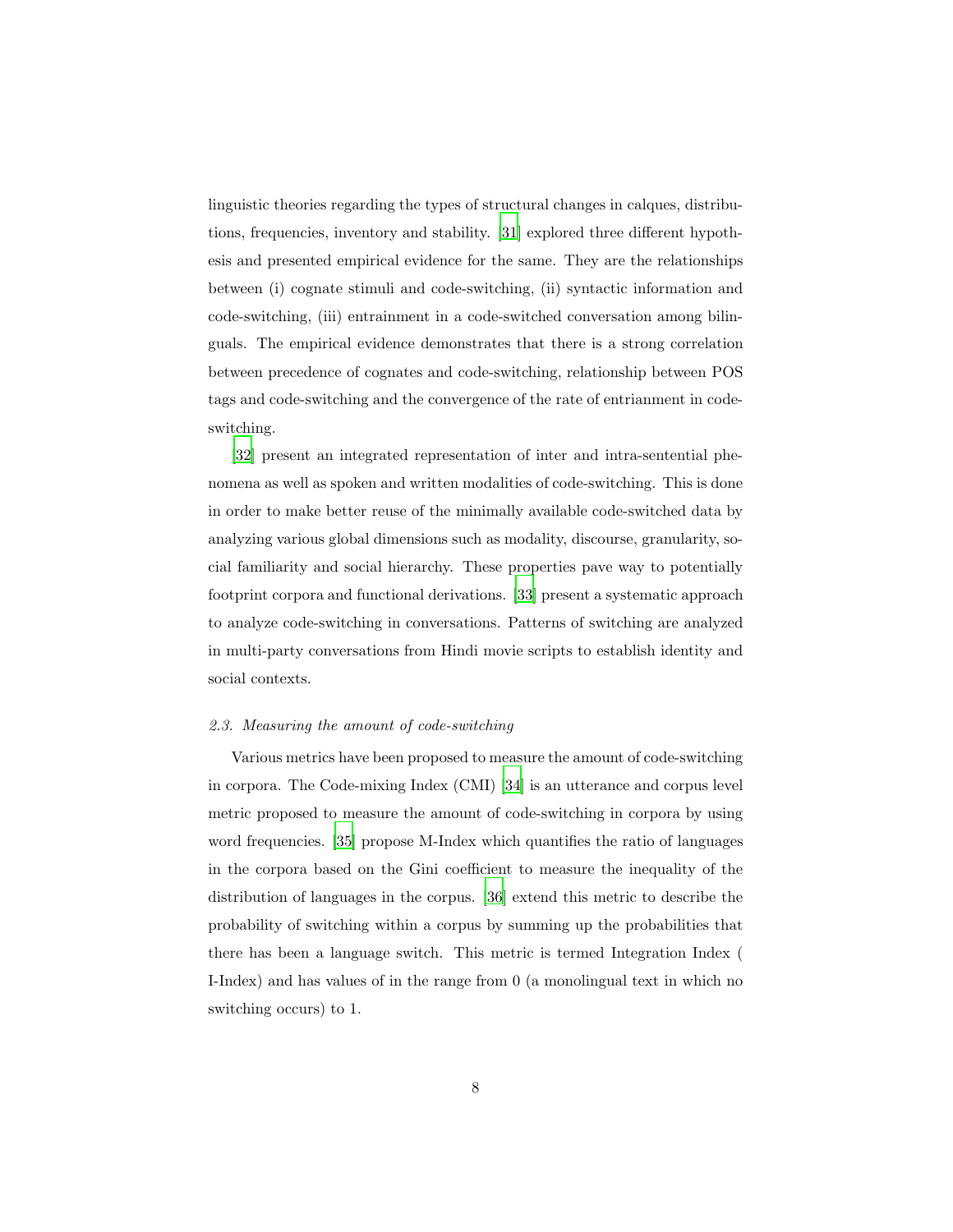[\[37\]](#page-43-1) and [\[38](#page-43-2)] also propose the following metrics: Language Entropy, Span Entropy, Burstiness and Memory. Language Entropy and Span Entropy are the number of bits needed to represent the distribution of language spans. Burstiness quantifies whether the switching has periodic character or occurs in bursts. Memory captures the tendency of consecutive language spans to be positively or negatively autocorrelated.

[\[39\]](#page-43-3) propose techniques to automatically determine the matrix language of a code-switched utterance. Although the notion of the matrix language is based on the underlying grammar of the sentence, [\[39\]](#page-43-3) show that the matrix language can be determined by word-count alone as an approximation. [\[40](#page-43-4)] characterize languages as being asymmetric or symmetric depending on whether code switching is insertional or alternating, and show that the same grammatical constraints hold in both cases.

#### 3. Data and resources

Over the last few years, significant progress has been made in the fields of Speech Processing and Natural Language Processing mainly owing to the use of large and powerful Machine Learning models such as Deep Neural Networks (DNNs). DNNs typically require large labeled corpora for training, which can be found for a few languages such as US English, Mandarin and Modern Standard Arabic, which are commonly termed as high-resource languages. In the presence of large datasets, models can be trained to achieve high accuracies on tasks such as Automatic Speech Recognition, Machine Translation and Parsing.

However, most languages in the world do not have the necessary data and resources to create models with high enough accuracies to be used in real-world systems. The situation is even more stark for code-switched languages, since considerable care is taken to leave out foreign words while building monolingual resources. So, even if monolingual resources exist for one or more of the languages being mixed, code-switched speech and language resources are very scarce.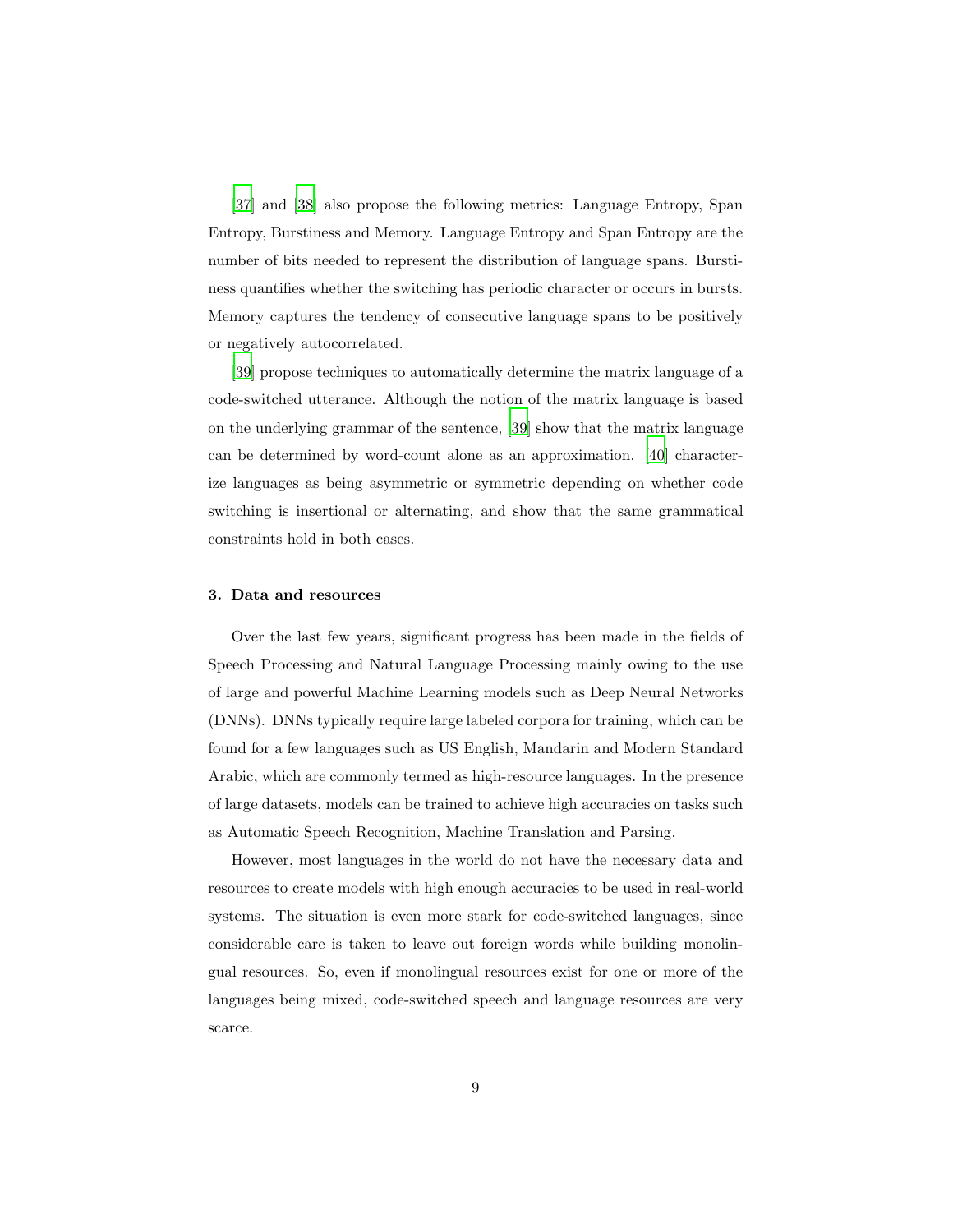However, owing to the recent interest in code-switched speech and language processing, there are some speech and text data sets available for a few language pairs, which we describe next.

#### *3.1. Speech data*

Data used for building Automatic Speech Recognition (ASR) and Text to Speech (TTS) systems typically consists of recorded speech and the corresponding transcripts. For ASR systems, the speech may be spontaneous or read, and typically needs to be at least a few thousand hours to build systems that are usable. For TTS systems, a few hours of clean, well recorded speech from a single speaker is typically enough. Below is a list of code-switched data sets available for speech processing.

- SEAME [\[41](#page-43-5)] is a corpus of Mandarin-English code-switching by bilinguals in Singapore and Malaysia, with Mandarin being the dominant language in the recordings. It consists of 63 hours of interviews and conversational speech from 97 speakers. [\[42](#page-43-6)] describes the updated SEAME corpus with an additional 129 hours of speech.
- The HKUST Mandarin-English Corpus [\[43\]](#page-43-7) also consists of interviews and conversational speech with 5 hours of transcribed and 15 hours of untranscribed speech.
- The CECOS corpus [\[44\]](#page-43-8) contains 12 hours of prompted Mandarin-English speech from 77 speakers.
- The OC16-CE80 corpus is a 80 hour Mandarin-English corpus with English words embedded in Mandarin utterances [\[45\]](#page-44-0).
- The CUMIX Cantonese-English speech corpus [\[46\]](#page-44-1) contains 17 hours of code-switched speech read by 80 speakers.
- A Mandarin-Taiwanese corpus is described in [\[47](#page-44-2)] containing 4000 utterances recorded by 16 speakers.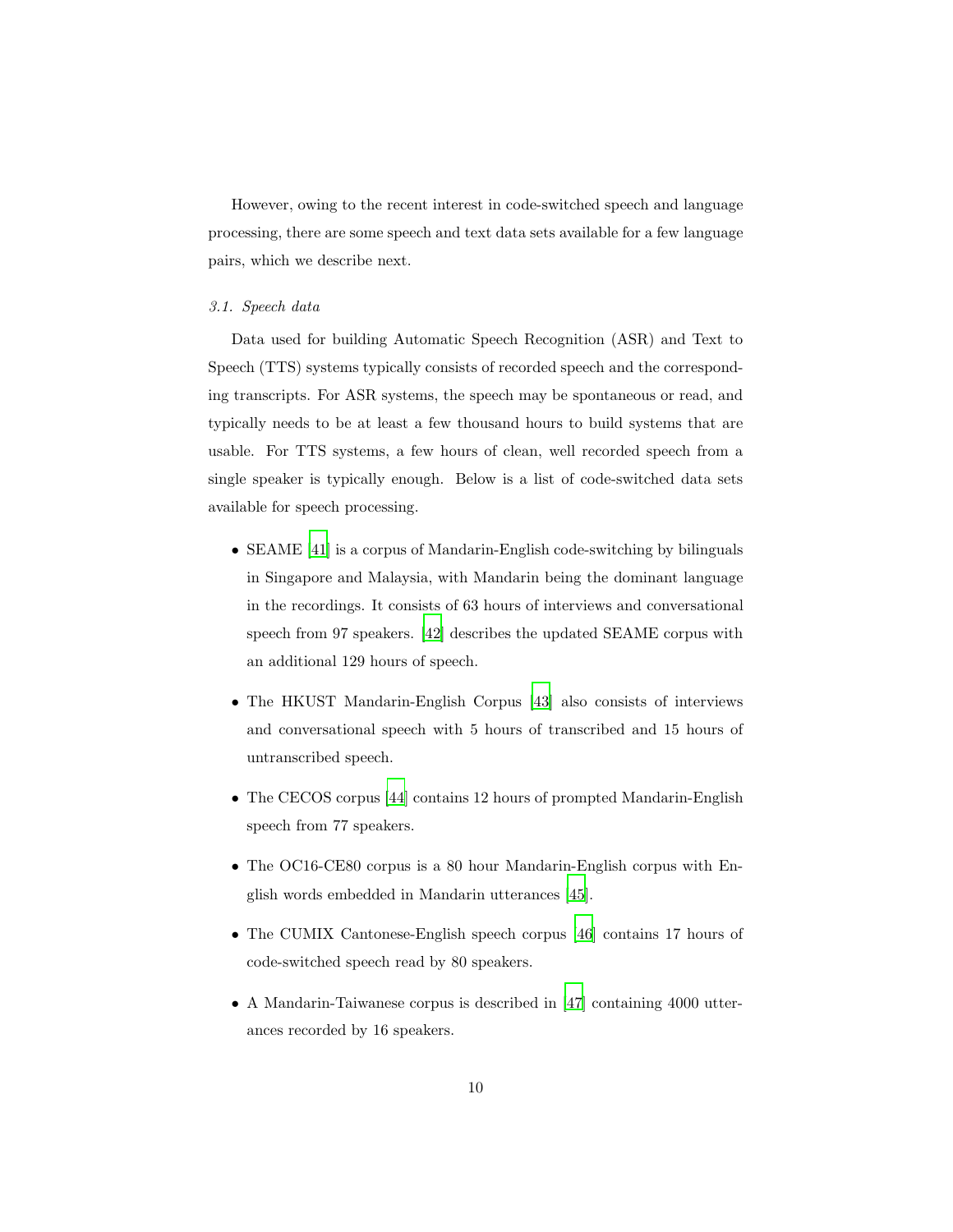- [\[48](#page-44-3)] present an artificially generated Japanese-English code-switched corpus using a Japanese and English Text-to-speech system from a bilingual speaker. The corpus consists of 280k speech utterances.
- BANGOR-MIAMI [\[49\]](#page-44-4) is a Spanish-English code-switched corpus consisting of 56 audio recordings and their corresponding transcripts. The recordings consist of informal conversations between two or more speakers, involving a total of 84 speakers.
- A small Spanish-English corpus consisting of 40 minutes of spontaneous speech is described in [\[50\]](#page-44-5).
- [\[51](#page-44-6)] describe an audio and video corpus of elicited code-switched Spanish-English and Hindi-English dialogues. The corpus consists of over 700 calls to an automated agent by workers on Amazon Mechanical Turk, although only a small subset of these have been transcribed.
- The MSR Hindi-English database [\[52](#page-44-7)] consists of 50 hours of conversational speech between Hindi-English bilinguals. There are around 500 speakers in the corpus.
- [\[53](#page-45-0)] crawled blogs to collect Hindi-English code-switched utterances. 71 speakers recorded around 7000 utterances which were then transcribed and used to build an ASR system.
- [\[54](#page-45-1)] describe the creation of a phonetically balanced Hindi-English corpus for code-switched ASR. This corpus contains read speech from 78 speakers, with each speaker having recorded around a minute of speech. The prompts have been collected from news websites and sampled for phonetic coverage.
- [\[55](#page-45-2)] collected a small Hindi-English corpus of student interviews. The corpus contains 3 minutes of transcribed speech from 9 speakers.
- [\[56](#page-45-3)] collected 1000 hours of Malay-English speech from 208 Chinese, Malay and Indian speakers.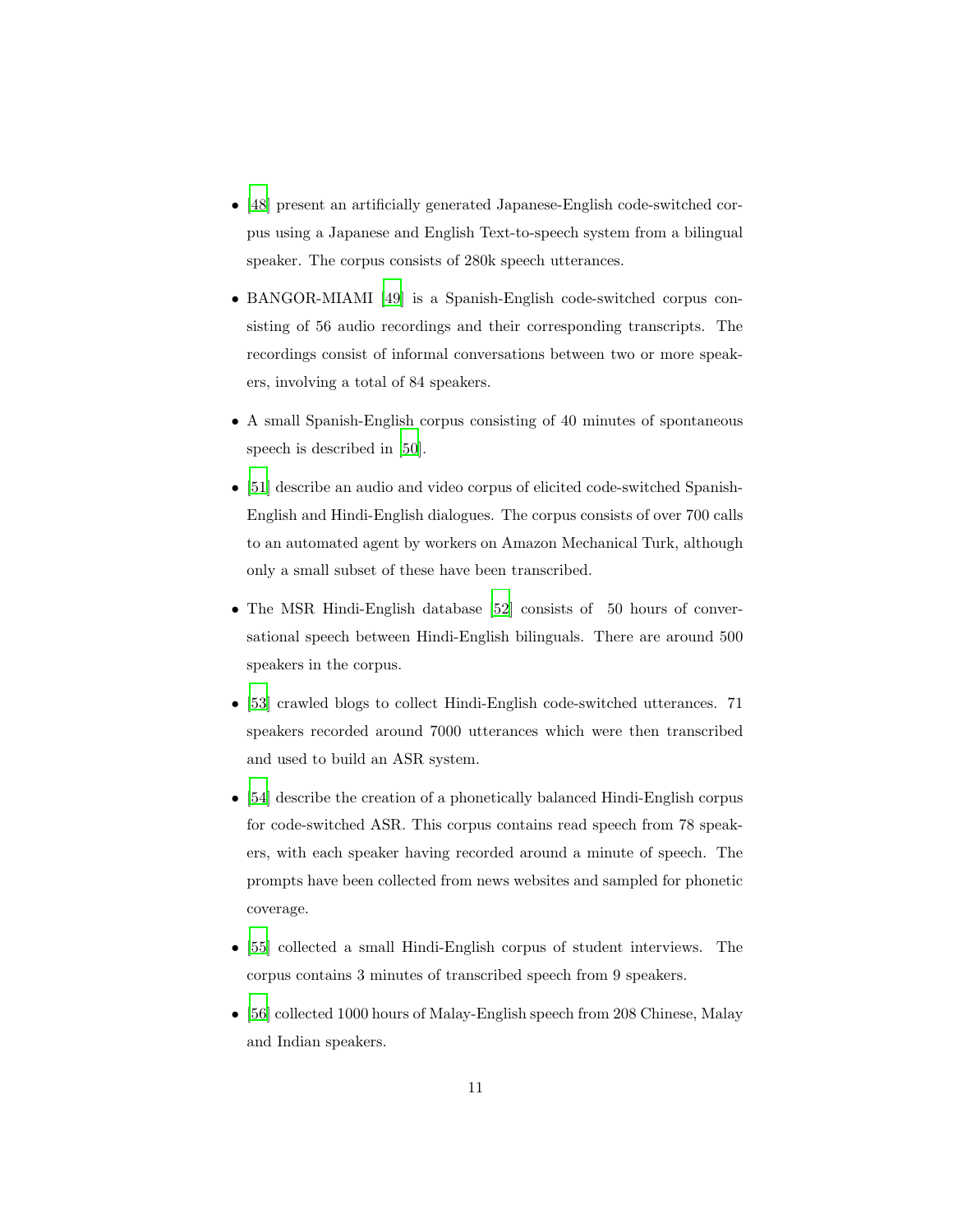- An Egyptian Arabic-English speech corpus is described in [\[57\]](#page-45-4). It consists of 5.3 hours of speech from interviews with 12 participants, of which 4.5 hours of speech has been transcribed.
- The MCSM database (Maghrebian Code-switching in Media) [\[58\]](#page-45-5) consists of broadcasts from Morocco, Algeria and Tunisia with varying amounts of code-switching between French and Arabic. The FACST corpus (French Arabic Code-switching Triggered)[\[59\]](#page-45-6) consists of 7.3 hours of French-Algerian Arabic code-switched speech from 20 bilingual speakers.
- [\[60](#page-45-7)] describes a corpus of Turkish-German conversational speech consisting of 5 hours of annotated speech data. The corpus is annotated with speech and orthography information, including inter and intra-word switch points.
- [\[61](#page-45-8)] describe a corpus of radio broadcasts in Frisian covering a 50 year time span containing code-switching with Dutch. The corpus consists of 18.5 hours of speech annotated with speaker information, dialect and code-switching details and the presence of background noise/music.
- A corpus of code-switched isiZulu-English consisting of transcribed speech from soap operas is described in [\[62\]](#page-46-0). It contains around 16 hours of transcribed speech with code-switching boundary annotations. This corpus is extended in [\[63,](#page-46-1) [64\]](#page-46-2) to also include 14 hours of English-isiXhosa, English-Setswana, and English-Sesotho code-switched speech.
- For Sepedi-English, two code-switching speech corpora are available [\[65\]](#page-46-3). The Sepedi Radio corpus consists of broadcast speech which has been used for analyzing code-switching in this language pair. The Sepedi Prompted Speech Corpus consists of 10 hours of speech from 20 speakers.
- Microsoft and SpeechOcean.com recently released 60 hours of code-switched speech in three language pairs - Tamil-English, Telugu-English and Gujarati-English as part of a shared task on Spoken Language Identification [\[66\]](#page-46-4).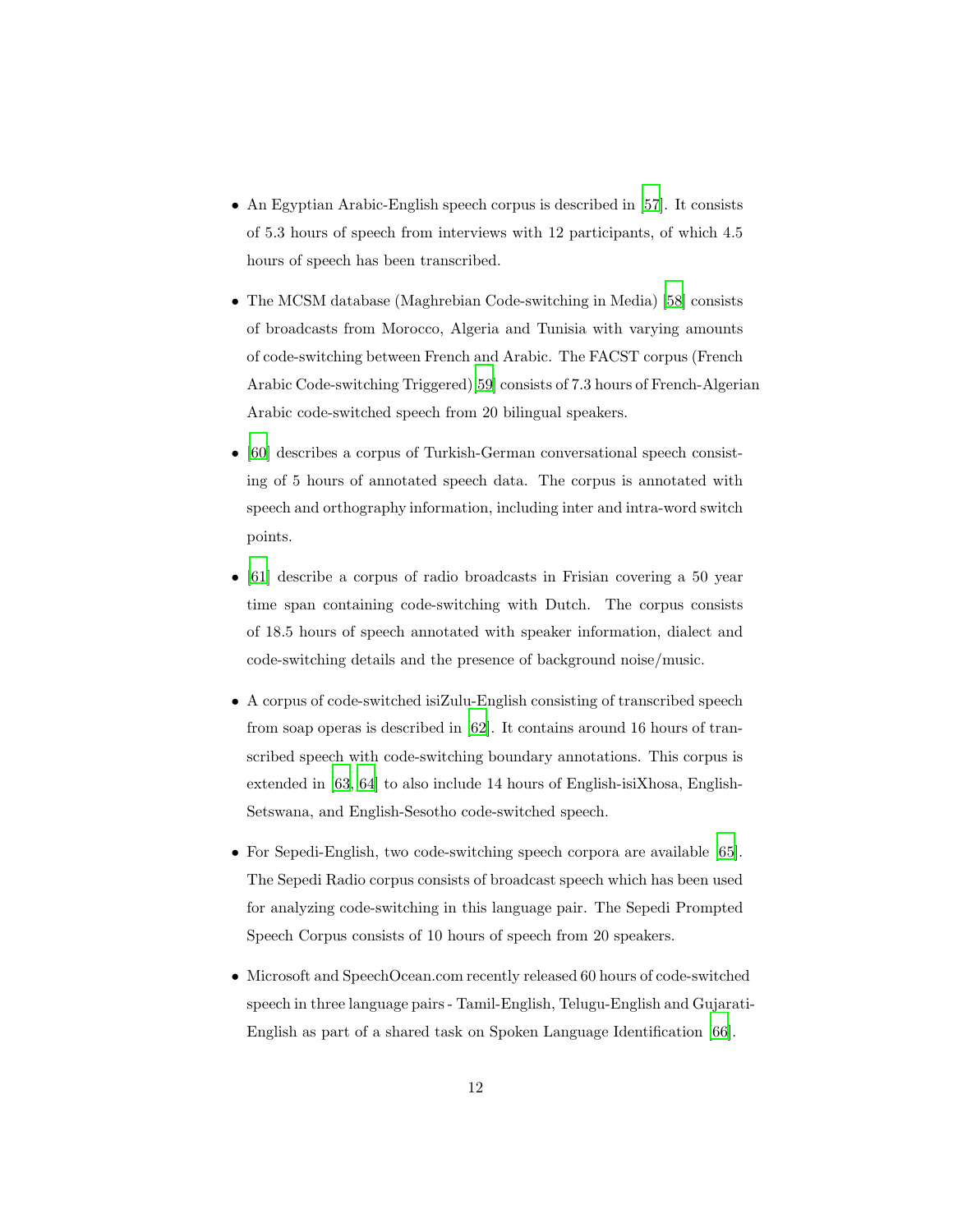• Although no code-switched speech databases exist for Speech Synthesis, bilingual TTS databases are available from the same speakers in a number of Indian languages and English [\[67\]](#page-46-5).

# *3.2. Text data*

In this section, we describe various resources that exist for processing codeswitched text. Since the type of data and resources vary greatly with the task at hand, we describe them separately for each task.

#### *3.2.1. Language Identification (LID)*

Language ID data sets consist of code-switched sentences that are labeled at the word-level with language information. Conventional LID systems operate at the sentence or document level, which leads to the requirement of word-level LID for code-switched sentences. A couple of shared tasks played an important role in establishing datasets for language identification [\[68\]](#page-46-6) [\[69](#page-46-7)].

- A predetermined set of 11 users of Facebook users were selected to search for publicly available content that resulted in 2335 posts and 9813 comments [\[70\]](#page-46-8). Two levels of annotations were performed on this data comprising of different levels of code-switching and language tags including *English, Bengali, Hindi, Mixed, Universal* and *Undefined*. A similar approach is also followed by [\[71\]](#page-47-0) to collect more data from Bengali, Hindi and English with finer annotation schema catering to named entities and also explicitly annotating suffixes.
- [\[72](#page-47-1)] used a two step process by crawling tweets related to 28 hashtags comprising of contexts ranging from sports, movies, religion, politics etc, that resulted in 811981 tweets. Identifying 3577 users from these tags, tweets from these users are crawled in order to gather more mixed language thus resulting in 725173 distinct tweets written in Roman script. These tweets are annotated with *English*, *Hindi* and *Other* tags.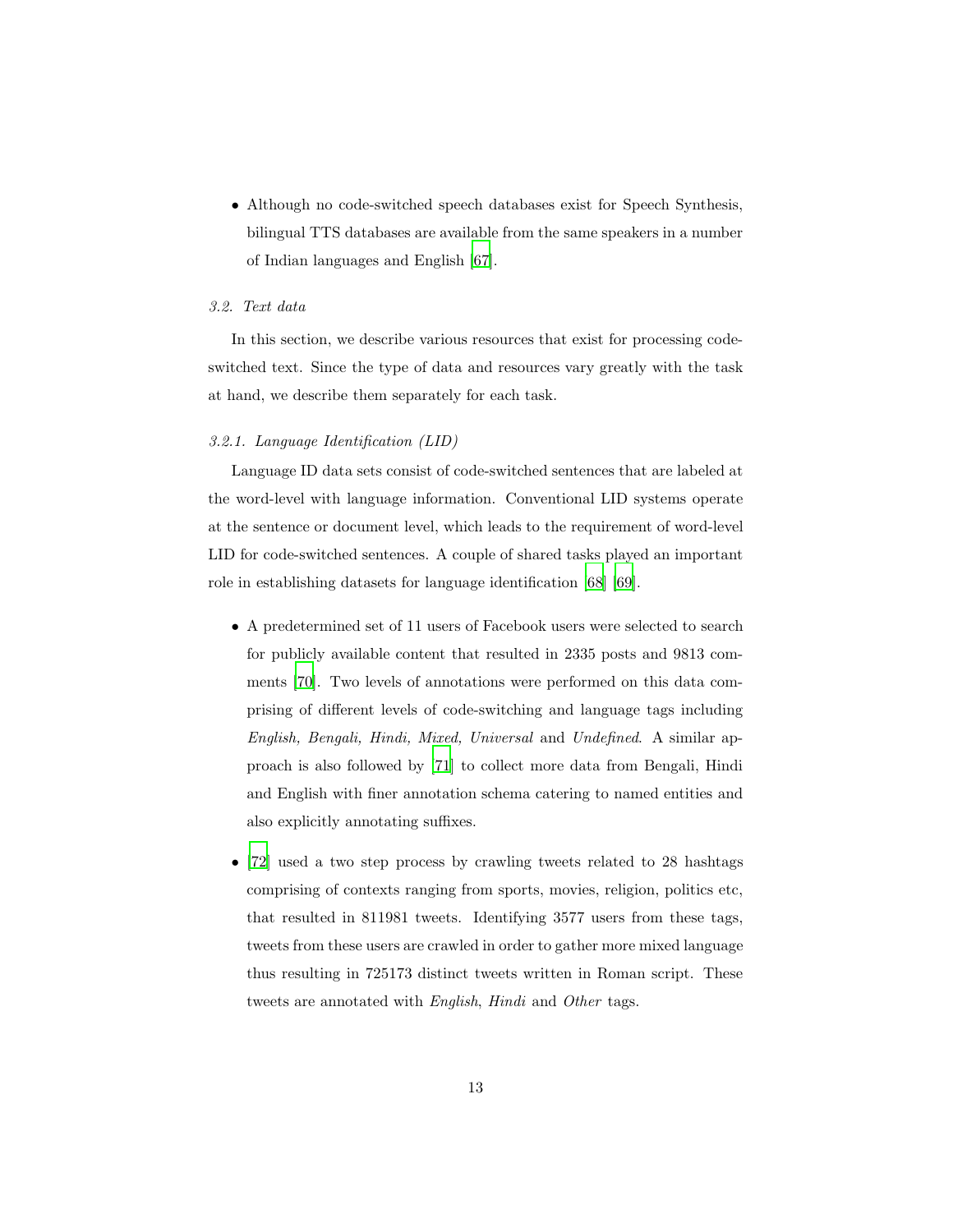- Another very large scale dataset that is is not explicitly targeted at codeswitching but contains it is [\[73](#page-47-2)] that addresses curating socially representative text by taking into account geographic, social, topical and multilingual diversity. This corpus consists of Tweets from 197 countries in 53 languages.
- In [\[74](#page-47-3)] authors employed different approaches to collect data in two different code mixed scenarios. For Nepali - English, they selected 42 twitter users and collected 2000 code switched tweets from each of them. For Spanish English they performed a geographical based search and used 50 tweets from 135 users after filtering based on manual inspection.

## *3.2.2. Named Entity Recognition (NER)*

Named Entity Recognition (NER) datasets for code-switching are similar to LID datasets, with word-level annotations.

- A shared task was organized to address NER for code-switched texts using around 50k Spanish-English and around 10k Arabic-English annotated tweets [\[75\]](#page-47-4).
- Twitter is a commonly used source of code-switched data. [\[76\]](#page-47-5) annotated 3,638 tweets with three Named Entity tags 'Person', 'Organization' and 'Location' using the BIO scheme.

## *3.2.3. Part of Speech (POS) Tagging*

POS tagging data sets consist of code-switched sentences tagged at the word level with POS information.

- Public pages from Facebook pages of three celebrities and the BBC Hindi news page are used to gather 6,983 posts and comments and annotated with POS tags in addition to matrix language information [\[77\]](#page-47-6).
- ICON 2015 conducted a shared task on POS tagging for which they released data in Hindi-English, Bengali-English, Tamil-English [\[78\]](#page-48-0). The dataset contains 1k-3k annotated utterances for each language pair.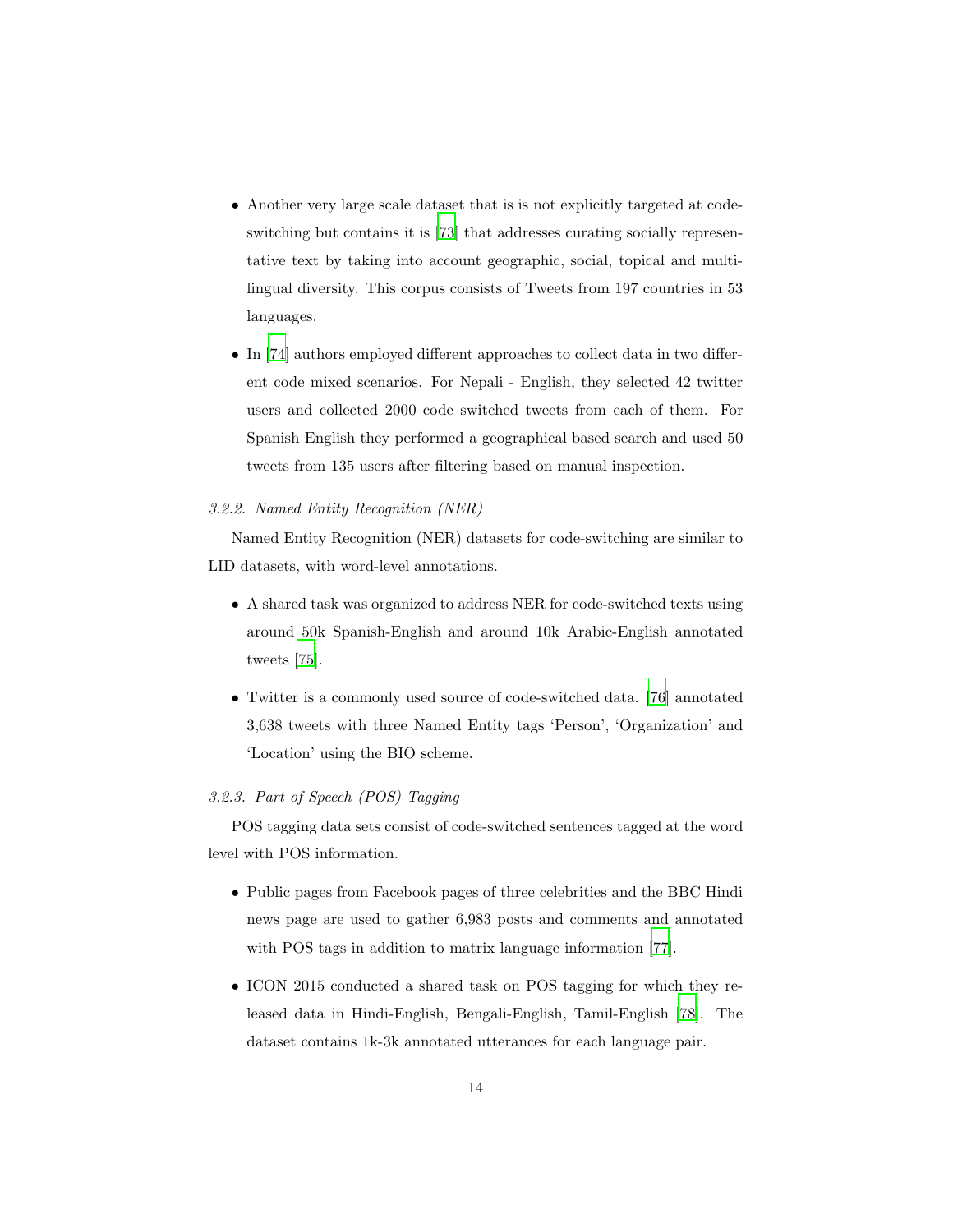- Code-switched Turkish-German tweets were annotated based on Universal Dependencies POS tags and the authors proposed guidelines for the Turkish parts to adopt language-general heuristics to gather a corpus of 1029 tweets [\[79](#page-48-1)].
- 922 sentences of spoken Spanish-English conversational data is transcribed and annotated with POS tags in [\[80\]](#page-48-2).
- [\[81](#page-48-3)] gathered 1106 messages (552 Facebook posts and 554 tweets) in Hindi-English and annotated them with a Twitter specific tagset. [\[82\]](#page-48-4) describe an English-Bengali corpus consisting of Twitter messages and two English-Hindi corpora consisting of Twitter and Facebook messages tagged with coarse and fine grained POS tags.
- [\[83](#page-48-5)] crowd-sourced POS tags using the Universal POS tagset to annotate the BANGOR-MIAMI corpus which is a conversational speech dataset with Spanish-English code-switching.
- [\[84](#page-48-6)] create a corpus of 886,252 tokens in Modern Standard Arabic-Egyptian Arabic annotated with POS as well as 16 code-switching tags. The codeswitching tags include language ID information as well as special tags to label mixed words that contain morphemes from different languages. This dataset consists of tweets and sentences from news, commentaries and discussion forms. The annotation is being extended to other Arabic dialects such as Levantine, Iraqi, Gulf, Moroccan and Tunisian.

## *3.2.4. Parsing*

Datasets for parsing contain code-switched sentences with dependency parses and chunking tags.

• [\[85](#page-48-7)] have worked on using monolingual resources to parse low resource languages in the presence of code-switching. While the training data comprises of Russian UD v2.0 corpus with 3,850 sentences and 40 Komi sen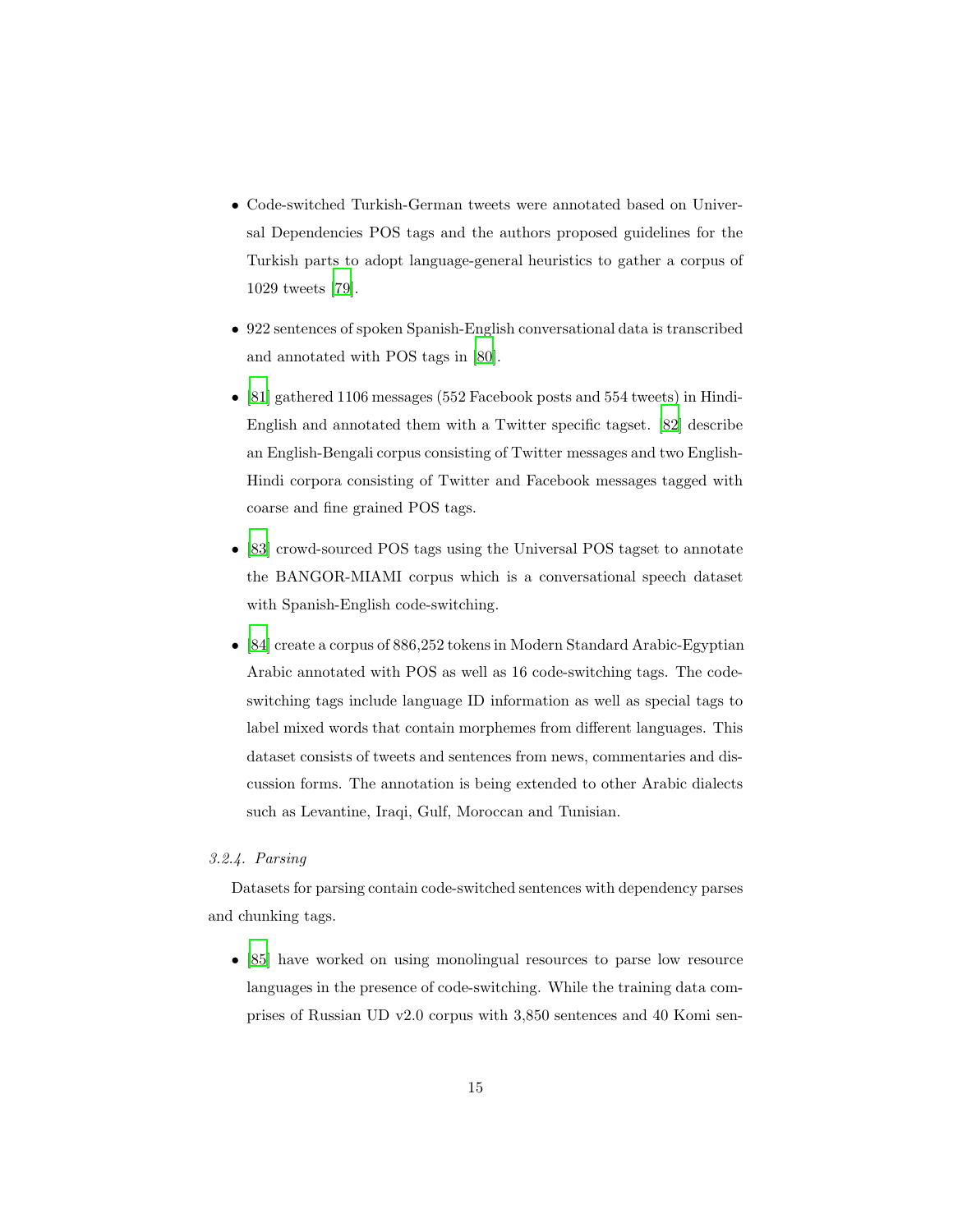tences, the test set comprises of 80 Komi-Russian multilingual sentences and 25 Komi spoken sentences.

- [\[86](#page-49-0)] have presented a dataset of 450 Hindi-English CM tweets for evaluation purposes annotated with dependency parse relations.
- A shallow parsing dataset comprising of 8450 tweets annotated with language id, normalized script, POS tagset and chunking tags is described in [\[87](#page-49-1)].
- Code-switched test utterances for the NLmaps corpus are constructed by [\[88](#page-49-2)]. They use a parallel corpus of English and German utterances which share the same logical form to construct code-switched utterances. They use 1500 pairs of sentences from each language for training and 880 pairs for testing.

## *3.2.5. Question Answering (QA)*

Question answering (QA) datasets typically consist of questions and answers that are in the form of articles, images, tuples etc. In case of code-switched QA, the questions are typically in code-switched form.

- A first step towards creating a code-switched QA dataset was attempted by collecting 3000 questions from a version of a TV show *"Who wants to be a Millionaire?"* and general knowledge questions from primary school textbooks for Hindi-English code-switching questions [\[89\]](#page-49-3). Out of the 3000 questions, 1000 unique questions are used in order to avoid any individual biases of language usage.
- In lieu of addressing the possibility of lexical bias from entrainment in [\[89](#page-49-3)], another effort was made on a larger scale to collect 5933 questions for Hindi-English, Tamil-English, Telugu-English grounded on articles and images [\[90\]](#page-49-4). The final dataset included 1,694 Hindi-English, 2,848 Tamlil-English and 1,391 Telugu-English factoid questions and their answers [\[91\]](#page-49-5).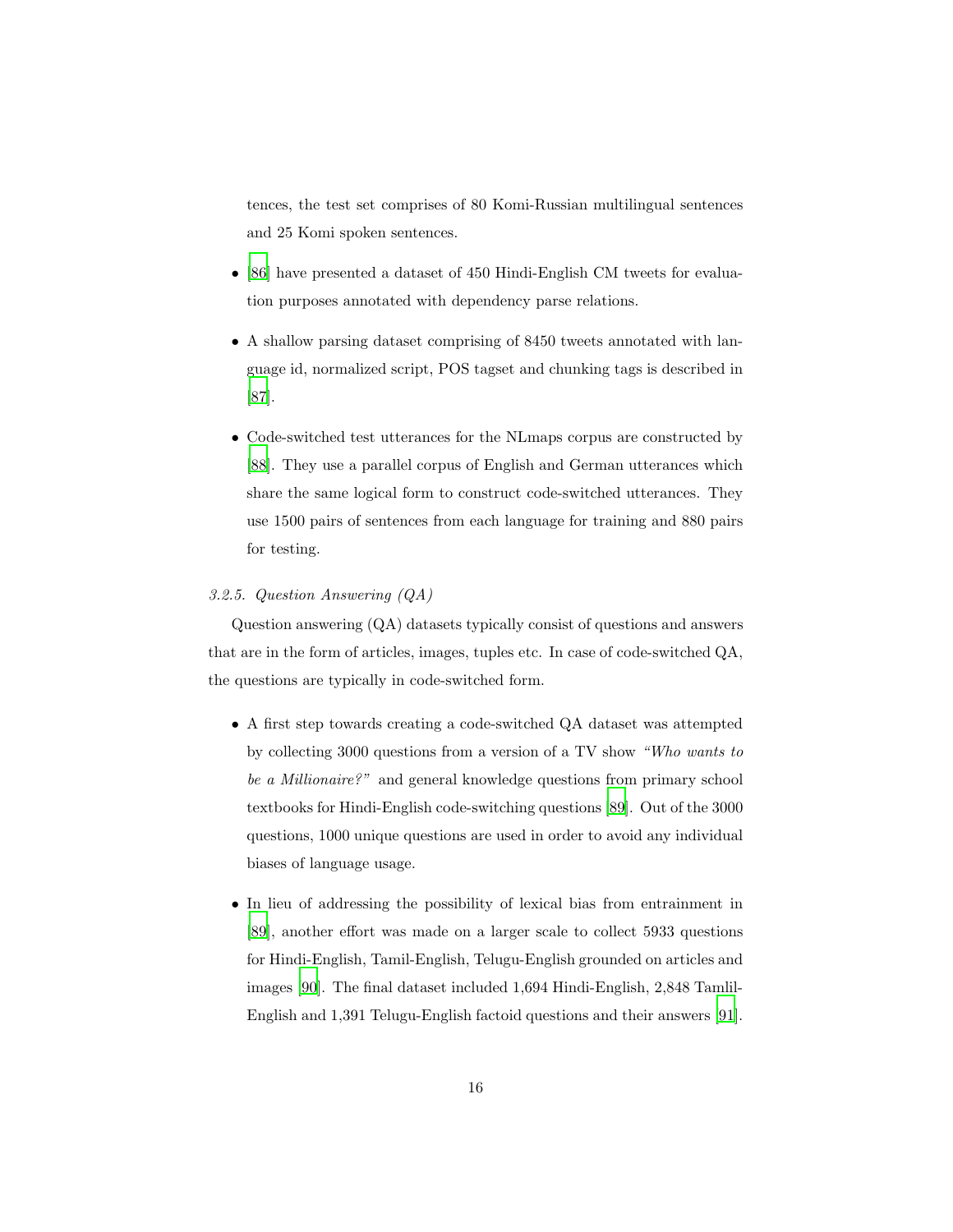- Another section of efforts that move towards using monolingual data from English and weakly supervised and imperfect bilingual embeddings provided a test set of 250 Hindi-English code-switched questions mapped between SimpleQuestions dataset and Freebase tuples [\[92\]](#page-49-6).
- One of the early efforts also include leveraging around 300 messages from social media platforms like Twitter and blogs to collect 506 questions from the domains of sports and tourism [\[93\]](#page-50-0).

## *3.3. Natural Language Inference*

[\[94\]](#page-50-1) present the first dataset for code-switched NLI, in which premises are taken from Bollywood (Hindi) movie scripts and annotators create hypotheses that entail or contradict the premises. The dataset contains 400 premises and around 2k hypotheses.

## *3.4. Social media datasets*

Various datasets from social media such as Facebook and Twitter have been collected for different NLP tasks, which we describe in this section.

[\[95\]](#page-50-2) collected 1959 Hindi-English tweets and asked annotators to rank tweets according to relevance for specific queries.

[\[96\]](#page-50-3) collect a Twitter corpus of around 4k tweets and annotate it for Hate Speech. [\[97\]](#page-50-4) create a corpus of around 3k tweets for automated irony detection.

## 4. Code-switched Speech and NLP Techniques

[\[98\]](#page-50-5) present a brief survey of code-switching studies in NLP. [\[99](#page-50-6)] describe the challenges in computational processing of core NLP tasks as well as downstream applications. They highlight issues caused due to combining two languages at the lexical and syntactic level, using examples from several tasks and language pairs.

In this paper, we provide a comprehensive description of work done in codeswitched speech and NLP. Various approaches have been taken to build speech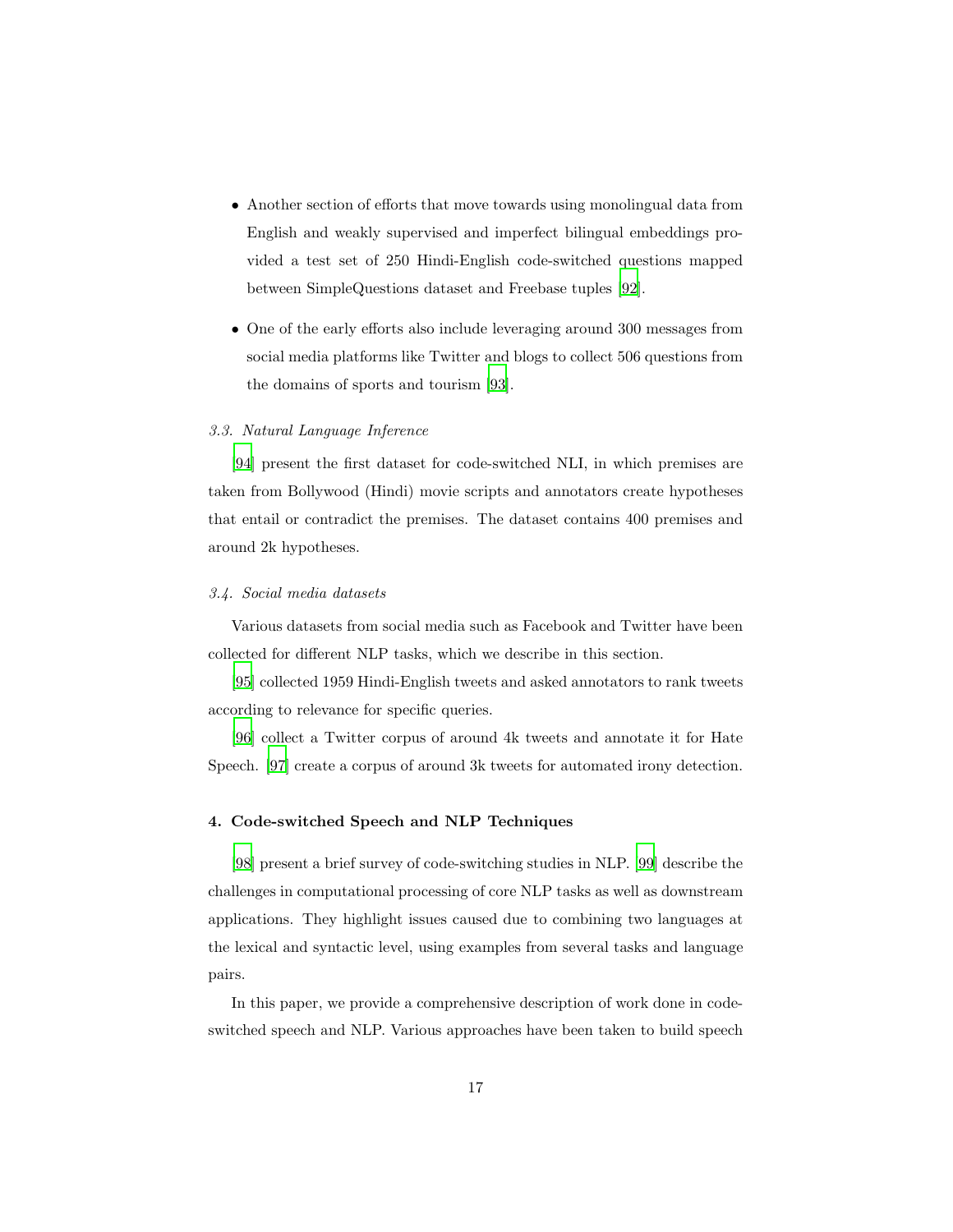and NLP systems for code-switched languages depending on the availability of monolingual, bilingual and code-switched data. When there is a complete lack of code-switched data and resources, a few attempts have been made to build models using only monolingual resources from the two languages being mixed.

Domain adaptation or transfer learning techniques can be used, wherein models are built on monolingual data and resources in the two languages and a small amount of 'in-domain' code-switched data can be used to tune the models.

Word embeddings have been used recently for a wide variety of NLP tasks. Code-switched embeddings can be created using code-switched corpora [\[100\]](#page-50-7), however, in practice such resources are not available and other techniques such as synthesizing code-switched data for training such embeddings can be used. Massive multilingual models such as multilingual BERT [\[101\]](#page-50-8) have also been explored in code-switched NLP.

#### *4.1. Automatic Speech Recognition*

Since code-switching is a spoken language phenomenon, it is important that Automatic Speech Recognizers (ASRs) that are deployed in multilingual communities are able to handle code-switching. In addition, ASR systems tend to be the first step in a pipeline of different systems in applications such as conversational agents, so any errors made by ASR systems can propagate through the system and lead to failures in interactions.

Attempts have been made to approach the problem of code-switched ASR from the acoustic, language and pronunciation modeling perspectives.

Initial attempts at handling code-switched speech recognition identified the language being spoken by using a Language Identification (LID) system and then used the appropriate monolingual decoder for recognition. One approach is to identify the language boundaries and subsequently use an monolingual ASR system to recognize monolingual fragments [\[102](#page-51-0)]. Another approach runs multiple recognizers in parallel with an LID system and uses scores from all the systems for decoding speech [\[103](#page-51-1)]. In [\[56\]](#page-45-3), no LID system is used - instead, two recognizers in English and Malay are run in parallel and the hypotheses pro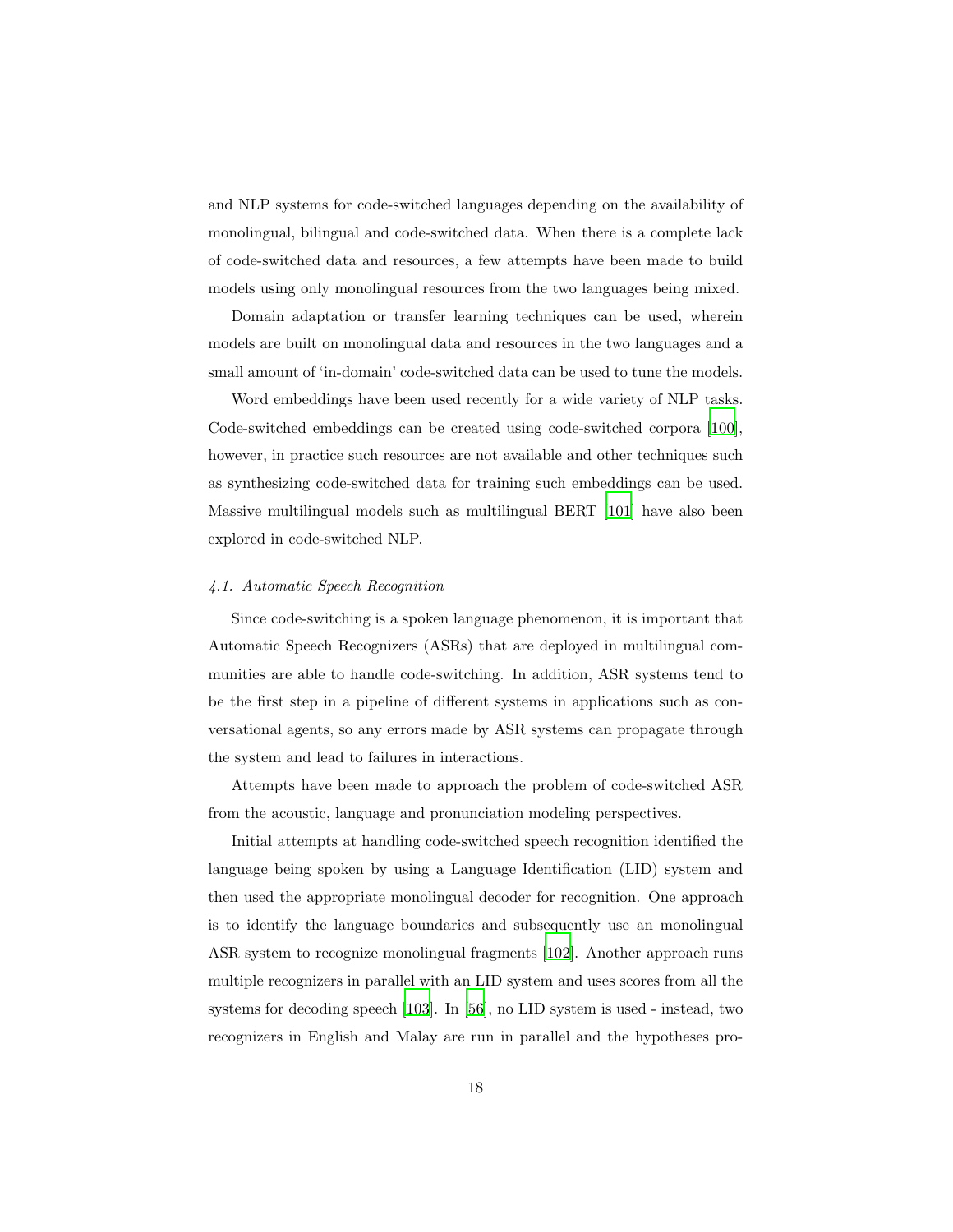duced are re-scored to get the final code-switched recognition result. However, the disadvantages with multi-pass approaches are that errors made by the LID system are not possible to recover from. [\[47](#page-44-2)] suggest a single-pass approach with soft decisions on LID and language boundary detection for Mandarin-Taiwanese ASR.

The choice of phone set is important in building ASR systems and for codeswitched language pairs, the choice of phoneset is not always obvious, since one language can have an influence on the pronunciation of the other language. [\[104\]](#page-51-2) develop a cross-lingual phonetic Acoustic Model for Cantonese-English speech, with the phone set designed based on linguistic knowledge. [\[105](#page-51-3)] present three approaches for Mandarin-English ASR - combining the two phone inventories, using IPA mappings to construct a bilingual phone set and clustering phones by using the Bhattacharyya distance and acoustic likelihood. The clustering approach outperforms the IPA-based mapping and is comparable to the combination of the phone inventories. [\[52\]](#page-44-7) describe approaches to combine phone sets, merge phones manually using knowledge and iterative merging using ASR errors on Hindi-English speech. Although the automatic approach is promising, manual merging using expert knowledge from a bilingual speaker performs best. [\[106\]](#page-51-4) use IPA, Bhattacharya distance and discriminative training to combine phone sets for Mandarin-English. When code-switching occurs between closely related languages, the phone set of one language can be extended to cover the other, as is suggested in [\[107\]](#page-51-5) for Ukranian-Russian ASR. In this work, the Ukranian phone set and lexicon are extended to cover Russian words using phonetic knowledge about both languages.

[\[65\]](#page-46-3) describe an ASR system for Sepedi-English in which a single Sepedi lexicon is used for decoding. English pronunciations in terms of the Sepedi phone set are obtained by phone-decoding English words with the Sepedi ASR. [\[54\]](#page-45-1) use a common Wx-based phone set for Hindi-English ASR built using a large amount of monolingual Hindi data with a small amount of code-switched Hindi-English data. [\[108](#page-51-6)] use cross-lingual data sharing to tackle the problem of highly imbalanced Mandarin-English code-switching, where the speakers speak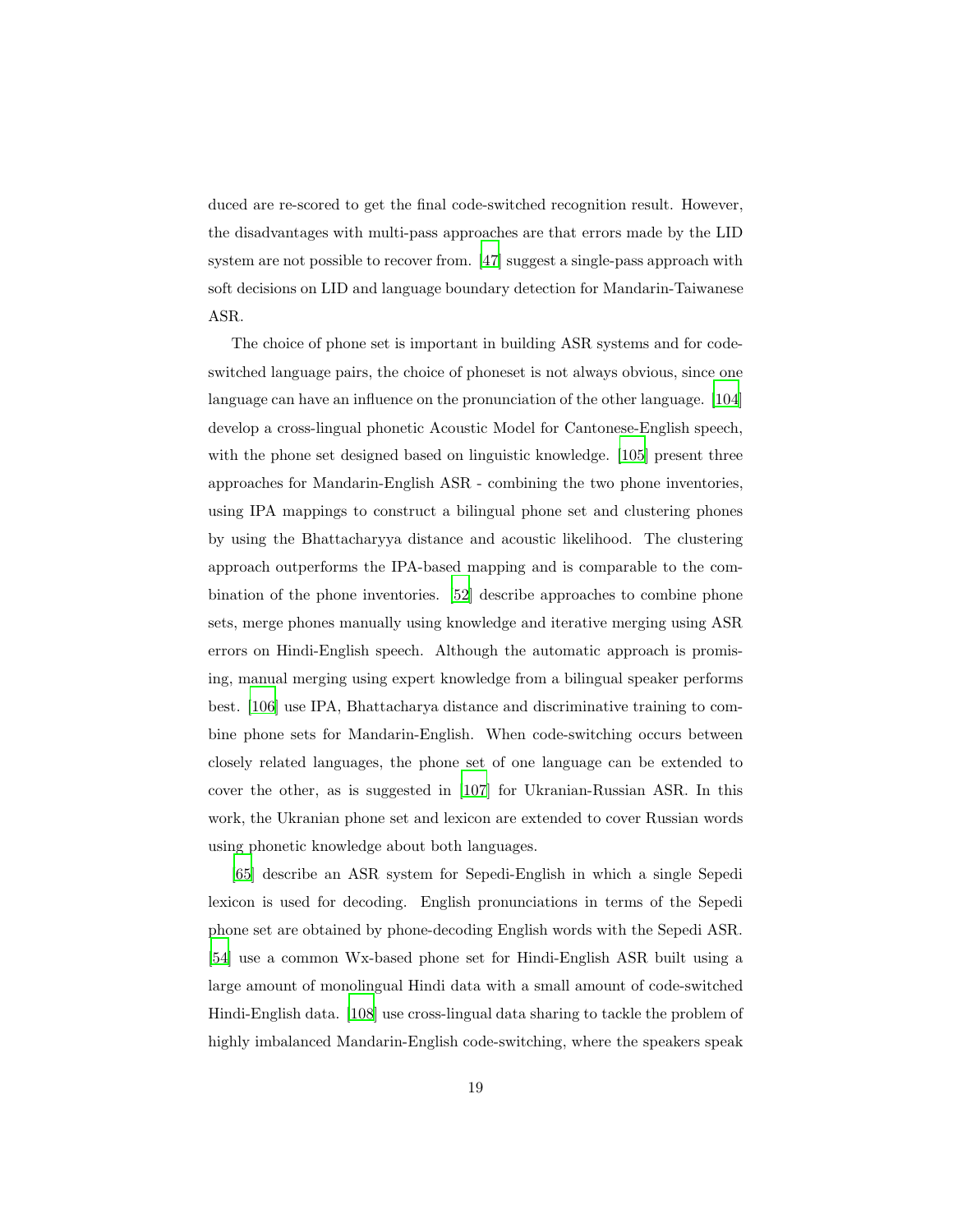primarily in Mandarin. In [\[109](#page-51-7)], authors attempt to alleviate the problem of L2 word pronunciation by creating linguistically motivated pairwise mappings

When data from both languages is available but there is no or very little data in code-switched form, bilingual models can be built. [\[106\]](#page-51-4) train the Acoustic Model on bilingual data, while [\[110\]](#page-52-0) and [\[111](#page-52-1)] use existing monolingual models and with a phone-mapped lexicon and modified Language Model for Hindi-English ASR. In [\[112\]](#page-52-2), authors create synthetic code mixed speech by concatenating segments from different monolingual utterances and employ this to improve Hindi-English code mixed ASR performance. In [\[113\]](#page-52-3), authors first detect real and untranscribed code mixed segments from online archives. They then employ semi supervised and active learning techniques to obtain transcriptions and use as augmented data to train code switched models. In [\[114\]](#page-52-4) authors follow semi supervised training and show that incorporating language and speaker information is helpful while building bilingual acoustic models. In [\[115\]](#page-52-5) authors combine monolingual and bilingual graphs together with a unified acoustic model.

[\[116\]](#page-52-6) propose a technique known as meta transfer learning to select the best monolingual data for transfer that can improve code-switched models. [\[117\]](#page-52-7) describe the importance of data selection between subsets of English, Mandarin and code-switched datasets for improving Mandarin-English ASR and show that simply pooling all the data leads to worse results.

[\[118\]](#page-52-8) build a bilingual DNN-based ASR system for Frisian-Dutch broadcast speech using both language-dependent and independent phones. The language dependent approach, where each phone is tagged with the language and modeled separately performs better. [\[119\]](#page-52-9) decode untranscribed data with this ASR system and add the decoded speech to ASR training data after rescoring using Language Models. In [\[120\]](#page-53-0), this ASR is significantly improved with augmented textual and acoustic data by adding more monolingual data in Dutch, automatically transcribing untranscribed data, generating code-switched data using Recurrent LMs and machine translation.

[\[64,](#page-46-2) [121\]](#page-53-1) build a unified ASR system for five South African languages, by us-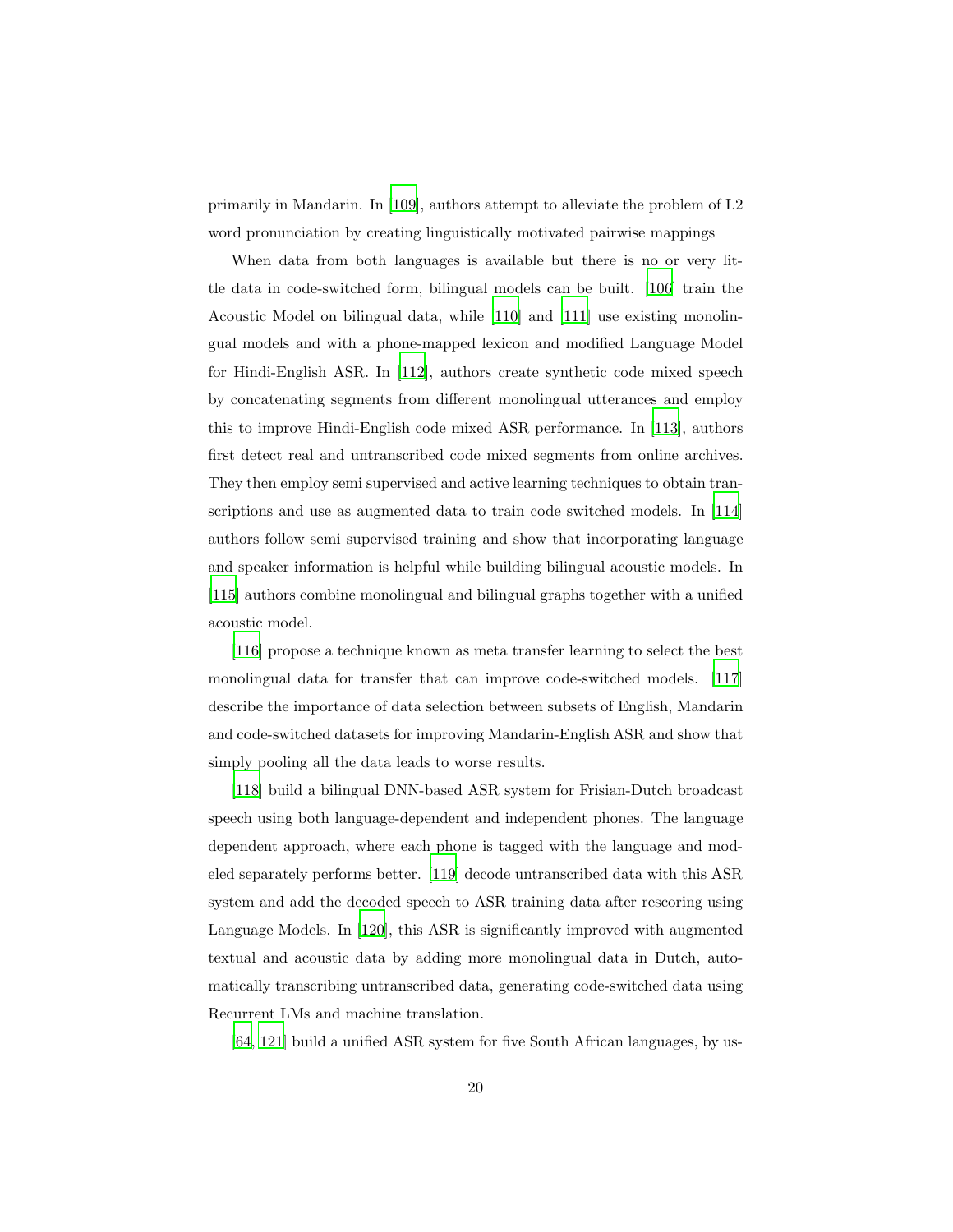ing interpolated language models from English-isiZulu, English-isiXhosa, English-Setswana and English-Sesotho. This system is capable of recognizing codeswitched speech in any of the five language combinations.

[\[122\]](#page-53-2) use semi-supervised techniques to improve the lexicon, acoustic model and language model of English-Mandarin code-switched ASR. They modify the lexicon to deal with accents and treat utterances that the ASR system performs poorly on as unsupervised data. In [\[123\]](#page-53-3) authors utilise ASR and TTS in a semi supervised fashion to learn code switching. They further show that integrating language embeddings allows the framework to address even the language pairs not seen during training [\[124](#page-53-4)].

In [\[125\]](#page-53-5) authors jointly train two Mandarin-English acoustic models that differ in the choice of acoustic units describing the salient acoustic and phonetic information. In [\[126\]](#page-53-6), they observe that sharing parameters between the primary and auxiliary tasks helps capture language switching information.

Recent studies have explored end-to-end ASR for code-switching. Traditional end-to-end ASR models require a large amount of training data, which is difficult to find for code-switched speech. [\[127](#page-53-7)] propose a CTC-based model for Mandarin-English speech, in which the model is first trained using monolingual data and then fine-tuned on code-switched data. [\[128](#page-54-0)] use transfer learning from monolingual models, wordpieces as opposed to graphemes and multitask learning with language identification as an additional task for Mandarin-English endto-end ASR. In [\[129\]](#page-54-1), authors address the scenario where monolingual speakers attempt to comprehend code switched speech in the context of a dialog. To address this, they build a system to recognize code mixed speech and translate it to monolingual text. In [\[130](#page-54-2)], authors present a hypothesis that the discrepancy between distributions of token representations for different languages restricts end to end models. To alleviate this, they constrain the token representations using Shannon divergence and cosine distance. In [\[131\]](#page-54-3), authors perform a frame level language detection and adjust the posterior distribution with CTC conditioned on the language detection. [\[132](#page-54-4)] present an RNN-T model with language bias that can improve upon an RNN-T model without any LID information,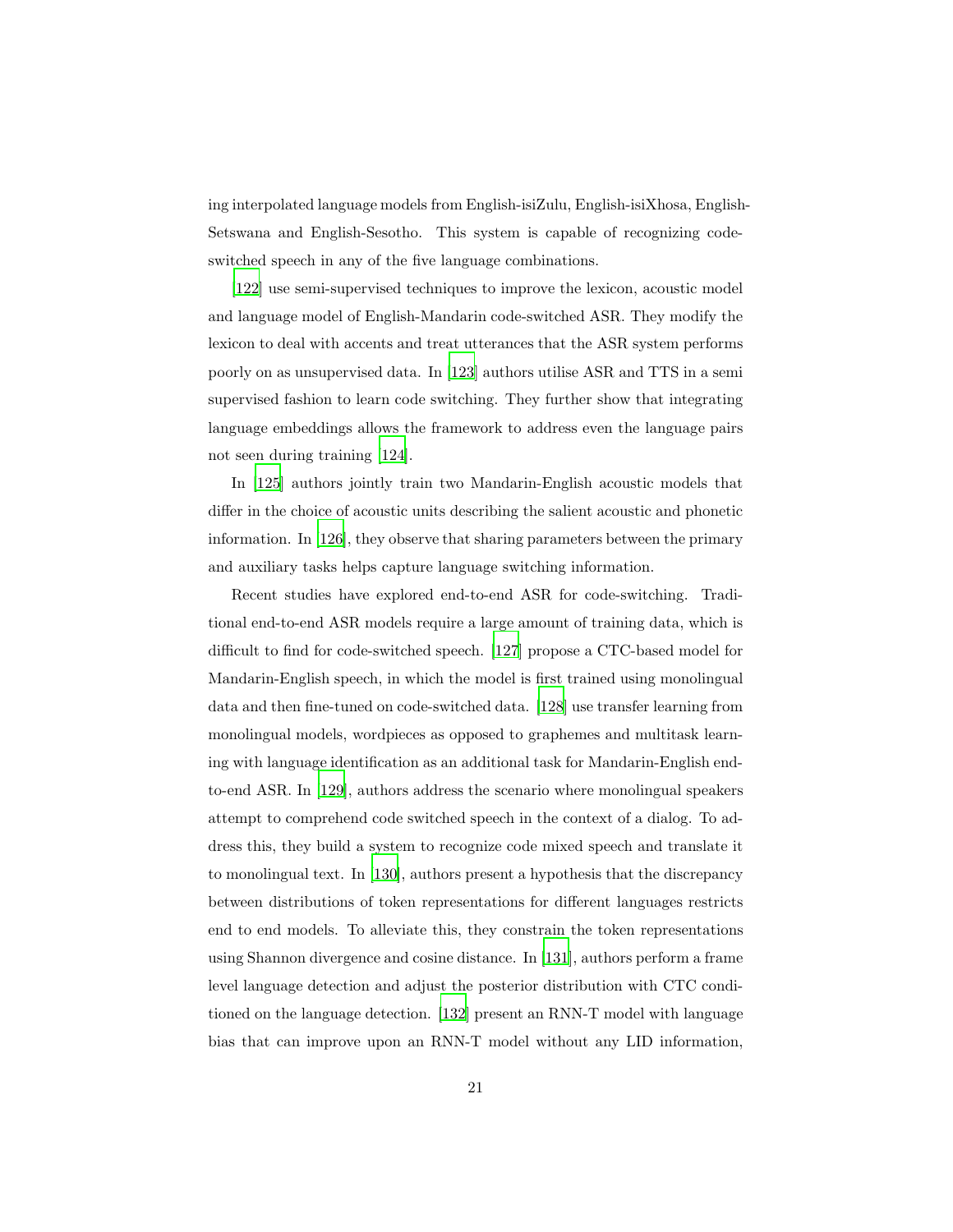without needing an explicit LID system.

In [\[133\]](#page-54-5), authors explore using two types of units: characters for both Mandarin and English, characters for Mandarin and sub word units for English. In [\[134\]](#page-54-6) authors employ BPE sub word units. In [\[135\]](#page-54-7), authors employ a frame level language recognition system to seed CTC based acoustic model.

Recent work by [\[136\]](#page-54-8) showed that speech recognition models fine-tuned on code-switched data regress on monolingual speech. To alleviate this issue and build robust models that can improve on both monolingual and code-switched speech recognition, the authors propose using Learning Without Forgetting and adversarial training. [\[137\]](#page-55-0) extends this work by proposing a multi-task approach to domain adversarial training that shows further improvements on both monolingual and code-switched ASR.

As stated earlier, switching/mixing and borrowing are not always clearly distinguishable. Due to this, the transcription of code-switched and borrowed words is often not standardized, and can lead to the presence of words being cross-transcribed in both languages. [\[138\]](#page-55-1) automatically identify and disambiguate homophones in code-switched data to improve recognition of codeswitched Hindi-English speech.

#### *4.2. Language Modeling*

Language models (LMs) are used in a variety of Speech and NLP systems, most notably in ASR and Machine Translation. Although there is significantly more code-switched text data compared to speech data in the form of informal conversational data such as on Twitter, Facebook and Internet forums, robust language models typically require millions of sentences to build. Code-switched text data found on the Internet may not follow exactly the same patterns as code-switched speech. This makes building LMs for code-switched languages challenging.

Monolingual data in the languages being mixed may be available, and some approaches use only monolingual data in the languages being mixed [\[139\]](#page-55-2) while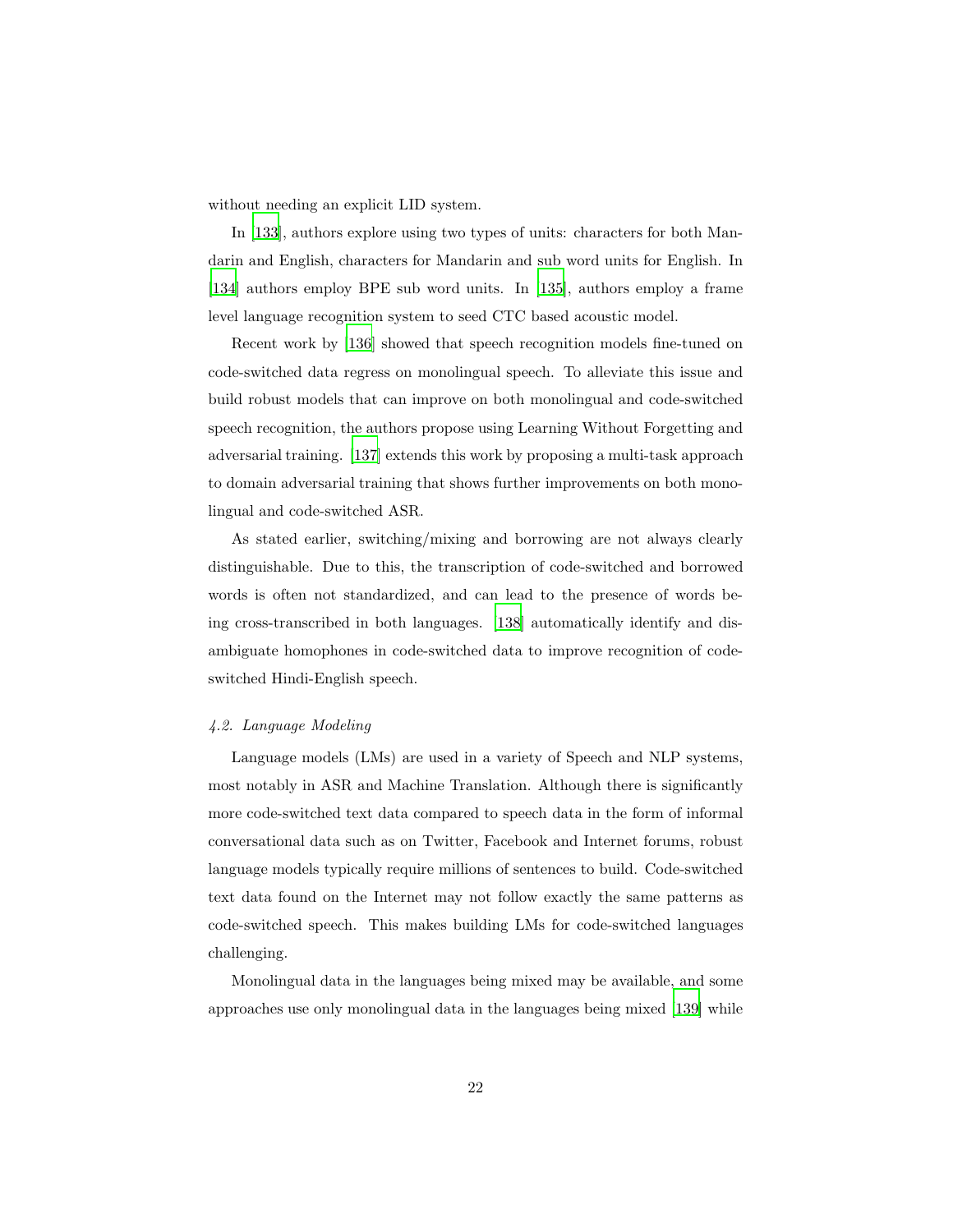others use large amounts of monolingual data with a small amount of codeswitched data.

Other approaches have used grammatical constraints imposed by theories of code-switching to constrain search paths in language models built using artificially generated data. [\[140](#page-55-3)] use inversion constraints to predict CS points and integrate this prediction into the ASR decoding process. [\[141\]](#page-55-4) integrate Functional Head constraints (FHC) for code-switching into the Language Model for Mandarin-English speech recognition. This work uses parsing techniques to restrict the lattice paths during decoding of speech to those permissible under the FHC theory. [\[142](#page-55-5)] assign weights to parallel sentences to build a code-switched translation model that is used with a language model for decoding code-switched Mandarin-English speech.

[\[143\]](#page-55-6) show that a training curriculum where an Recurrent Neural Network (RNN) LM is trained rst with interleaved monolingual data in both languages followed by code-switched data gives the best results for English-Spanish LM. [\[100\]](#page-50-7) extend this work by using grammatical models of code-switching to generate artificial code-switched data and using a small amount of real code-switched data to sample from the artificially generated data to build Language Models.

[\[144\]](#page-55-7) uses Factored Language Models for rescoring n-best lists during ASR decoding. The factors used include POS tags, code-switching point probability and LID. In [\[145\]](#page-55-8), [\[146\]](#page-56-0) and [\[147\]](#page-56-1), RNNLMs are combined with n-gram based models, or converted to backoff models, giving improvements in perplexity and mixed error rate.

[\[148,](#page-56-2) [149\]](#page-56-3) investigate the importance of syntactic information such as Partof-Speech(POS) in predicting the switching point. They observe that the switchig attitude is speaker dependent[\[150](#page-56-4)].

[\[151\]](#page-56-5) synthesize isiZulu-English bigrams using word embeddings and use them to augment training data for LMs, which leads to a reduction in perplexity when tested on a corpus of soap opera speech.

In [\[152\]](#page-56-6) authors employ dual RNNs for language model training while [\[153,](#page-56-7) [154,](#page-56-8) [155\]](#page-57-0) investigate the applicability of artificially generated code mixed data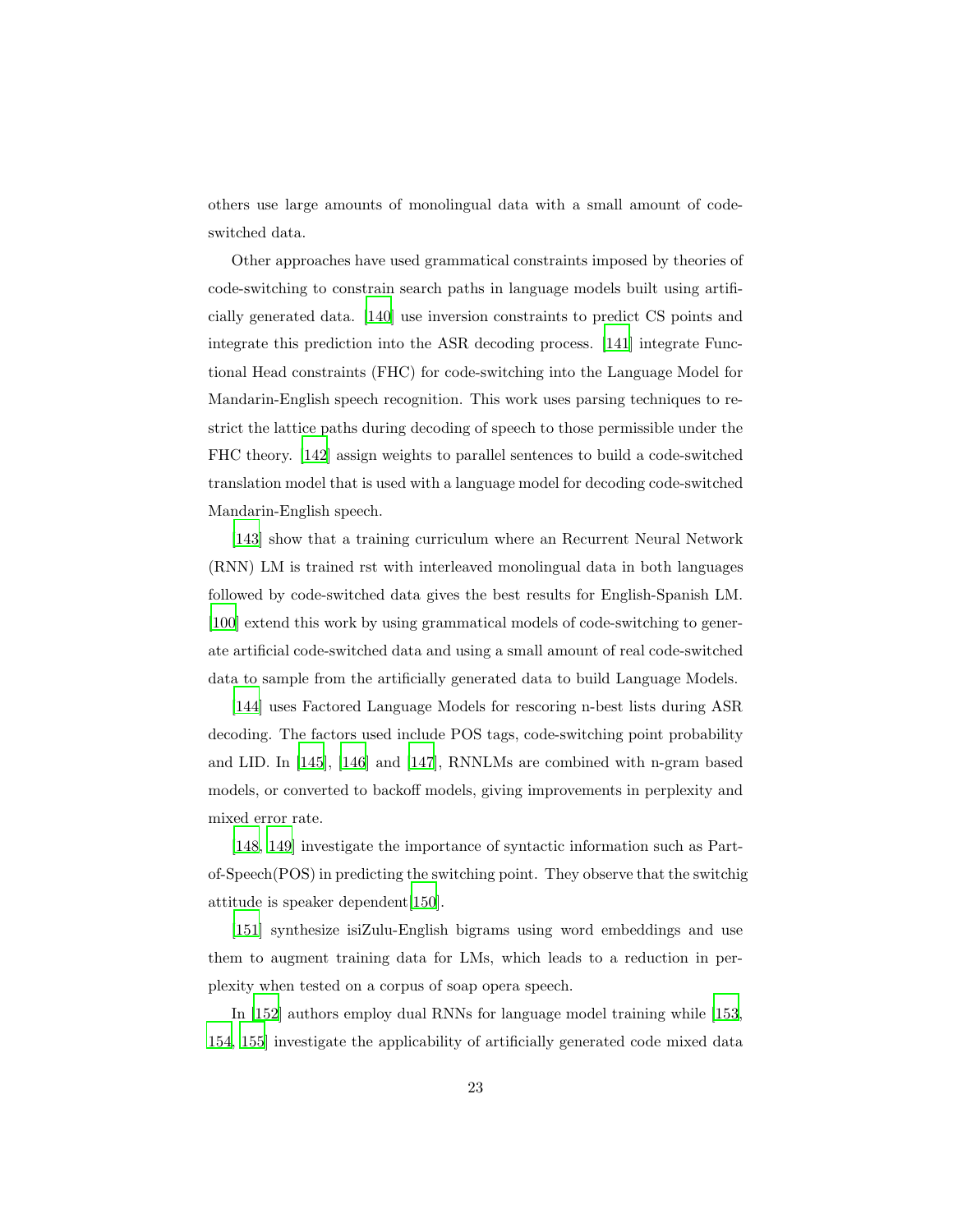for data augmentation.

In [\[156](#page-57-1)], authors show that encoding language information improves language model by learning code switch points. In [\[157\]](#page-57-2) authors present a discriminative training based approach for model code mixed text. Alternatively, authors in [\[158\]](#page-57-3) propose to manipulate n gram based language model by employing clustering for the infrequent words. In [\[159\]](#page-57-4) authors present an approach using multi task learning by jointly learning language modeling as well POS tagging.

[\[160\]](#page-57-5) use a bilingual attention language model that learns cross-lingual probabilities by using parallel data simultaneously along with the language modeling objective and achieves high reductions in perplexity over the SEAME corpus.

#### *4.3. Code-switching detection from speech*

In [\[161\]](#page-57-6) authors show that humans exploit prosodic cues to detect code mixing. They also show taht humans can anticipate switch poitns even in noisy speech.

As mentioned earlier, some ASR systems first try to detect the language being spoken and then use the appropriate model to decode speech. In case of intra-sentential switching, it may be useful to be able to detect the codeswitching style of a particular utterance, and be able to adapt to that style through specialized language models or other adaptation techniques.

[\[162\]](#page-57-7) look at the problem of language detection from code-switched speech and classify code-switched corpora by code-switching style and show that features extracted from acoustics alone can distinguish between different kinds of code-switching in a single language.

In [\[163,](#page-57-8) [164\]](#page-58-0) authors investigate the effectiveness of using retrained multilingual DNNS and augmenting the data for detecting the language. In [\[165,](#page-58-1) [166\]](#page-58-2) authors employ word based lexical information [\[167](#page-58-3)] build HMM based acoustic model followed by an SVM based decision classifier to identify the code mixing between Northern Sotho and English.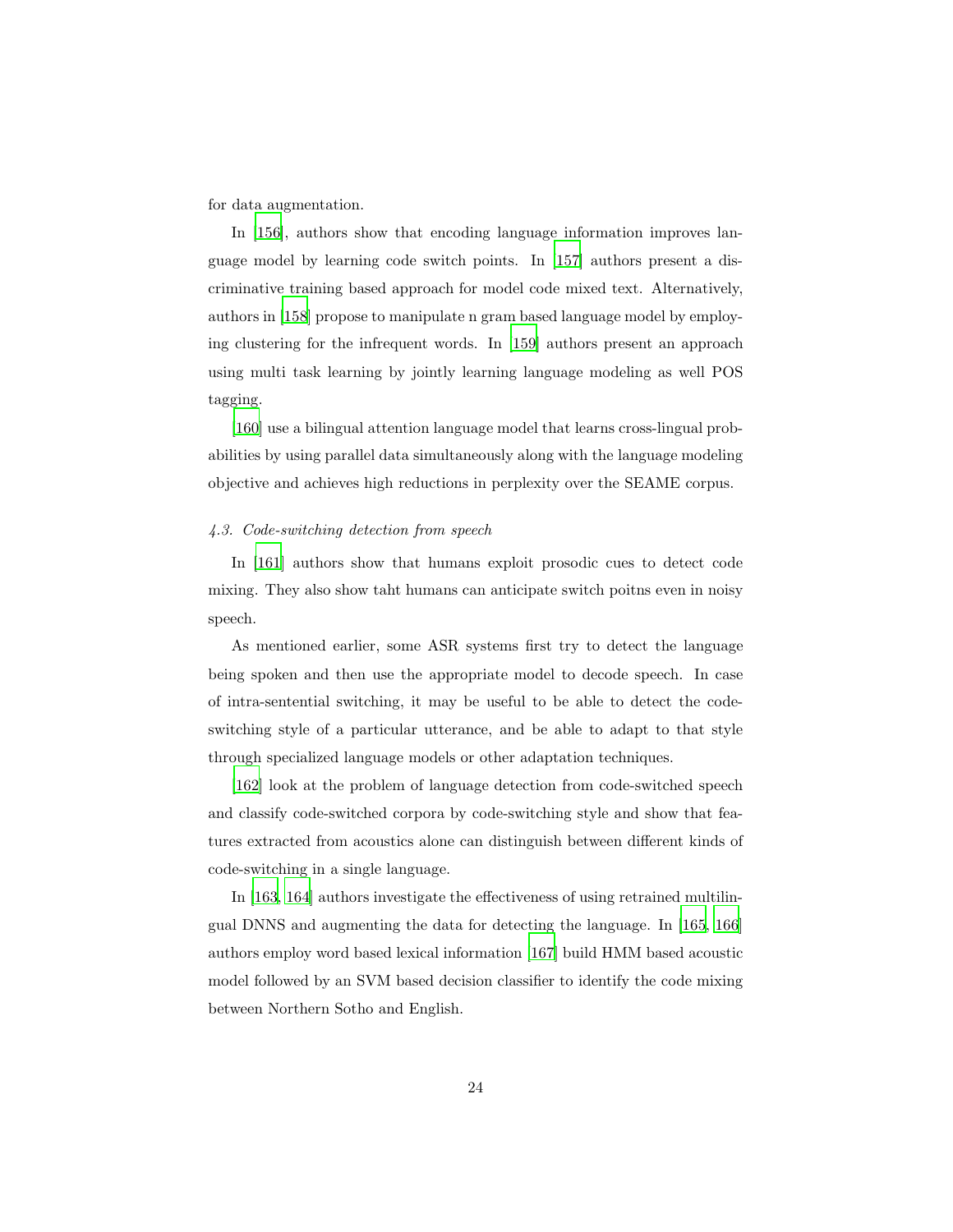## *4.4. Speech Synthesis*

Most Text to Speech (TTS) systems assume that the input is in a single language and that it is written in native script. However, due to the rise in globalization, phenomena such as code-switching are now seen in various types of text ranging from news articles through comments/posts on social media, leading to co-existence of multiple languages in the same sentence. Incidentally, these typically are the scenarios where TTS systems are widely deployed as speech interfaces and therefore these systems should be able to handle such input. Even though independent monolingual synthesizers today are of very high quality, they are not fully capable of effectively handling such mixed content that they encounter when deployed. These synthesizers in such cases speak out the wrong/accented version at best or completely leave the words from the other language out at worst. Considering that the words from other language(s) used in such contexts are often the most important content in the message, these systems need to be able to handle this scenario better.

Current approaches handling code-switching fall into three broad categories: phone mapping, multilingual or polyglot synthesis. In phone mapping, the phones of the foreign language are substituted with the closest sounding phones of the primary language, often resulting in strongly accented speech. In a multilingual setting, each text portion in a different language is synthesised by a corresponding monolingual TTS system. This typically means that the different languages will have different voices unless each of the voices is trained on the voice of same multilingual speaker. Even if we have access to bilingual databases, care needs to be taken to ensure that the recording conditions of the two databases are very similar. The polyglot solution refers to the case where a single system is trained using data from a multilingual speaker. Similar approaches to dealing with code-switching have been focused on assimilation at the linguistic level, and advocate applying a foreign linguistic model to a monolingual TTS system. The linguistic model might include text analysis and normalisation, a G2P module and a mapping between the phone set of the foreign language and the primary language of the TTS system [\[168,](#page-58-4) [169,](#page-58-5) [170\]](#page-58-6).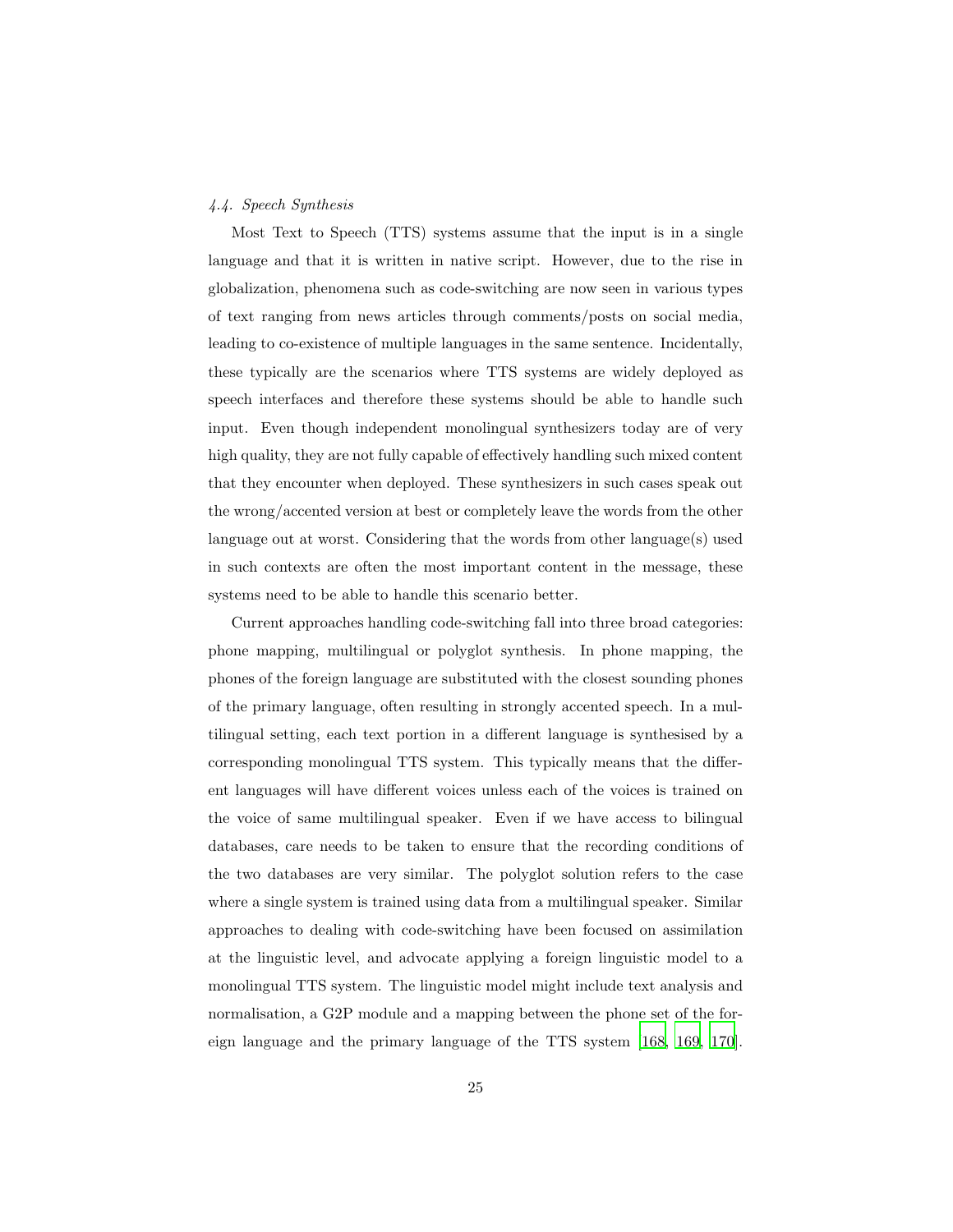Other approaches utilise cross-language voice conversion techniques [\[171\]](#page-58-7) and adaptation on a combination of data from multiple languages[\[172\]](#page-58-8). Assimilation at the linguistic level is fairly successful for phonetically similar languages [\[170\]](#page-58-6), and the resulting foreign synthesized speech was found to be more intelligible compared to an unmodified non-native monolingual system but still retains a degree of accent of the primary language. This might in part be attributed to the non-exact correspondence between individual phone sets.

[\[173\]](#page-58-9) find from subjective experiments that listeners have a strong preference for cross-lingual systems with Hindi as the target language. However, in practice, this method results in a strong foreign accent while synthesizing the English words. [\[174](#page-59-0), [175\]](#page-59-1) propose a method to use a word to phone mapping instead, where an English word is statistically mapped to Indian language phones.

[\[176\]](#page-59-2) train speech synthesizers for Hindi-English, Tamil-English and Hindi-Tamil by randomizing the order of bilingual training data which are then used to synthesize monolingual and code-switched text. This leads to improvements in subjective metrics for the code-switched speech and marginal degradation in monolingual speech.

[\[177\]](#page-59-3) present an end-to-end code-switched TTS for Mandarin English, in which they use bilingual data with a shared encoder that contains language information and separate decoders. [\[178\]](#page-59-4) extend this approach to use a bilingual phonetic posteriorgram (PPG) to synthesize code-switched speech using only monolingual data. [\[179\]](#page-59-5) also use a language specific encoder along with a multihead attention mechanism in the decoder resuling in large improvements in the SEAME corpus.

## *4.5. Language Identification*

The task of lexical level language identification (LID) is one of the skeletal tasks for the lexical level modeling of downstream NLP tasks. Most research has focused on word-level LID, although some work on utterance-level LID also exists. [\[180\]](#page-59-6) build tools for web-scale analysis of code-switching, using an utterance-level language identification system based on the language ratio of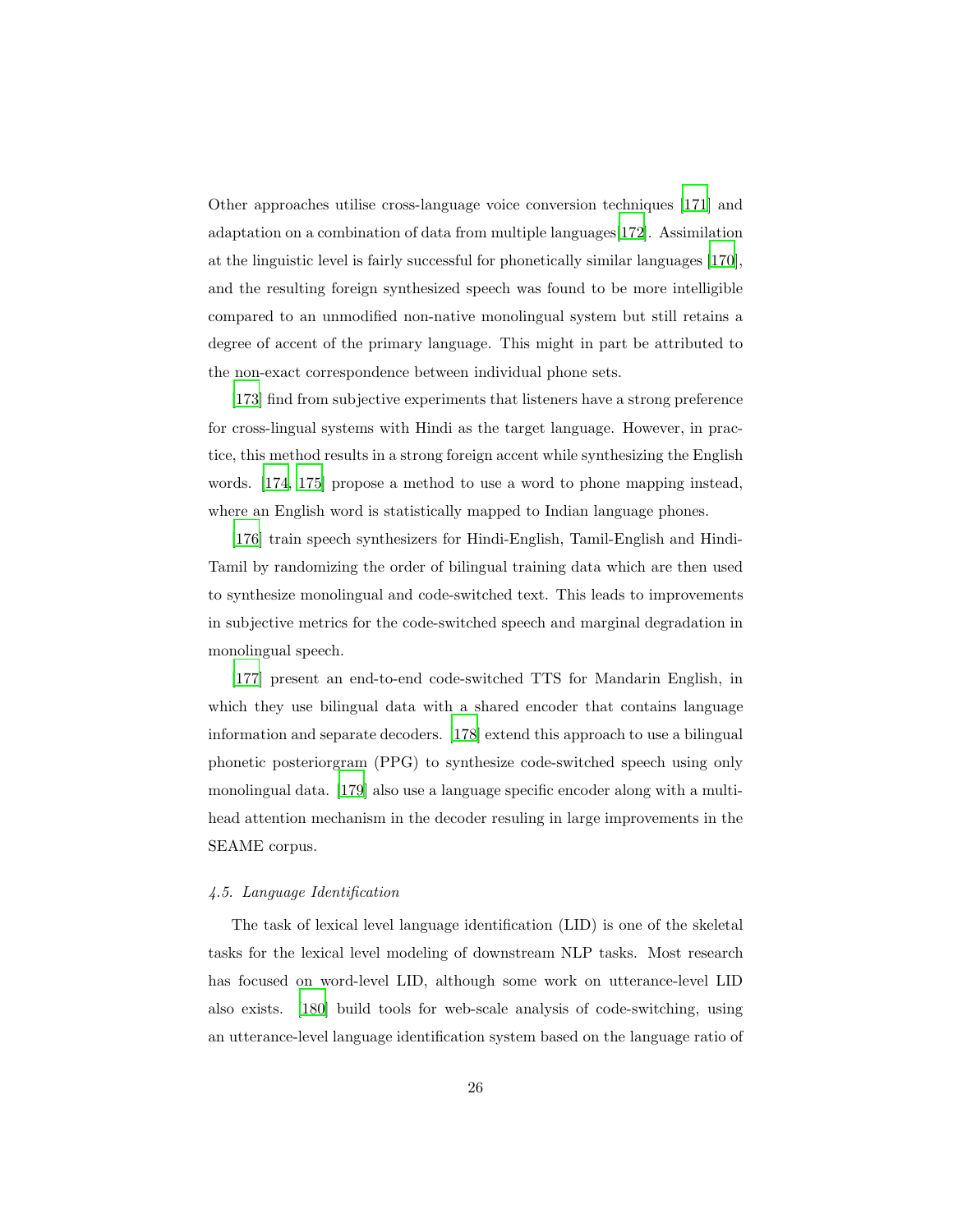the two languages involved. A large amount of research in this area has been conducted due to shared tasks on word-level LID ([\[68\]](#page-46-6), [\[69\]](#page-46-7)).

Social media data, especially posts from Facebook was used to collect data for the task of LID [\[70\]](#page-46-8) of Bengali, Hindi and English code-switching. Techniques include dictionary based lookup, supervised techniques applied at word level along with ablation studies of contextual cues and CRF based sequence labeling approaches. Character level n-gram features and contextual information are found to be useful as features.

[\[181\]](#page-59-7) is among the first computational approaches towards determining intraword switching by segmenting the words into smaller meaningful units through morphological segmentation and then performing language identification probabilistically. This was followed by intra-word approaches [\[182](#page-60-0), [183\]](#page-60-1) and approaches that incorporate information beyond word level [\[184,](#page-60-2) [185,](#page-60-3) [186,](#page-60-4) [187,](#page-60-5) [188,](#page-60-6) [189](#page-60-7), [190,](#page-61-0) [191,](#page-61-1) [192](#page-61-2), [193\]](#page-61-3). In addition to features, model based variants have been proposed by [\[194](#page-61-4), [195](#page-61-5), [196](#page-61-6), [197](#page-61-7), [198\]](#page-61-8).

[\[199\]](#page-62-0) make use of patterns in language usage of Hinglish along with the consecutive POS tags for LID. [\[71\]](#page-47-0) have also experimented with n-gram modeling with pruning and SVM based models with feature ablations Hindi-English and Bengali-English LID. [\[72](#page-47-1)] have worked on re-defining and re-annotating language tags from social media cues based on cultural, core and therapeutic borrowings. [\[73\]](#page-47-2) have introduced a socially equitable LID system known as EQUILID by explicitly modeling switching with character level sequence to sequence models to encompass dialectal variability in addition to code-switching. [\[200](#page-62-1)] present a weakly supervised approach with a CRF based on a generalization expectation criteria that outperformed HMM, Maximum Entropy and Naive Bayes methods by considering this a sequence labeling task.

Recently, POS tagging has also been examined as a means to perform language identification in code-switched scenarios [\[201](#page-62-2)]. To this end, they have collected a Devanagari corpus and annotated it with POS tags followed by transliterating it into Roman text. The complementary English data is annotated with POS tags as well. Several classical approaches including SVM, Decision Trees,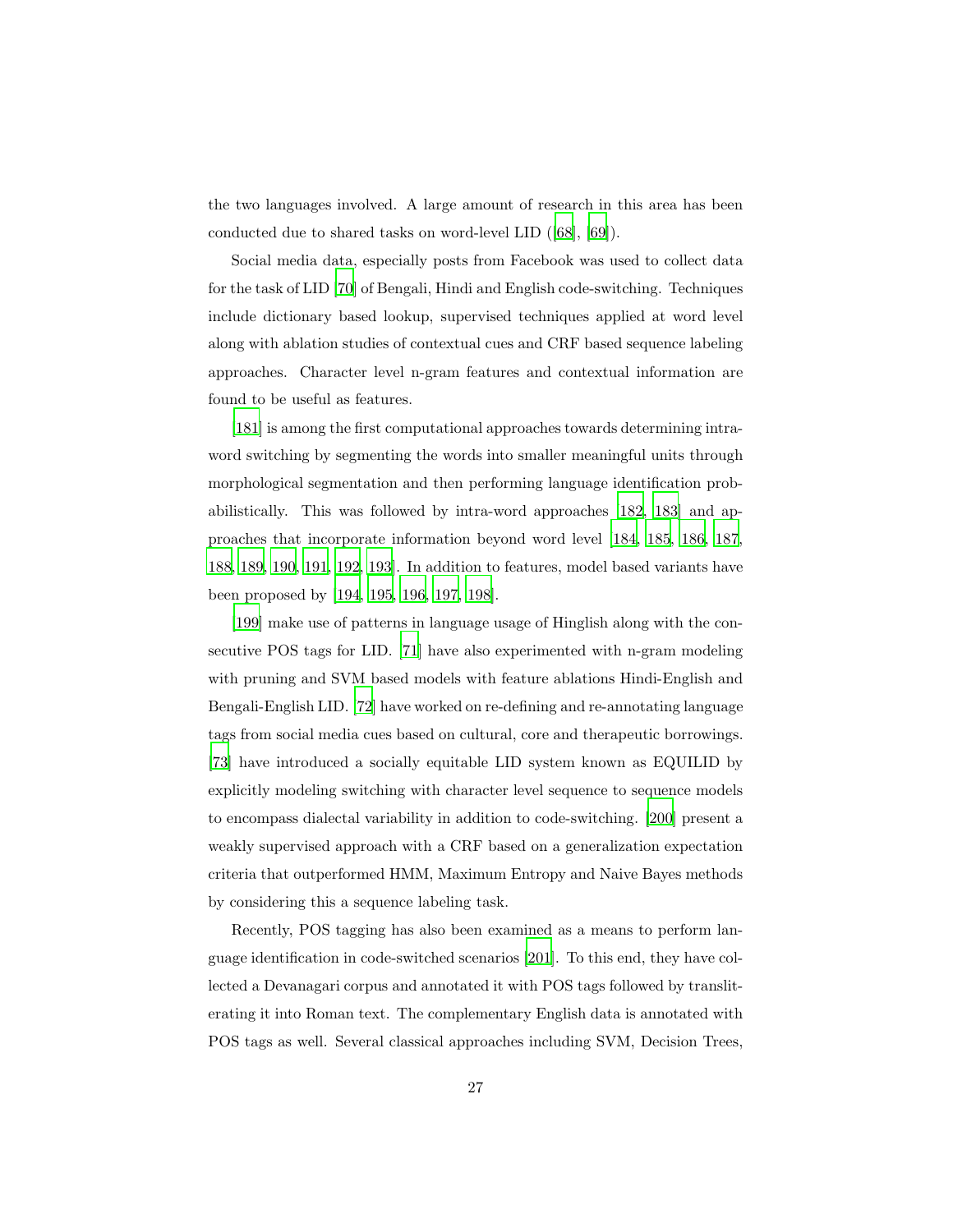Logistic Regression and Random Forests have been experimented with. The feature set that included POS tags along with the word length and the word itself with a random forest resulted in the highest performance. Hence monolingual data with corresponding POS tags seem useful in performing language identification of code-switched text.

#### *4.6. Named Entity Recognition*

Another sequence labeling task of interest is Named Entity Recognition (NER). [\[75\]](#page-47-4) organized a shared task on NER in code-switching by collecting data from tweets for Spanish-English and Arabic-English. [\[202\]](#page-62-3) augmented state-ofthe-art character level Convolutional Neural Networks (CNNs) with Bi-LSTMs followed by a CRF layer, by enriching resources from external sources by stacking layers of pre-trained embeddings, Brown clusters and gazetteer lists. [\[203\]](#page-62-4) attempted to build models from observations from data comprising of less than 3% of surface level Named Entities and a high Out of Vocabulary (OOV) percentage. To address these issues they rely on character based BiLSTM models and leveraging external resources. Prior to this shared task, [\[204\]](#page-62-5) posed this task as a multi-task learning problem by using a character level CNNs to model non-standard spelling variations followed by a word level Bi-LSTM to model sequences. This work also highlights the importance of gazetteer lists since it is similar to a low resource setting.

[\[205\]](#page-62-6) studied Arabic text on social media by exploring the influence of word embedding based representations on NER. Along similar lines, [\[206\]](#page-62-7) also investigated how word representations are capable of boosting semi-supervised approaches to NER. [\[76\]](#page-47-5) collected tweets from topics like politics, social events, sports and annotated them with three Named Entity Tags in the BIO scheme and explored CRF, LSTM and Decision Tree methods. Formal and informal language specific features were leveraged to employ Conditional Random Fields, Margin Infused Relaxed Algorithm, Support Vector Machines and Maximum Entropy Markov Models to perform NER on informal text in Twitter [\[207\]](#page-63-0). [\[208\]](#page-63-1) collected a dataset in an attempt to benchmark for the task of Named En-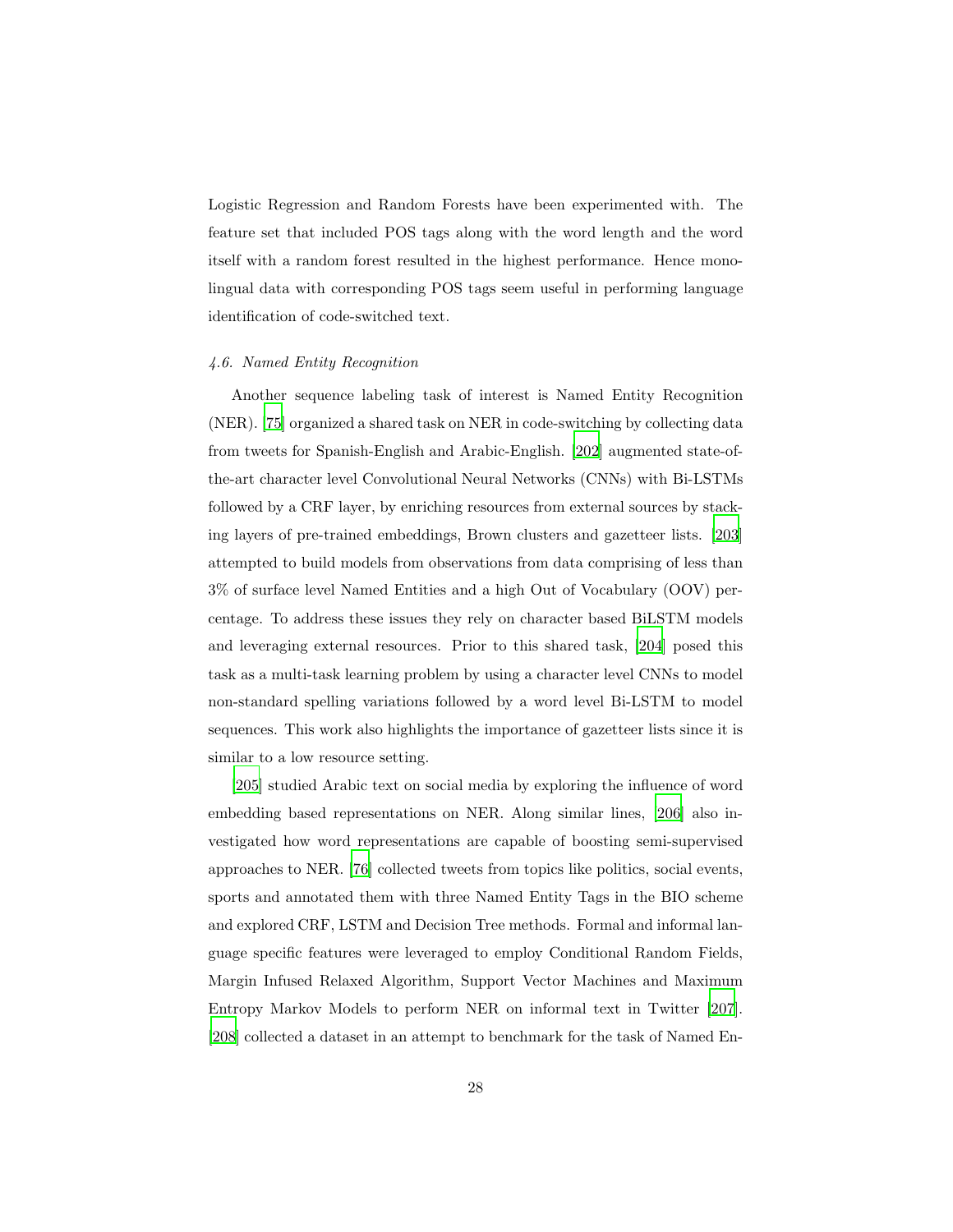tity Recognition in Arabish from three different sources: Twitter, transcribed conversational speech and translating a standard NER dataset. The dataset comprises of 6k sentences with 130k tokens. The baseline model itself is a BiLSTM-CRF which is one of the heavily investigated architectures in the task of NER. On top of this, they have adopted the FLAIR framework [\[209\]](#page-63-2) to investigate different types of embeddings along with pooled datasets. They have also experimented with word embeddings that are not only traditionally used and also more recently used such as contextual embeddings in their architecture and discovered that a combination of both performed better. [\[210\]](#page-63-3) extend the LSTM architecture to combat high percentage of out of vocabulary words in code-switched data using transfer learning with bilingual character representations. Additionally, they also remove the noise with normalization of the spellings. Alternative to the fusion approach see above, [\[211\]](#page-63-4) utilize the self attention mechanism over the charcacter based embeddings. The final embedding representation is obtained by feeding these word and character based embeddings through a stacked BiLSTM with residual connections. Inspired by this, [\[212\]](#page-63-5) proposed multilingual meta embeddings that extend the scope to other related and similar languages. They circumvent the problem of lexical level language identification using the same self attention mechanism on pre-trained word embeddings. [\[213\]](#page-63-6) propose the use of hierarchical meta-embeddings that combine word and sub-word level embeddings to achieve SOTA performance on English-Spanish NER.

# *4.7. POS Tagging*

Recently there has been interest in code-switched structured prediction tasks like POS tagging and parsing. [\[77\]](#page-47-6) used a dual mechanism of utilizing both a CRF++ based tagger and a Twitter POS tagger in order to tag sequences of mixed language. The same work also proposed a dataset that is obtained from Facebook that is annotated at a multi-level for the tasks of LID, text normalization, back transliteration and POS tagging. They claim that joint modeling of all these tasks is expected to yield better results. [\[79\]](#page-48-1) presented POS annota-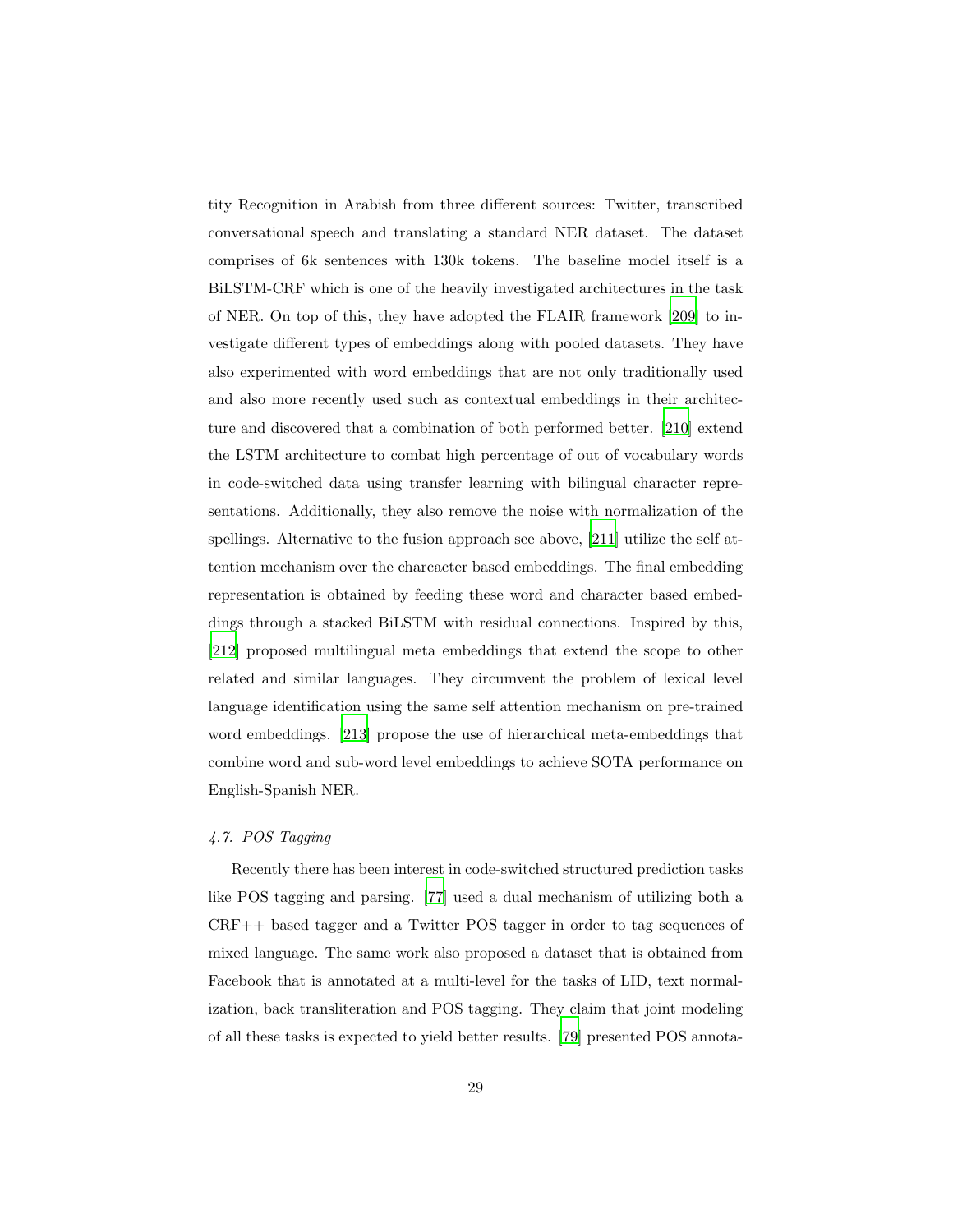tion for Turkish-German tweets that align with existing language identification based on POS tags from Universal Dependencies. [\[80\]](#page-48-2) explored the exploitation of monolingual resources such as taggers (for Spanish and English data) and heuristic based approaches in conjunction with machine learning techniques such as SVM, Logit Boost, Naive Bayes and J48. This work shows that many errors occur in the presence of intra-sentential switching thus establishing the complexity of the task.

[\[81\]](#page-48-3) have also gathered data from social media platforms such as Facebook and Twitter and have annotated them at coarse and fine grained levels. They focus on comparing language specific taggers with ML based approaches including CRFs, Sequential Minimal Optimization, Naive Bayes and Random Forests and observ that Random Forests performed the best, although only marginally better than combinations of individual language taggers. [\[83](#page-48-5)] use crowd-sourcing for annotating universal POS labels for Spanish-English speech data by splitting the task into three subtasks. These are 1. labeling a subset of tokens automatically 2. disambiguating a subset of high frequency words 3. crowd-sourcing tags by decisions based on questions in the form of a decision tree structure. The choice of mode of tagging is based on a curated list of words.

[\[214\]](#page-63-7) use a stacked model technique and compare them to joint modeling and pipeline based techniques to find that that best stacked model that utilizes all features outperform the joint and pipeline-based models.

[\[215\]](#page-63-8) carry out normalization of code-switched data and assess the impact on POS tagging as a downstream task. They find that automatic normalization leads to a performance gain in POS tagging.

## *4.8. Parsing*

[\[216\]](#page-64-0) worked on bilingual syntactic parsing techniques for Hindi-English code-switching using head-driven phrase structure grammar. The parses in cases of ambiguities are ordered based on ontological derivations from Word-Net through a Word Sense Disambiguator [\[217\]](#page-64-1). However, there is an assumed external constraint in this work, where the head of the phrase determines the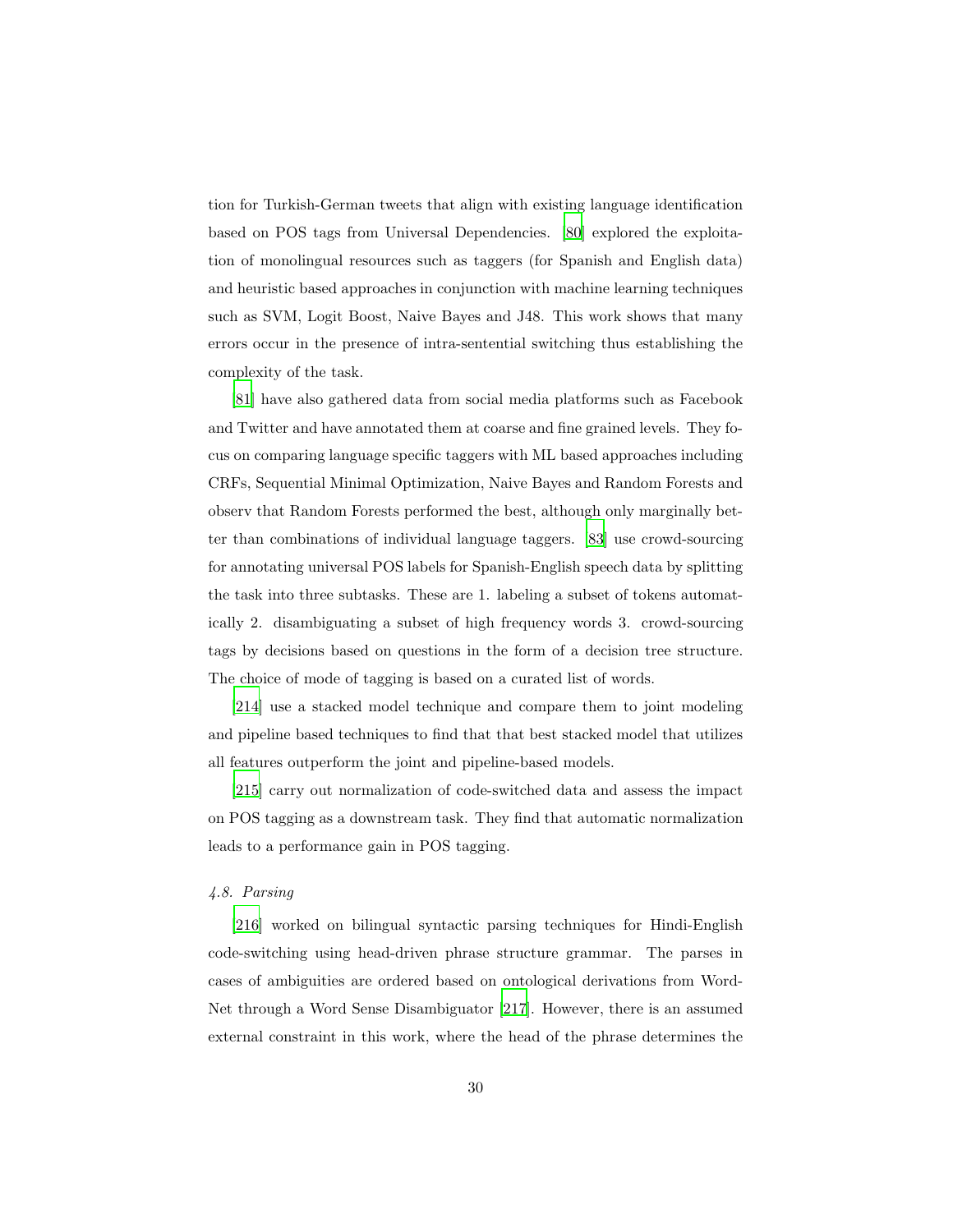syntactic properties of the subcategorized elements irrespective of the languages to which these words belong.

[\[86\]](#page-49-0) leveraged a non-linear neural approach for the task of predicting the transitions for the parser configurations of arc-eager transitions by leveraging only monolingual annotated data by including lexical features from pre-trained word representations. [\[87\]](#page-49-1) also worked on a pipeline and annotating data for shallow parsing by labeling three individual sequence labeling tasks based on labels, boundaries and combination tasks where a CRF is trained for each of these tasks.

[\[88\]](#page-49-2) performed multilingual semantic parsing using a transfer learning approach for code-switched text utilizing cross lingual word embeddings in a sequence to sequence framework. [\[85\]](#page-48-7) compared different systems for dependency parsing and concluded that the Multilingual BIST parser is able to parse codeswitched data relatively well.

[\[218\]](#page-64-2) present a Universal Dependencies dataset in Hindi-English and a neural stacking model for parsing with a new decoding scheme that outperforms prior approaches.

#### *4.9. Question Answering*

So far, we have seen individual speech and NLP applications which can be used as part of other downstream applications. One very impactful downstream application of casual and free mixing beyond mere borrowing in terms of information need is Question Answering (QA). This is especially important in the domains of health and technology where there is a rapid change in vocabulary thereby resulting in rapid variations of usage with mixed languages. One of the initial efforts in eliciting code-mixed data to perform question classification was undertaken by [\[89\]](#page-49-3). This work leveraged monolingual English questions from websites for school level science and maths, and from Indian version of the show *'Who wants to be a Millionaire?'*. Crowd-workers are asked to translate these questions into mixed language in terms of how they would frame this question to a friend next to them.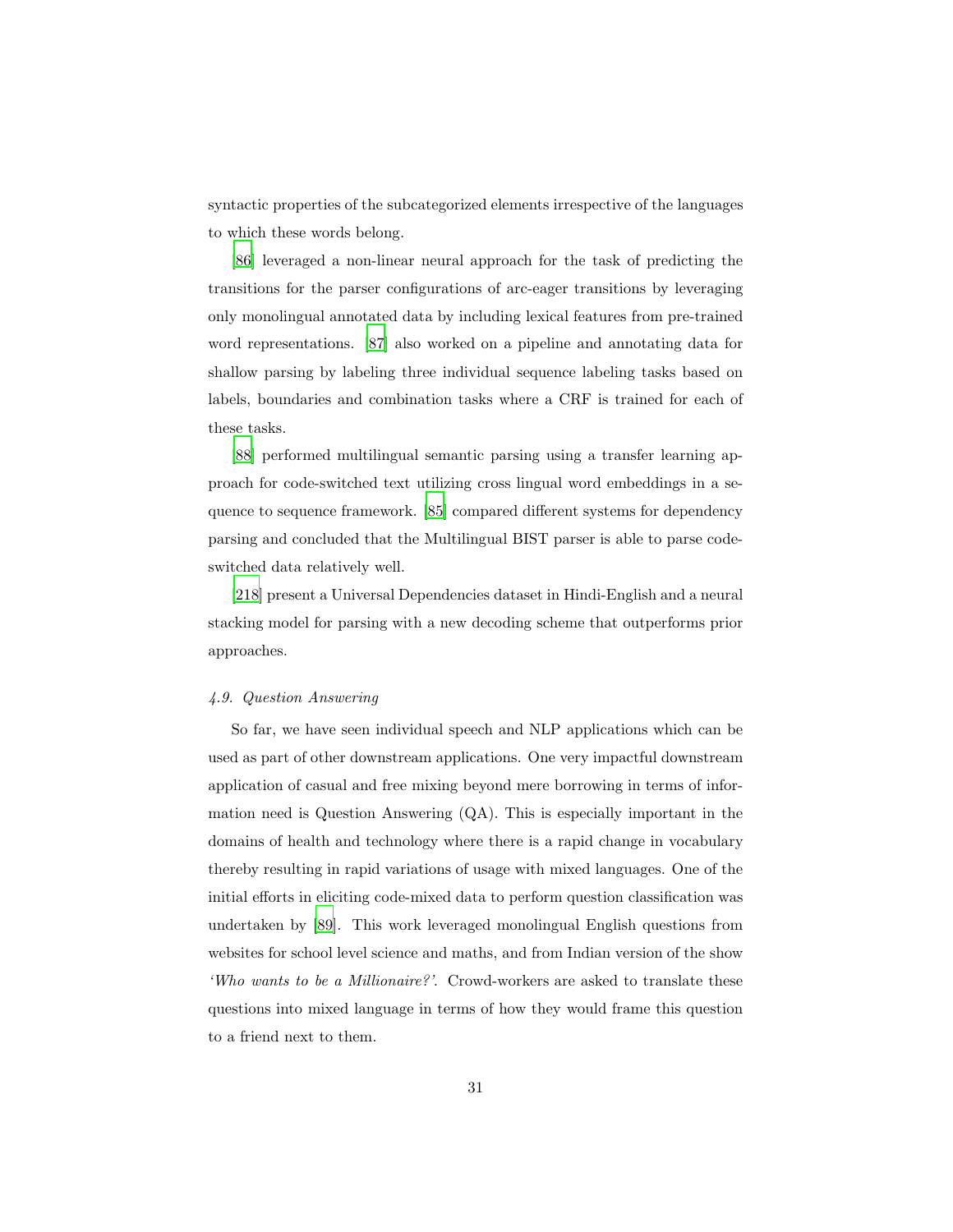Lexical level language identification, transliteration, translation and adjacency features are used to build an SVM based Question Classification model for data annotated based on coarse grained ontology proposed by [\[219\]](#page-64-3). Since this mode of data collection has the advantage of gathering parallel corpus of English questions with their corresponding code-switched questions, there is a possibility of lexical bias due to entrainment. In order to combat this, [\[90\]](#page-49-4) discussed techniques to crowd-source code-mixed questions based on a couple of sources comprising of code-mixed blog articles and based on certain fulcrum images. They organized the first edition of the code-mixed question answering challenge where the participants used techniques based on Deep Semantic Similarity model for retrieval and pre-trained DrQA model fine-tuned on the training dataset. An end-to-end web based QA system WebShodh is built and hosted by [\[220\]](#page-64-4) which also has an additional advantage of collecting more data.

[\[92\]](#page-49-6) trained TripletSiamese-Hybrid CNN to re-rank candidate answers that are trained on the SimpleQuestions dataset in monolingual English as well as with loosely translated code-mixed questions in English thereby eliminating the need to actually perform full fledged translation to answer queries. [\[93\]](#page-50-0) gathered a QA dataset from Facebook messages for Bengali-English CM domain. In addition to this line of work, there were efforts for developing a cross-lingual QA system where questions are asked in one language (English) and the answer is provided in English but the candidate answers are searched in Hindi newspapers [\[221\]](#page-64-5).

[\[222\]](#page-64-6) presented a query oriented multi-document summarization system for Telugu-English with a dictionary based approach for cross language query expansion using bilingual lexical resources. Cross language QA systems are explored in European languages as well [\[223\]](#page-64-7), [\[224](#page-64-8)].

## *4.10. Sentiment Analysis/stance detection*

[\[225\]](#page-65-0) provide a benchmarking dataset to perform sentiment analysis on 3,062 English-Spanish tweets. The annotations are based on SentiStrength into the labels of positive, negative and neutral classes. The same group later extended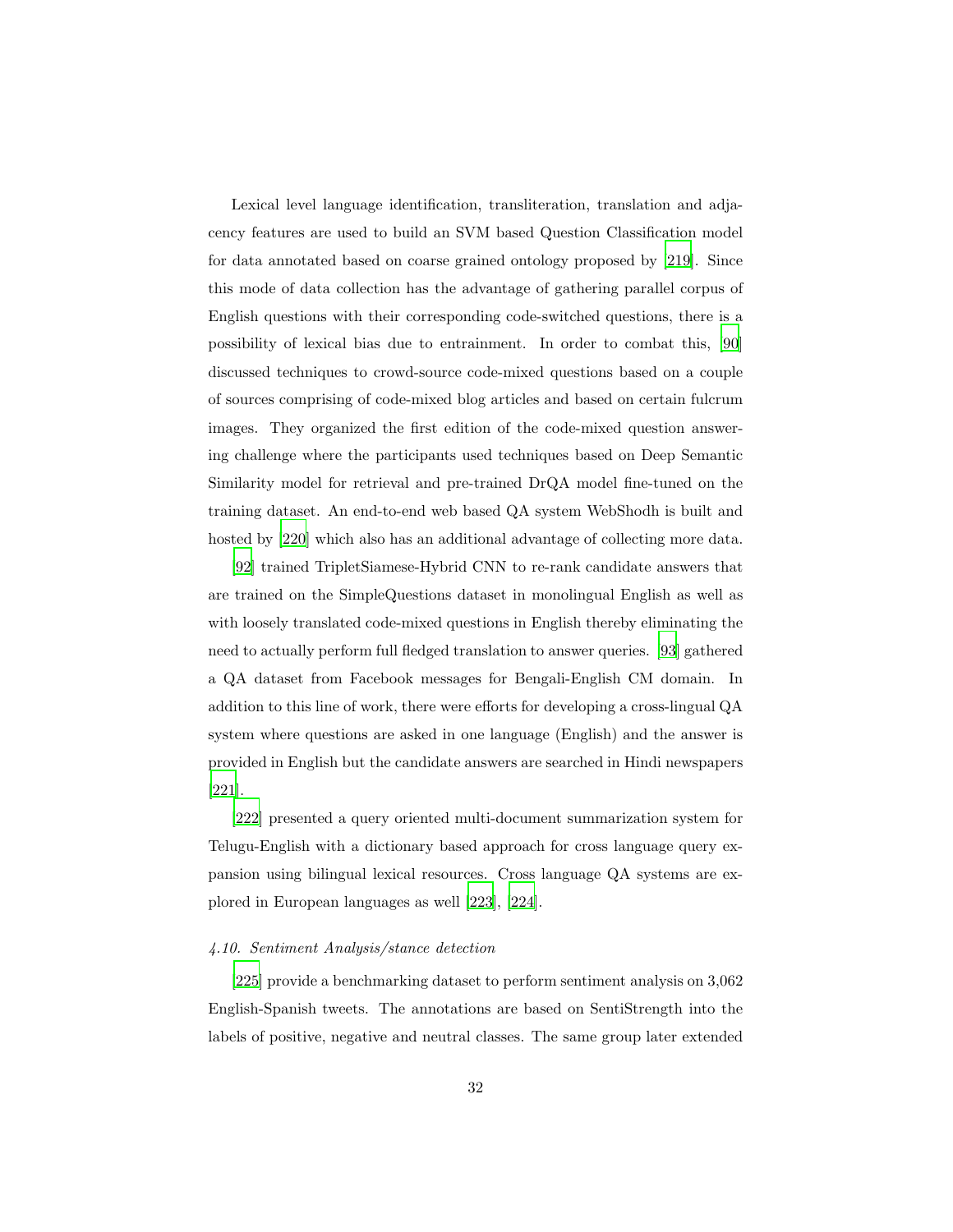this work to compare code-switching in monolingual and multilingual settings [\[226,](#page-65-1) [227](#page-65-2)]. The comparisons made between a multilingual model trained on a multilingual dataset, separate monolingual models, and a monolingual model that is triggered based on the language identification demonstrate the effectiveness of the multilingual model to deal with code-switched scenarios. [\[228](#page-65-3)] use a more classical word probabilities based approach to determine the sentiment of a tweet about a movie. In specific, this is performed for tweets in Telugu-English mixed data by transliterating each Roman word to the corresponding Telugu script and computing the probability of the word in each class. [\[229\]](#page-65-4) conducted a shared task for sentiment analysis of social media data in two language pairs. The dataset used for the shared task includes around 12k and 2500 tweets released for training in Hindi-English and Bengali-English respectively. The best performing system of the shared task used word and character level n-gram features with an SVM classifier. A similar trend is observed by [\[230\]](#page-65-5) while comparing the models of Naive Bayes and SVM to perform sentiment classification on movie reviews in Bengali-English.

Contrary to this, [\[231](#page-65-6)] use CNNs to model sub-word level representations. These are then given to a dual encoder, which both capture the sentiment at the sentence level and at the sub-word level. Similarly, [\[232\]](#page-65-7) approached this using multitask learning over a CNN based encoder to classify the stance taken on a popular issue of 'Demonetization'. The auxiliary task is posed as a manipulation of the primary task by combining the labels.

Extending this to emotion detection, there have been several attempts to model this as a graph problem. [\[233](#page-66-0)] present a proposition of scheme to annotate data collected with emotions for Chinese-English corpus specifically. The schema is developed to address the choice of text in which a sentiment is expressed. This can be either in one of Chinese, or English text, or using both the languages, or using a mixed language text. [\[234\]](#page-66-1) gathered a dataset from *Weibo.com* which have labelled emotions which are then self aligned among the languages using statistical machine translation paradigm. They use label propagation over a bipartite graph constructed on bilingual and sentiment in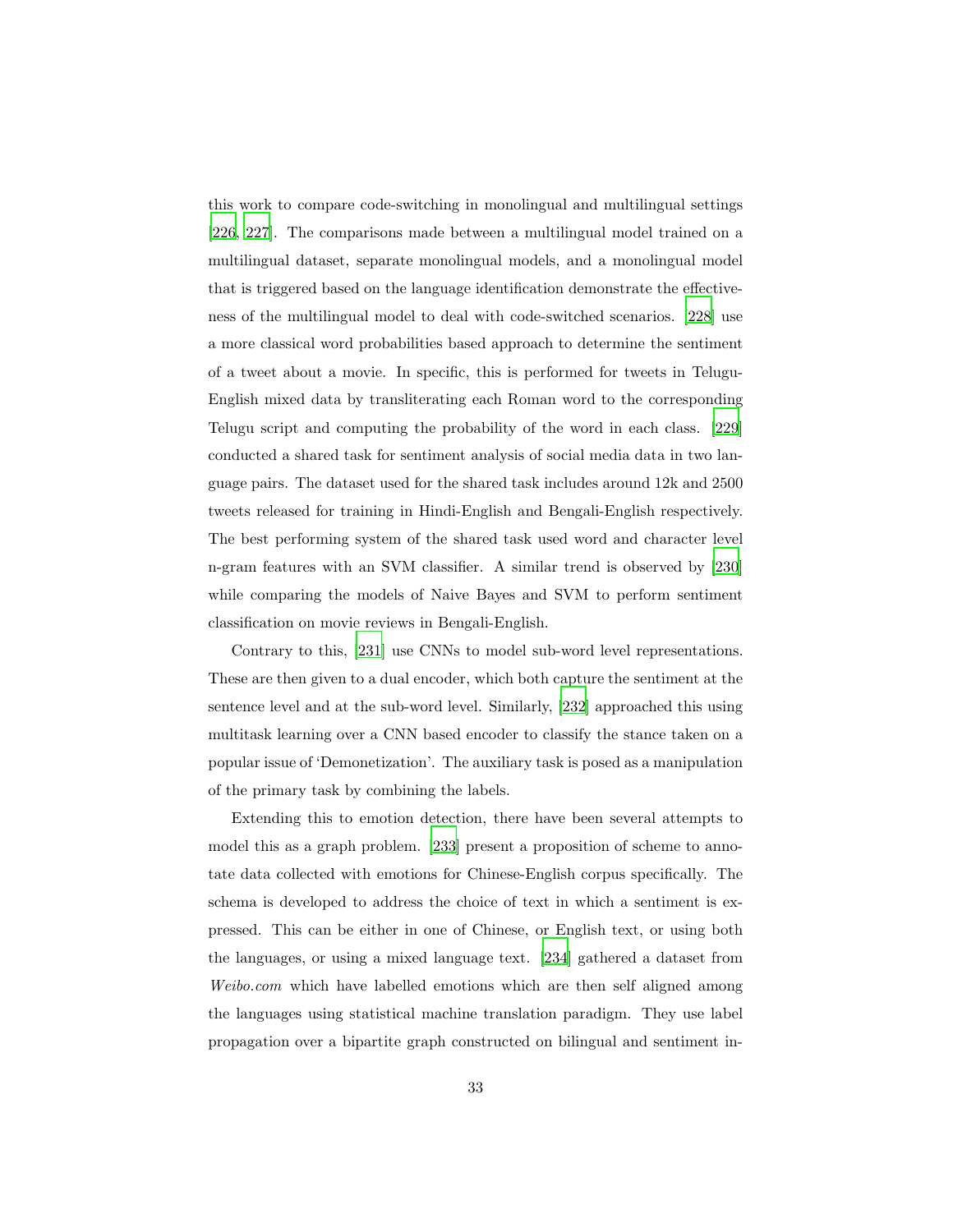formation. They have extended this work to joint factor graph model [\[235\]](#page-66-2) between the two kinds of information identifying the necessity of correlating different emotions as well in addition to sentiment and languages. Along very similar lines, [\[236\]](#page-66-3) use belief propagation over the factor graphs which poses this as a dynamic programming approach to query a graphical model. The graph itself is constructed as joint factor graph model by utilizing both the bilingual word information and the emotion related information.

## *4.11. Hate Speech Detection*

In [\[237\]](#page-66-4), authors employ transfer learning. They first train a CNN based model on a large corpus of hateful tweets as source task followed by fine tuning on a transliterated set in the same language. In [\[238\]](#page-66-5), authors use a combination of psycho-linguistic feature and basic features and perform model averaging. In [\[239\]](#page-66-6), authors investigate both hierarchical employing phonemic units and sub world level models to detect hate speech from code mixed data.

## *4.12. Natural Language Inference*

[\[94\]](#page-50-1) present the first work on code-switched NLI, where the task is to predict if a hypotheses entails or contradicts the given premise, which is in the form of a conversation taken from Bollywood (Hindi) movies. They fine-tune multilingual BERT for the task, however, the accuracy of this model is only slightly better than chance showing that NLI is a very challenging problem for code-switched NLP.

## *4.13. Machine Translation*

[\[240\]](#page-66-7) developed a machine translation scheme for translating Hinglish into pure English and pure Hindi forms by performing cross morphological analysis. [\[241\]](#page-66-8) show that a zero shot Neural Machine Translation system can also deal with code-switched inputs, however, the results are not as good as monolingual inputs.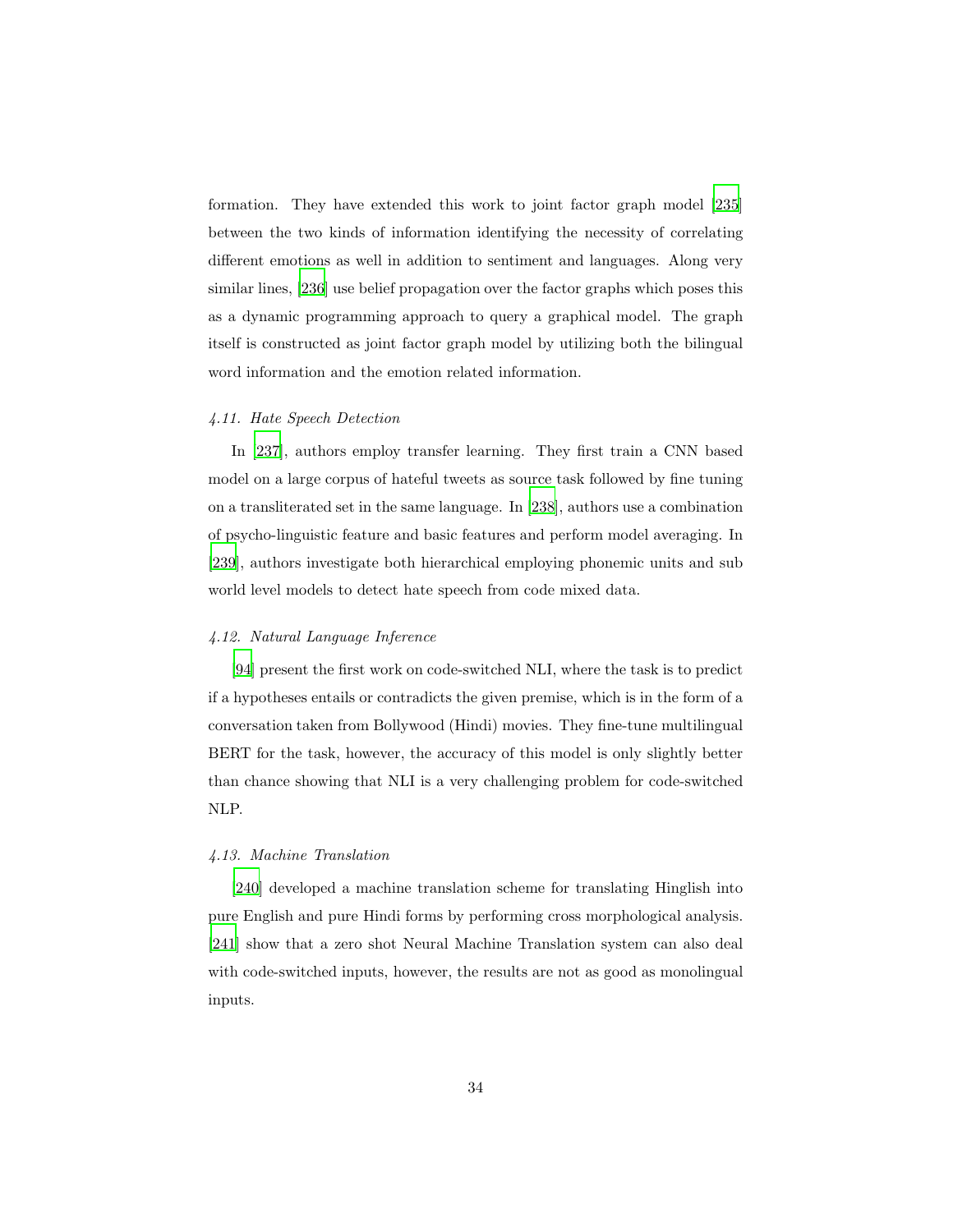#### *4.14. Dialogue and discourse*

[\[242\]](#page-67-0) study lexical and prosodic features of code-switched Hindi-English dialogue and find that the embedded language (English) fragments are spoken more slowly and with more vocal effort, and pitch variation is higher in the code-switched portion of the dialogues compared to the monolingual parts.

[\[243\]](#page-67-1) treat code-choice as linguistic style and study accommodation across turns in dialogues in Spanish-English and Hindi-English. They find that accommodation is affected by the markedness of the languages in context and is sometimes seen after a few turns, leading to delayed accommodation.

In [\[244\]](#page-67-2), authors investigate the effectiveness of linguistically motivated strategies of code mixing in a goal oriented dialogue setting.

Cross-lingual Question Answering systems were extended to dialog systems for railway inquiries [\[245\]](#page-67-3). Recently, there has been an attempt to create codemixed version of goal oriented conversations [\[246\]](#page-67-4) from the DSTC2 restaurant reservation dataset.

As we have discussed earlier, code-switching is a phenomenon observed in informal scenarios, which implies that it is a suitable setting in conversational speech. In coherence to this thought, there has been work on incorporating and comparing text and speech based features in identifying language at turn level in a dialog [\[247\]](#page-67-5). Hence this work focuses on inter-sentential switching as opposed to intra-sentential switching. This work demonstrated the efficacy of i-Vector features in comparison to spectral features for speech segments. While the best performing system is based on text features, this work equips the field to work with speech based features when transcriptions are not available.

# *4.15. User Interfaces*

While languages that are being mixed may share the same script (such as in the case of English and Spanish), this is not true for many language pairs that are frequently code-switched, particularly when the languages are not related to each other. In such cases, users may choose to use the same script to write both languages, or use a mixed script. This has implications not only in how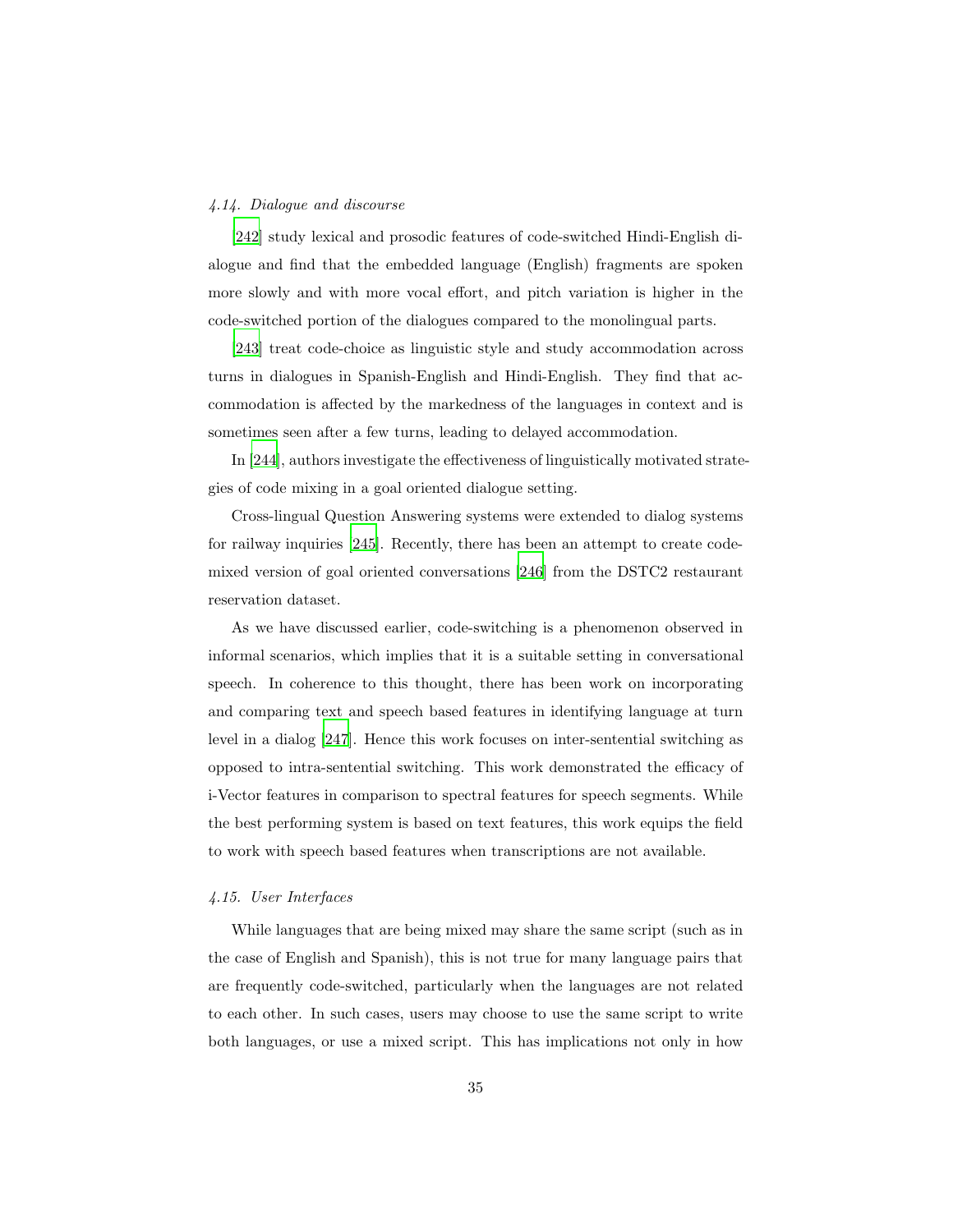to process mixed languages, but also on how to display them. [\[248\]](#page-67-6) presents a study on the interaction between script-mixing and language mixing for Hindi-English and shows that script choice may be used for emphasis, disambiguation and marking whether a word is borrowed or not.

## *4.16. Optical Character Recognition*

[\[249\]](#page-67-7) extend a standard OCR model to enable transcription of code-switched text by jointly performing transcription with word-level language identification. The model provides significant error reductions in historical texts.

## *4.17. Improving cross-lingual models*

Recently, code-switched text has been used to improve the performance of cross-lingual systems. Code-switching is seen as a bridge to anchor representations in different languages so that they can come closer in a common space and lead to improved performance in cross-lingual NLP tasks [\[250\]](#page-68-0). [\[251](#page-68-1)] use codeswitched text along with an English language identifier to retrieve documents written in Romanized Hindi. [\[252\]](#page-68-2) use alternating language modeling by artificially generating code-switched text using phrase alignments between parallel sentences to improve performance on cross-lingual tasks such as XNLI [\[253\]](#page-68-3). [\[250\]](#page-68-0) use a similar approach in which they synthesize random code-switched sentences in multiple languages to improve zero-shot performance on XNLI.

#### 5. Evaluation of Code-switched Systems

Much of the progress in a new field can be shaped by shared tasks in which common datasets are released and participants compete to build systems for a specific task. There have been several shared tasks conducted for code-switched text processing, and a few shared tasks for code-switched speech processing over the last few years. Shared tasks for code-switched NLP have included Language Identification [\[254,](#page-68-4) [68,](#page-46-6) [255\]](#page-68-5), transliterated search [\[256\]](#page-68-6), code-mixed entity extraction [\[257](#page-68-7)], mixed script information retrieval [\[258,](#page-69-0) [259\]](#page-69-1), POS tagging [\[260\]](#page-69-2),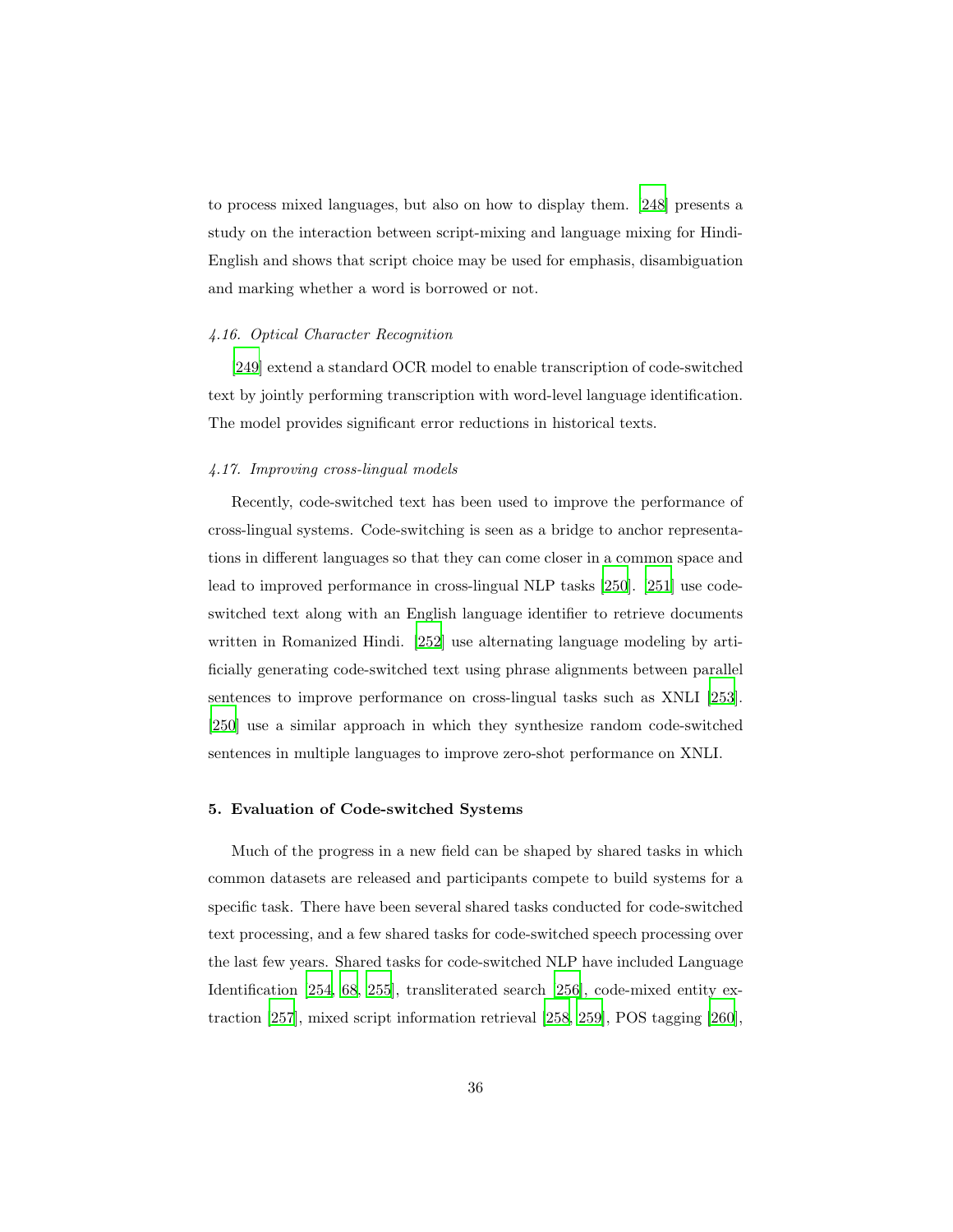Named Entity Recognition [\[75\]](#page-47-4), Sentiment Analysis [\[229](#page-65-4)] and Question Answering [\[90,](#page-49-4) [91\]](#page-49-5). There have been fewer shared task for code-switched speech processing, however, the Blizzard challenge 2014 had a code-switched speech synthesis task [\[261](#page-69-3)], and code-switched ASR challenges have been conducted for Mandarin English [\[45,](#page-44-0) [262\]](#page-69-4). Recently, a spoken Language Identification challenge was conducted for inter and intra-utterance LID [\[66](#page-46-4)] in three codeswitched language pairs.

Each of these shared task have spurred research in their respective subareas of code-switched speech and NLP. However, it is not clear how well these individual models can generalize across different tasks and language pairs. To address this gap, benchmarks for evaluating code-switching across different NLP have been proposed.

The GLUECoS benchmark [\[263\]](#page-69-5) consists of 11 datasets spanning different tasks for code-switching across two language pairs Spanish-English and Hindi-English, including a new task for code-switching, Natural Language Inference (NLI). The GLUECoS benchmark aims to add more tasks to evaluate the general language understanding capabilities of models, including tasks such as Question Answering, Natural Language Generation and Summarization, Machine Translation and NLI. The LINCE benchmark [\[264\]](#page-69-6) consists of 10 datasets across 5 language pairs. The tasks include LID, NER, POS tagging and Sentiment Analysis.

Evaluations conducted on the benchmarks described above indicate that massively multilingual contextual language models such as multilingual BERT [\[101\]](#page-50-8) outperform cross-lingual models and other task-specific models. These models can be further improved by adding synthetic code-switched data to pretraining, as shown in [\[263\]](#page-69-5). While models on some word level tasks such as Language Identification and Named Entity Recognition reach high accuracy, the performance on harder tasks like Sentiment Analysis, Question Answering and NLI is much worse and there is a large gap between the performance of models on monolingual tasks compared to code-switched tasks. This indicates that massive multilingual models do not perform as well on code-switching as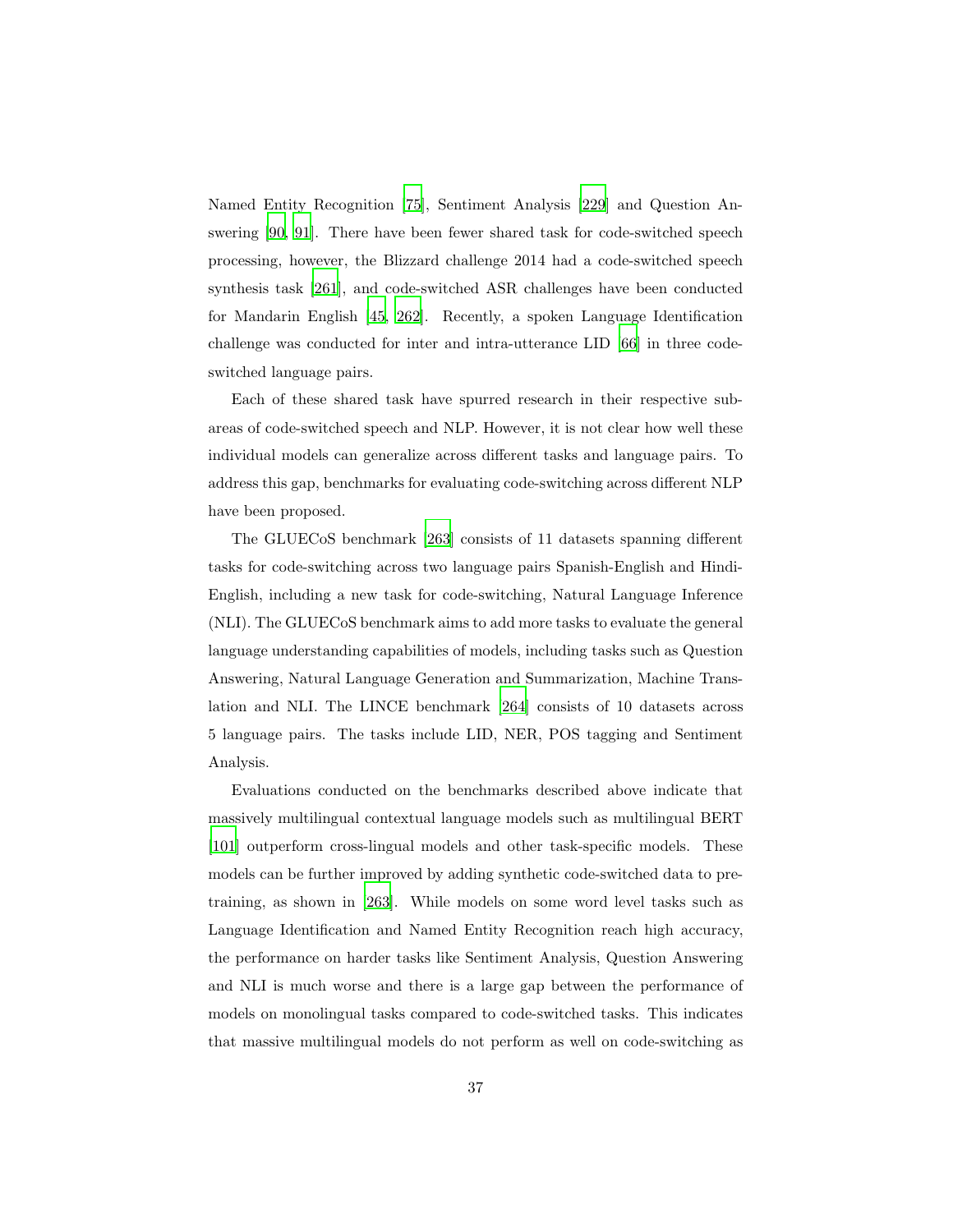they do on monolingual or even cross-lingual tasks. However, pre-training or fine-tuning such models on synthetic code-switched data in the absence of real code-switched data seems to a be promising future direction.

## 6. Challenges and Future Directions

Although code-switching is a persistent phenomenon through out the whole world, access to data will always be limited. Monolingual corpora will always be easier to find as monolingual discourse is more common in formal environments and hence more likely to be archived. Code-switching data, by its nature of being used in more informal contexts, is less likely to be archived and hence harder to find as training data. As code-switching is more likely to be used in less task specific contexts, with less explicit function it may also be more difficult to label such data.

Most code-switching studies focus on pairs with one high resource language (e.g. English, Spanish, MSA, Putonghua) and a lower resource language, realistically the position is much more complex than that. Although we consider Hinglish data low resourced, there are many other Northern Indian languages that are code-switched with Hindi and access to that data is even harder. Thus code-switching studies will inherently always be data starved and our models must therefore expect to work with limited data.

Most current work in code-switching looks at one particular language pair. It is not yet the case that architectures for multiple pairs are emerging, except perhaps within the Indian sub-continent where there are similar usage patterns with English and various regional languages. However it is clear that not all code-switching is the same. Relative fluency, social prestige, topical restrictions and grammatical constraints have quite different effects on code-switching practices thus it is hard to consider general code-switching models over multiple language pairs.

We should also take into the account that as code-switching is more typical in less formal occasions, there are some tasks that are more likely to involve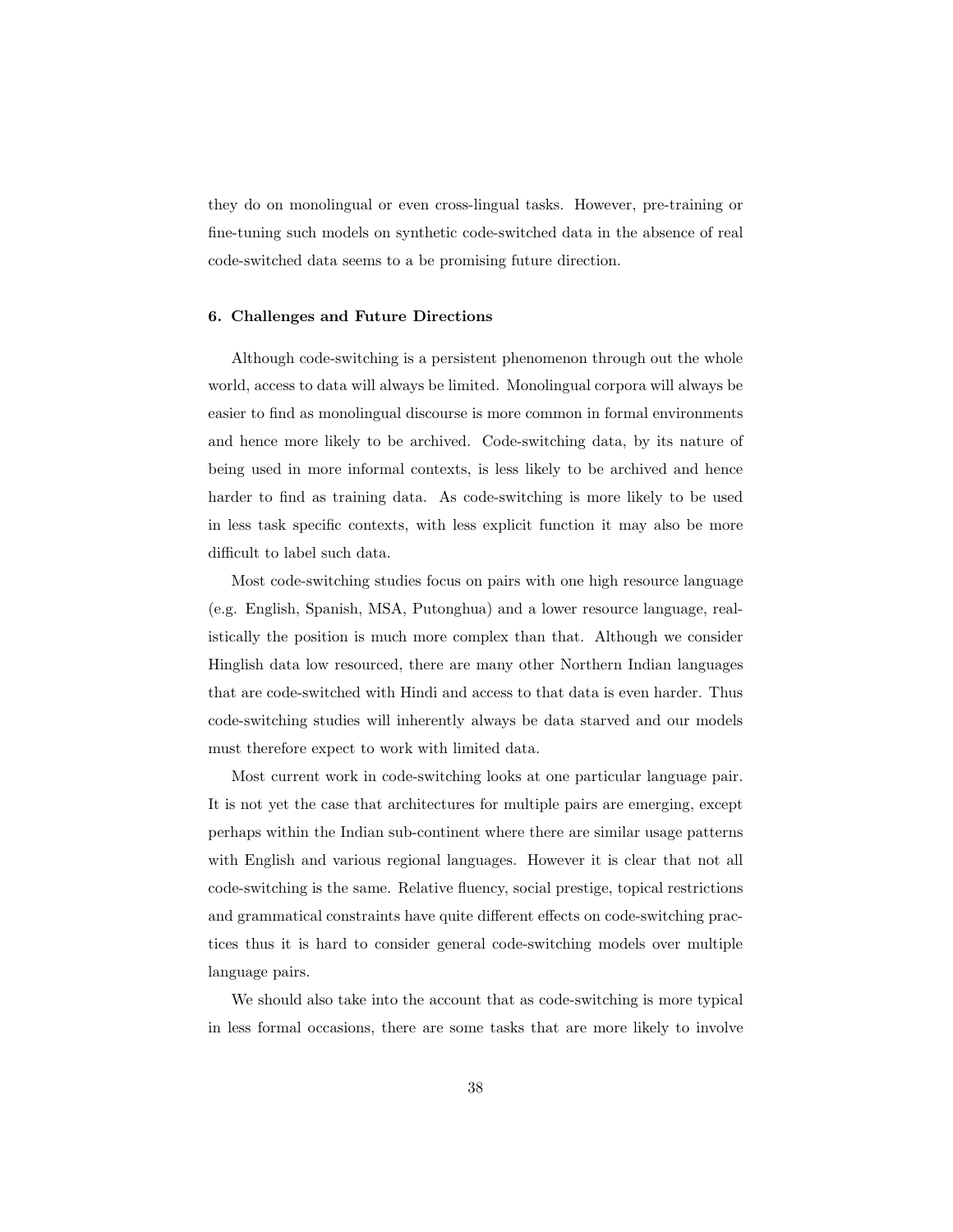code-switching that others. Thus we are unlikely to encounter programming languages that use code-switching, but we are much more likely to encounter code-switching in sentiment analysis. Likewise analysis of parliamentary transcripts are more likely to be monolingual, while code-switching is much more likely in social media. Of course its not just the forum that affects the distribution, the topic too may be a factor.

These factors of use of code-switch should influence how we consider development of code-switched models. Although it may be possible to build end-to-end systems where large amounts of code-switching data is available, in well-defined task environments, such models will not have the generalizations we need to cover the whole space. For models that can make use of large amounts of unlabeled data for training, generating synthetic code-switched data may be a promising direction. However, most models of code-switched data generation rely on syntactic constraints and do not take into account sociolinguistic factors that affect code-switched language. Building models that are capable of incorporating these factors could lead to more realistic data generation, which could lead to better models for code-switched speech and NLP.

It is not yet clear yet from the NLP point of view if code-switching analysis should be treated primarily as a translation problem, or be treated as a new language itself. It is however likely as with many techniques in low-resource language processing, exploiting resources from nearby languages will have an advantage. It is common (though not always) that one language involved in code-switching has significant resources (e.g. English, Putonghua, Modern Standard Arabic). Thus transfer learning approaches are likely to offer short term advantages. Also given the advancement of language technologies, particularly due to the rise of massively multilingual models, developing techniques that can work over multiple pairs of code-switched languages may lead to faster development and generalization of the field.

Evaluating code-switched speech and NLP is challenging due to the lack of standardized datasets. Although initial attempts at creating benchmarks have been made, a comprehensive evaluation of code-switched systems across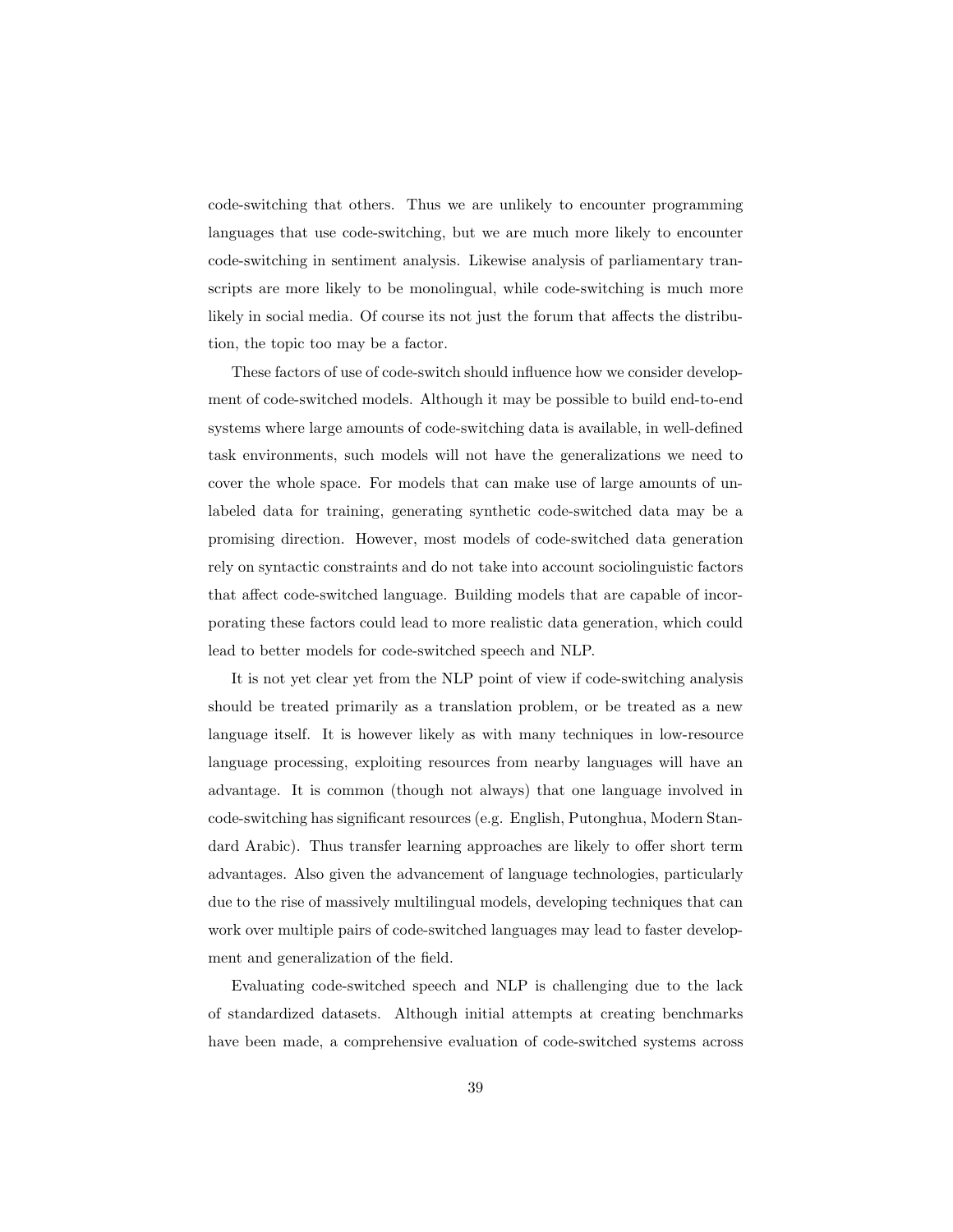speech and NLP tasks in many typologically different language pairs is required. Such evaluation benchmarks are even more important due to the prevalence of multilingual models that perform zero-shot cross-lingual transfer well, and are also expected to perform well on code-switched languages.

Speech and language technologies for code-switching is not yet a mature field. It is noted that the references to work in this article are for the most part the beginnings of analysis. They are investigating the raw tools that are necessary in order for the development of full systems. While there has been a lot of work on individual Speech and NLP systems for code-switching, there are no end-to-end systems that can interact in code-switched language with multilingual humans. Specifically we are not yet seeing full end-to-end digital assistants for code-switched interaction, or sentiment analysis for code-switched reviews, or grammar and spelling for code-switched text. This is partly due to lack of data for such end-to-end systems, however, a code-switching intelligent agent has to be more than just the sum of parts that can handle code-switching. To build effective systems that can code-switch, we will also have to leverage the work done in sociolinguistics to understand how, when and why to code-switch.

# References

#### References

- <span id="page-39-0"></span>[1] R. Hickey, The handbook of language contact, John Wiley & Sons, 2012.
- <span id="page-39-1"></span>[2] P. Auer, A postscript: Code-switching and social identity, Journal of pragmatics 37 (3) (2005) 403–410.
- <span id="page-39-2"></span>[3] M. Heller, Negotiations of language choice in montreal, Language and social identity (1982) 108–118.
- <span id="page-39-3"></span>[4] R. Jacobson, Codeswitching Worldwide. II, Vol. 126, Walter de Gruyter, 2011.
- <span id="page-39-4"></span>[5] A. Camilleri, Language values and identities: Code switching in secondary classrooms in Malta, Linguistics and education 8 (1) (1996) 85–103.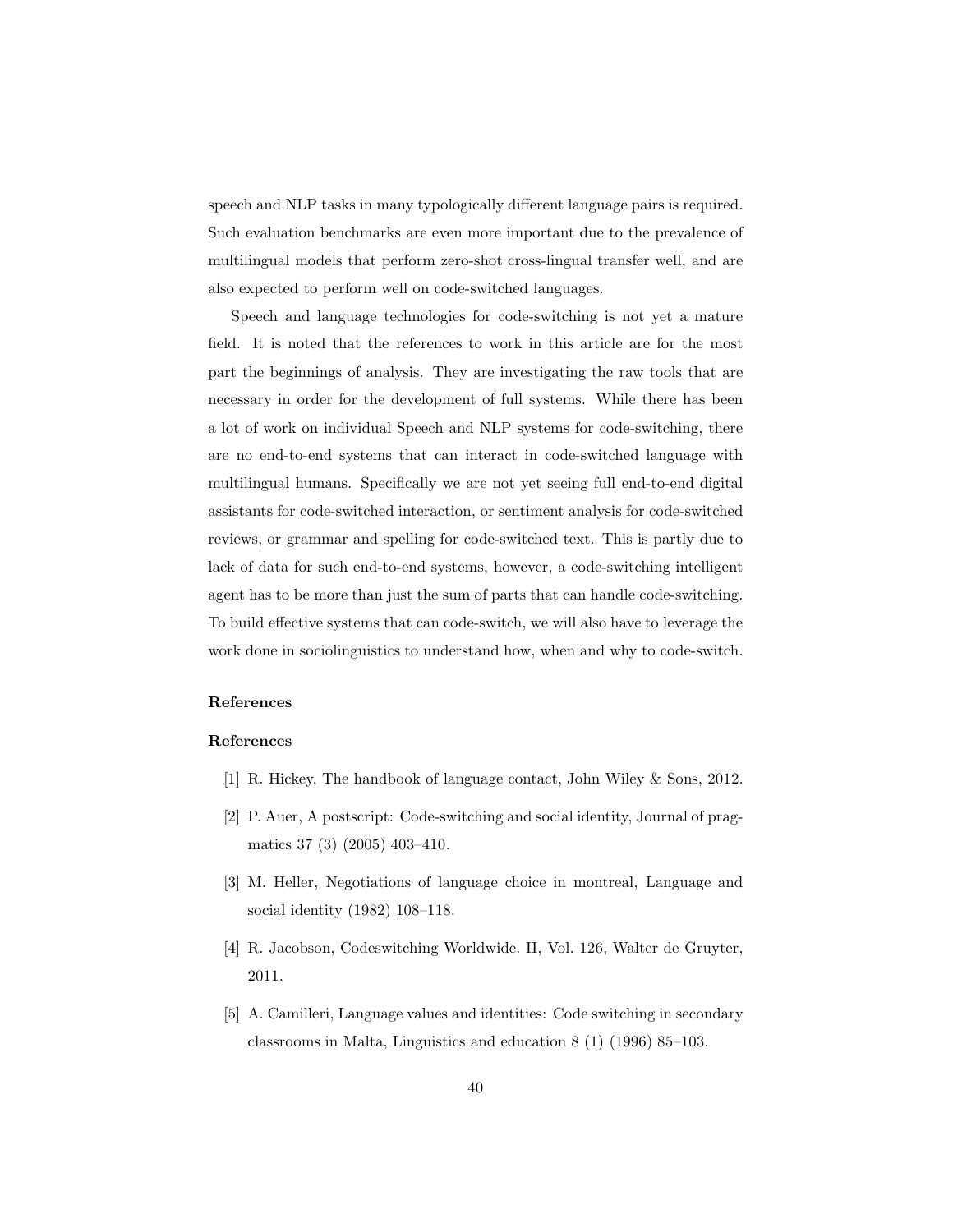- <span id="page-40-0"></span>[6] X. Qian, G. Tian, Q. Wang, Codeswitching in the primary efl classroom in china–two case studies, System 37 (4) (2009) 719–730.
- <span id="page-40-1"></span>[7] E. Rezvani, H. J. Street, A. E. Rasekh, Code-switching in iranian elementary efl classrooms: An exploratory investigation., English language teaching 4 (1) (2011) 18–25.
- <span id="page-40-2"></span>[8] M. A. Peabody, Methods for pronunciation assessment in computer aided language learning, Ph.D. thesis, Massachusetts Institute of Technology (2011).
- <span id="page-40-3"></span>[9] S. Antol, A. Agrawal, J. Lu, M. Mitchell, D. Batra, C. Lawrence Zitnick, D. Parikh, Vqa: Visual question answering, in: Proceedings of the IEEE international conference on computer vision, 2015, pp. 2425–2433.
- <span id="page-40-4"></span>[10] P. Agarwal, A. Sharma, J. Grover, M. Sikka, K. Rudra, M. Choudhury, I may talk in english but gaali toh hindi mein hi denge: A study of englishhindi code-switching and swearing pattern on social networks, in: 2017 9th International Conference on Communication Systems and Networks (COMSNETS), IEEE, 2017, pp. 554–557.
- <span id="page-40-5"></span>[11] L. Todd, L. Todd, Pidgins and creoles, Routledge, 2003.
- <span id="page-40-6"></span>[12] J. Arends, P. Muysken, N. Smith, Pidgins and creoles: An introduction, Vol. 15, John Benjamins Publishing, 1995.
- <span id="page-40-7"></span>[13] M. Sebba, Contact languages: Pidgins and creoles, Macmillan International Higher Education, 1997.
- <span id="page-40-8"></span>[14] C. Myers-Scotton, Contact linguistics: Bilingual Encounters and Grammatical Outcomes, Oxford University Press on Demand, 2002.
- <span id="page-40-9"></span>[15] J. J. Gumperz, Discourse strategies, Vol. 1, Cambridge University Press, 1982.
- <span id="page-40-10"></span>[16] C. Myers-Scotton, Duelling languages: Grammatical structure in codeswitching, Oxford University Press, 1997.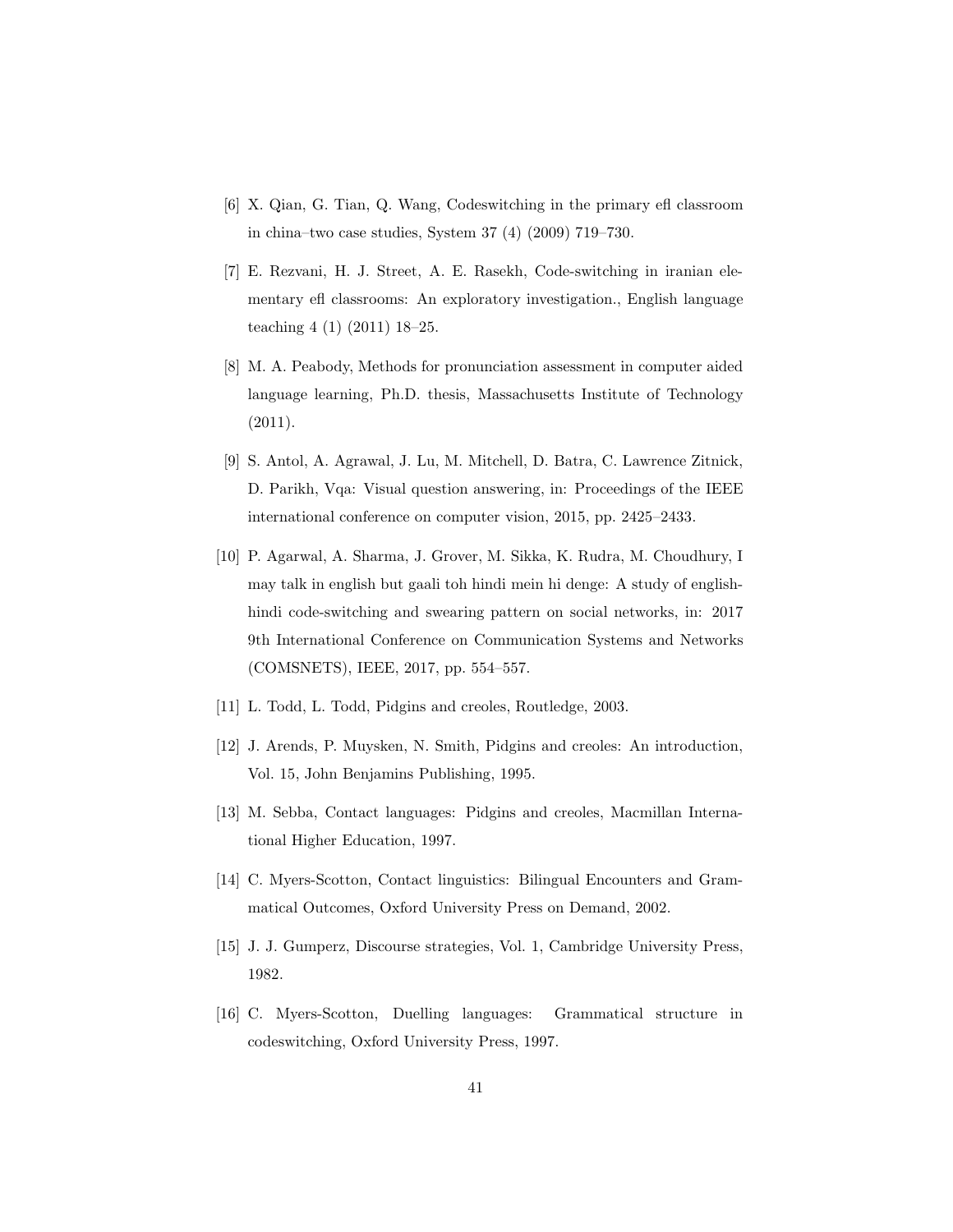- <span id="page-41-0"></span>[17] K. Bali, J. Sharma, M. Choudhury, Y. Vyas, " i am borrowing ya mixing?" an analysis of english-hindi code mixing in facebook, in: Proceedings of the First Workshop on Computational Approaches to Code Switching, 2014, pp. 116–126.
- <span id="page-41-1"></span>[18] S. Rijhwani, R. Sequiera, M. Choudhury, K. Bali, C. S. Maddila, Estimating code-switching on twitter with a novel generalized word-level language detection technique, in: Proceedings of the 55th Annual Meeting of the Association for Computational Linguistics (Volume 1: Long Papers), Vol. 1, 2017, pp. 1971–1982.
- <span id="page-41-2"></span>[19] A. K. Joshi, Processing of sentences with intra-sentential code-switching, in: Proceedings of the 9th conference on Computational linguistics-Volume 1, Academia Praha, 1982, pp. 145–150.
- <span id="page-41-3"></span>[20] S. Poplack, Syntactic structure and social function of code-switching, Vol. 2, Centro de Estudios Puertorriqueños, City University of New York. 1978.
- <span id="page-41-4"></span>[21] S. Poplack, Sometimes ill start a sentence in spanish y termino en espanol: toward a typology of code-switching1, Linguistics 18 (7-8) (1980) 581–618.
- <span id="page-41-5"></span>[22] D. Sankoff, A formal production-based explanation of the facts of codeswitching, Bilingualism: language and cognition 1 (1) (1998) 39–50.
- <span id="page-41-6"></span>[23] A.-M. Di Sciullo, P. Muysken, R. Singh, Government and code-mixing, Journal of linguistics 22 (1) (1986) 1–24.
- <span id="page-41-7"></span>[24] H. M. Belazi, E. J. Rubin, A. J. Toribio, Code switching and x-bar theory: The functional head constraint, Linguistic inquiry (1994) 221–237.
- <span id="page-41-8"></span>[25] M. Sebba, A congruence approach to the syntax of codeswitching, International Journal of Bilingualism 2 (1) (1998) 1–19.
- <span id="page-41-9"></span>[26] P. Gardner-Chloros, M. Edwards, Assumptions behind grammatical approaches to code-switching: When the blueprint is a red herring, Transactions of the Philological Society 102 (1) (2004) 103–129.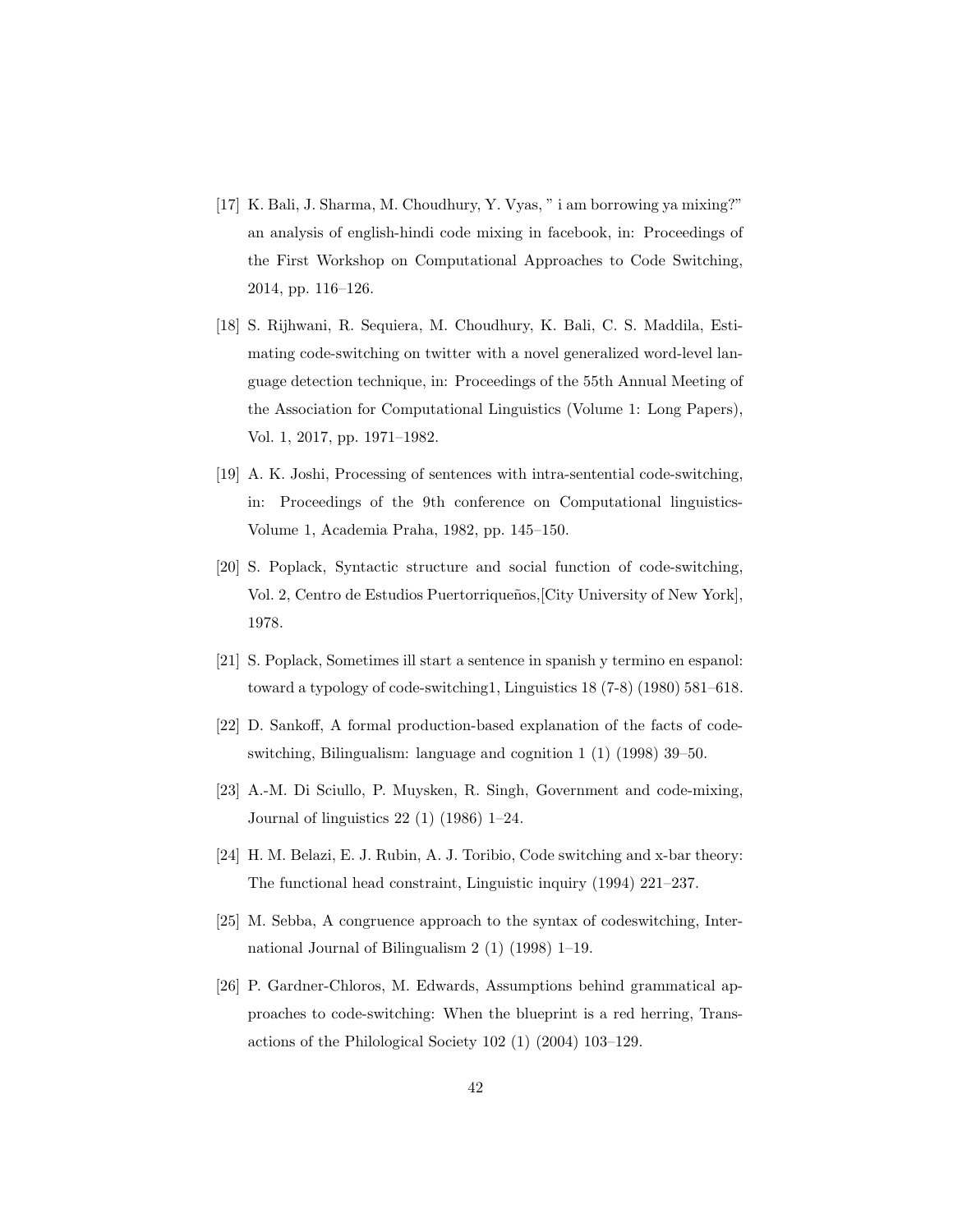- <span id="page-42-0"></span>[27] G. Bhat, M. Choudhury, K. Bali, Grammatical constraints on intrasentential code-switching: From theories to working models, arXiv preprint arXiv:1612.04538.
- <span id="page-42-1"></span>[28] A. Pratapa, G. Bhat, M. Choudhury, S. Sitaram, S. Dandapat, K. Bali, Language modeling for code-mixing: The role of linguistic theory based synthetic data, in: Proceedings of the 56th Annual Meeting of the Association for Computational Linguistics, 2018.
- <span id="page-42-2"></span>[29] U. Lanvers, Language Alternation in infant bilinguals: A developmental approach to codeswitching, International Journal of Bilingualism.
- <span id="page-42-3"></span>[30] A. Backus, Codeswitching and language change: One thing leads to another?, International Journal of Bilingualism 9 (3-4) (2005) 307–340.
- <span id="page-42-4"></span>[31] V. Soto, N. Cestero, J. Hirschberg, The role of cognate words, pos tags and entrainment in code-switching., in: Interspeech, 2018, pp. 1938–1942.
- <span id="page-42-5"></span>[32] S. Hartmann, M. Choudhury, K. Bali, An integrated representation of linguistic and social functions of code-switching, in: Proceedings of the Eleventh International Conference on Language Resources and Evaluation (LREC 2018), 2018.
- <span id="page-42-6"></span>[33] A. Pratapa, M. Choudhury, Quantitative characterization of code switching patterns in complex multi-party conversations: A case study on hindi movie scripts, in: Proceedings of the 14th International Conference on Natural Language Processing (ICON-2017), 2017, pp. 75–84.
- <span id="page-42-7"></span>[34] B. Gambäck, A. Das, Comparing the Level of Code-Switching in Corpora, in: LREC, 2016.
- <span id="page-42-8"></span>[35] R. Barnett, E. Codó, E. Eppler, M. Forcadell, P. Gardner-Chloros, R. Van Hout, M. Moyer, M. C. Torras, M. T. Turell, M. Sebba, et al., The LIDES Coding Manual: A Document for Preparing and Analyzing Language Interaction Data Version 1.1, International Journal of Bilingualism 4 (2) (2000) 131–271.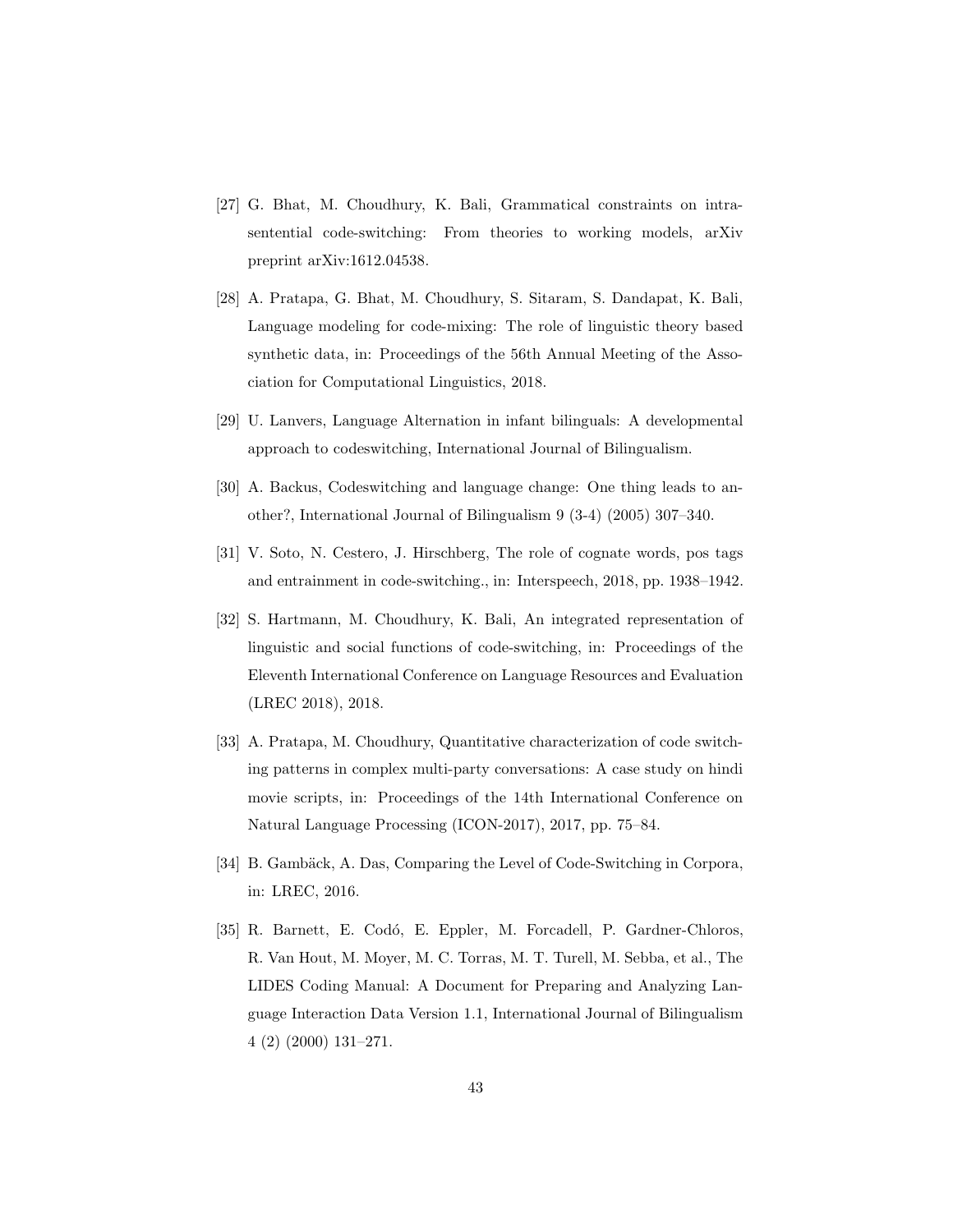- <span id="page-43-0"></span>[36] G. A. Guzman, J. Serigos, B. Bullock, A. J. Toribio, Simple tools for exploring variation in code-switching for linguists, in: Proceedings of the Second Workshop on Computational Approaches to Code Switching, 2016, pp. 12–20.
- <span id="page-43-1"></span>[37] G. Guzmán, J. Ricard, J. Serigos, B. E. Bullock, A. J. Toribio, Metrics for modeling Code-Switching across Corpora, Proc. Interspeech 2017 (2017) 67–71.
- <span id="page-43-2"></span>[38] G. A. Guzmán, J. Ricard, J. Serigos, B. Bullock, A. J. Toribio, Moving code-switching research toward more empirically grounded methods., in: CDH@ TLT, 2017, pp. 1–9.
- <span id="page-43-3"></span>[39] B. Bullock, W. Guzmán, J. Serigos, V. Sharath, A. J. Toribio, Predicting the presence of a matrix language in code-switching, in: Proceedings of the third workshop on computational approaches to linguistic code-switching, 2018, pp. 68–75.
- <span id="page-43-4"></span>[40] B. E. Bullock, G. A. Guzm´an, J. Serigos, A. J. Toribio, Should codeswitching models be asymmetric?, in: Interspeech, 2018, pp. 2534–2538.
- <span id="page-43-5"></span>[41] D.-C. Lyu, T.-P. Tan, E. S. Chng, H. Li, Seame: A Mandarin-English Code-Switching Speech Corpus in South-East Asia, in: Eleventh Annual Conference of the International Speech Communication Association, 2010.
- <span id="page-43-6"></span>[42] G. Lee, T.-N. Ho, E.-S. Chng, H. Li, A review of the mandarin-english code-switching corpus: Seame, in: 2017 International Conference on Asian Language Processing (IALP), IEEE, 2017, pp. 210–213.
- <span id="page-43-7"></span>[43] Y. Li, Y. Yu, P. Fung, A Mandarin-English Code-Switching Corpus., in: LREC, 2012, pp. 2515–2519.
- <span id="page-43-8"></span>[44] H.-P. Shen, C.-H. Wu, Y.-T. Yang, C.-S. Hsu, Cecos: A chinese-english code-switching speech database, in: 2011 International Conference on Speech Database and Assessments (Oriental COCOSDA), IEEE, 2011, pp. 120–123.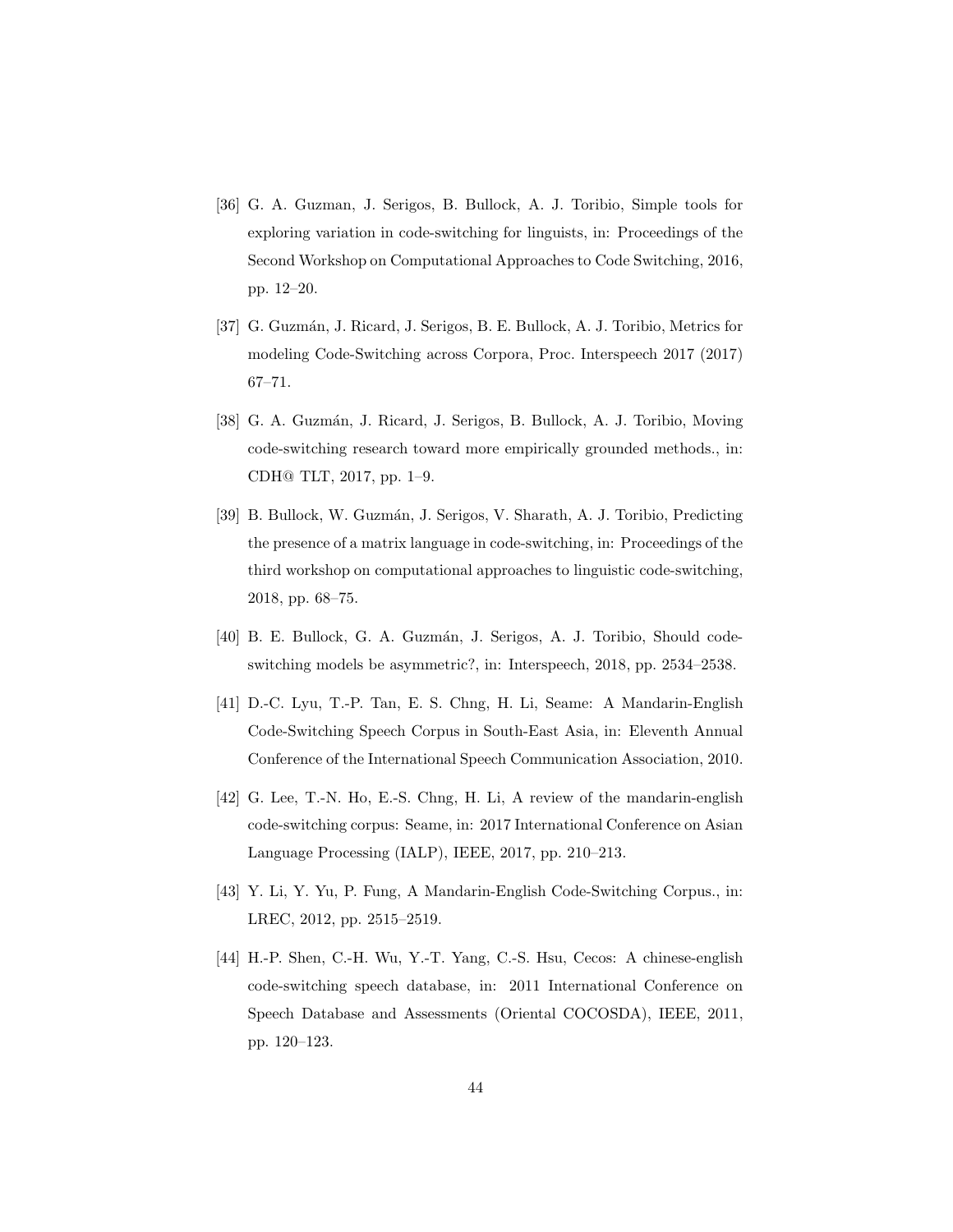- <span id="page-44-0"></span>[45] D. Wang, Z. Tang, D. Tang, Q. Chen, Oc16-ce80: A chinese-english mixlingual database and a speech recognition baseline, in: 2016 Conference of The Oriental Chapter of International Committee for Coordination and Standardization of Speech Databases and Assessment Techniques (O-COCOSDA), IEEE, 2016, pp. 84–88.
- <span id="page-44-1"></span>[46] J. Y. Chan, P. Ching, T. Lee, Development of a Cantonese-English Code-Mixing Speech Corpus, in: Ninth European Conference on Speech Communication and Technology, 2005.
- <span id="page-44-2"></span>[47] D.-C. Lyu, R.-Y. Lyu, Y.-c. Chiang, C.-N. Hsu, Speech Recognition on Code-Switching among the Chinese Dialects, in: Acoustics, Speech and Signal Processing, 2006. ICASSP 2006 Proceedings. 2006 IEEE International Conference on, Vol. 1, IEEE, 2006, pp. I–I.
- <span id="page-44-3"></span>[48] S. Nakayama, T. Kano, Q. T. Do, S. Sakti, S. Nakamura, Japanese-english code-switching speech data construction, in: 2018 Oriental COCOSDA-International Conference on Speech Database and Assessments, IEEE, 2018, pp. 67–71.
- <span id="page-44-4"></span>[49] M. Deuchar, P. Davies, J. Herring, M. C. P. Couto, D. Carter, Building Bilingual Corpora, Advances in the Study of Bilingualism (2014) 93–111.
- <span id="page-44-5"></span>[50] J. C. Franco, T. Solorio, Baby-steps towards building a Spanglish Language Model, in: International Conference on Intelligent Text Processing and Computational Linguistics, Springer, 2007, pp. 75–84.
- <span id="page-44-6"></span>[51] V. Ramanarayanan, D. Suendermann-Oeft, Jee haan, I'd like both, por favor: Elicitation of a Code-Switched Corpus of Hindi–English and Spanish– English Human–Machine Dialog, Proc. Interspeech 2017 (2017) 47–51.
- <span id="page-44-7"></span>[52] S. Sivasankaran, B. M. L. Srivastava, S. Sitaram, K. Bali, M. Choudhury, Phone Merging for Code-Switched Speech Recognition, in: Proceedings of the Third Workshop on Computational Approaches to Linguistic Code-Switching, 2018, pp. 11–19.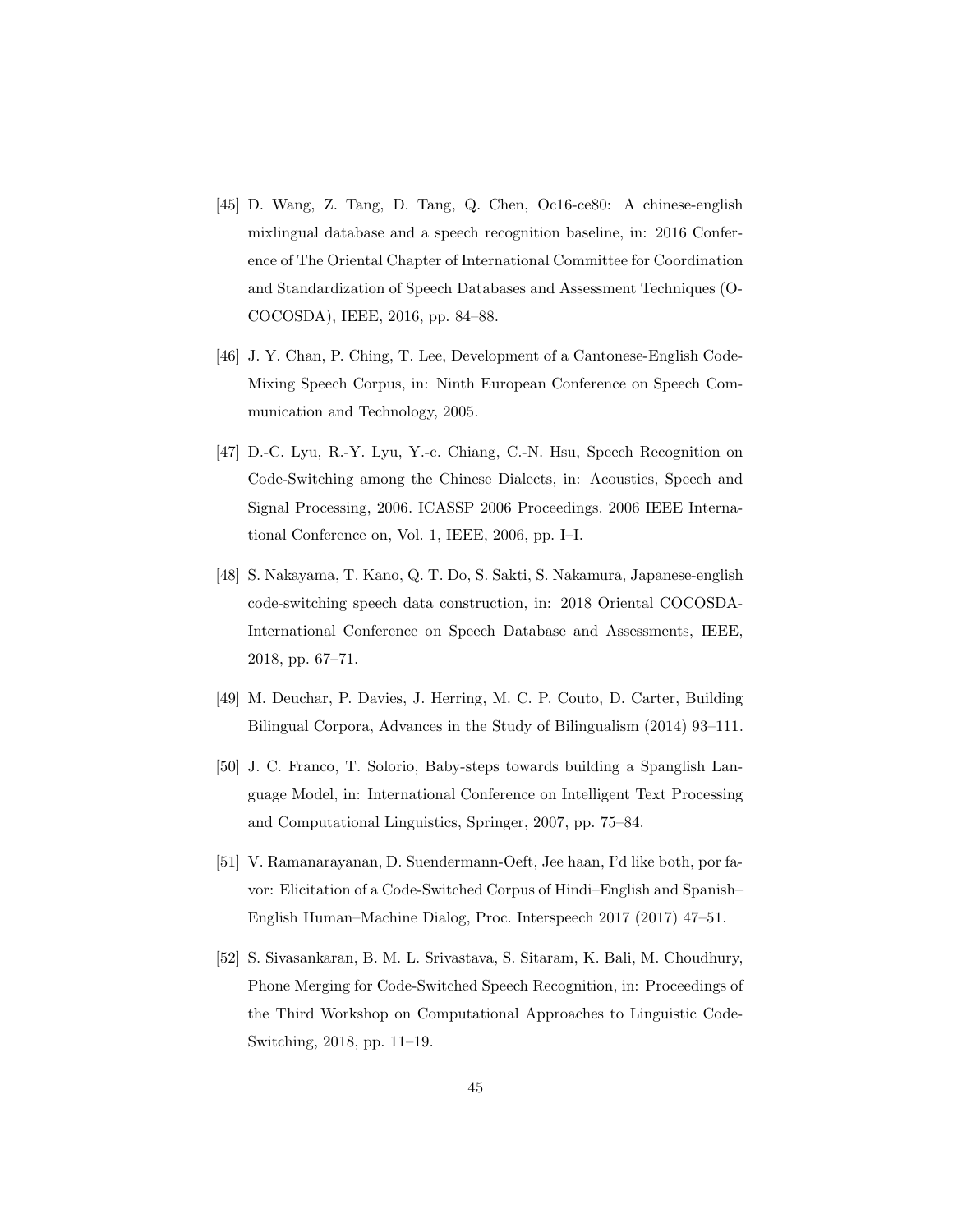- <span id="page-45-0"></span>[53] G. Sreeram, K. Dhawan, R. Sinha, Hindi-English Code-Switching Speech Corpus, arXiv preprint arXiv:1810.00662.
- <span id="page-45-1"></span>[54] A. Pandey, B. M. L. Srivastava, S. V. Gangashetty, Adapting Monolingual Resources for Code-Mixed Hindi-English Speech Recognition, in: Asian Language Processing (IALP), 2017 International Conference on, IEEE, 2017, pp. 218–221.
- <span id="page-45-2"></span>[55] A. Dey, P. Fung, A Hindi-English Code-Switching Corpus., in: LREC, 2014, pp. 2410–2413.
- <span id="page-45-3"></span>[56] B. H. Ahmed, T.-P. Tan, Automatic Speech Recognition of Code Switching Speech using 1-best Rescoring, in: Asian Language Processing (IALP), 2012 International Conference on, IEEE, 2012, pp. 137–140.
- <span id="page-45-4"></span>[57] I. Hamed, M. Elmahdy, S. Abdennadher, Collection and Analysis of Code-Switch Egyptian Arabic-English Speech Corpus, in: Proceedings of the Eleventh International Conference on Language Resources and Evaluation (LREC-2018), 2018.
- <span id="page-45-5"></span>[58] D. MOHDEB-AMAZOUZ, A.-D. Martine, L. LAMEL, Arabic-French Code-Switching across Maghreb Arabic dialects: A Quantitative Analysis.
- <span id="page-45-6"></span>[59] D. Amazouz, M. Adda-Decker, L. Lamel, The French-Algerian Code-Switching Triggered Audio Corpus (FACST), in: LREC 2018 11th edition of the Language Resources and Evaluation Conference,, 2018.
- <span id="page-45-7"></span>[60] O. Cetinoğlu, A code-switching corpus of turkish-german conversations, in: Proceedings of the 11th Linguistic Annotation Workshop, 2017, pp. 34–40.
- <span id="page-45-8"></span>[61] E. Yilmaz, J. Dijkstra, H. Velde, H. Heuvel, D. van Leeuwen, Longitudinal Speaker Clustering and Verification Corpus with Code-Switching Frisian-Dutch Speech.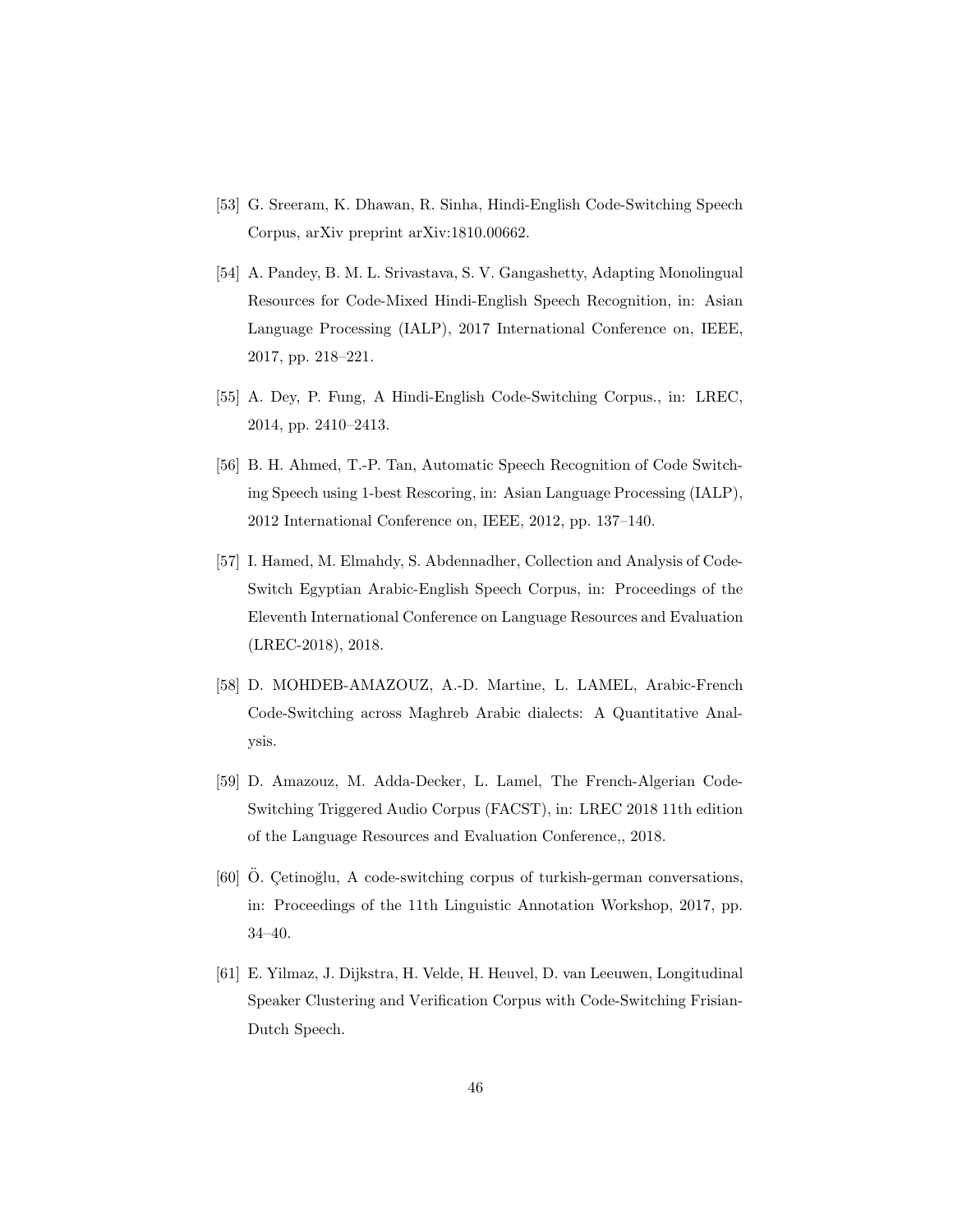- <span id="page-46-0"></span>[62] E. van der Westhuizen, T. Niesler, Automatic Speech Recognition of English-isizulu Code-Switched Speech from South African Soap Operas, Procedia Computer Science 81 (2016) 121–127.
- <span id="page-46-1"></span>[63] E. van der Westhuizen, T. Niesler, A first south african corpus of multilingual code-switched soap opera speech, in: Proceedings of the Eleventh International Conference on Language Resources and Evaluation (LREC 2018), 2018.
- <span id="page-46-2"></span>[64] E. Yılmaz, A. Biswas, E. van der Westhuizen, F. de Wet, T. Niesler, Building a Unified Code-Switching ASR System for South African Languages, arXiv preprint arXiv:1807.10949.
- <span id="page-46-3"></span>[65] T. I. Modipa, M. H. Davel, F. De Wet, Implications of Sepedi/English Code Switching for ASR Systems.
- <span id="page-46-4"></span>[66] S. Shah, S. Sitaram, R. Mehta, First workshop on speech processing for code-switching in multilingual communities: Shared task on code-switched spoken language identification.
- <span id="page-46-5"></span>[67] A. Baby, A. L. Thomas, H. Myrthy, Resources for Indian Languages, in: Proceedings of Text, Speech and Dialogue, 2016.
- <span id="page-46-6"></span>[68] T. Solorio, E. Blair, S. Maharjan, S. Bethard, M. Diab, M. Ghoneim, A. Hawwari, F. AlGhamdi, J. Hirschberg, A. Chang, et al., Overview for the first shared task on language identification in code-switched data, in: Proceedings of the First Workshop on Computational Approaches to Code Switching, 2014, pp. 62–72.
- <span id="page-46-7"></span>[69] R. Sequiera, M. Choudhury, P. Gupta, P. Rosso, S. Kumar, S. Banerjee, S. K. Naskar, S. Bandyopadhyay, G. Chittaranjan, A. Das, et al., Overview of FIRE-2015 Shared Task on Mixed Script Information Retrieval.
- <span id="page-46-8"></span>[70] U. Barman, A. Das, J. Wagner, J. Foster, Code mixing: A challenge for language identification in the language of social media, in: Proceedings of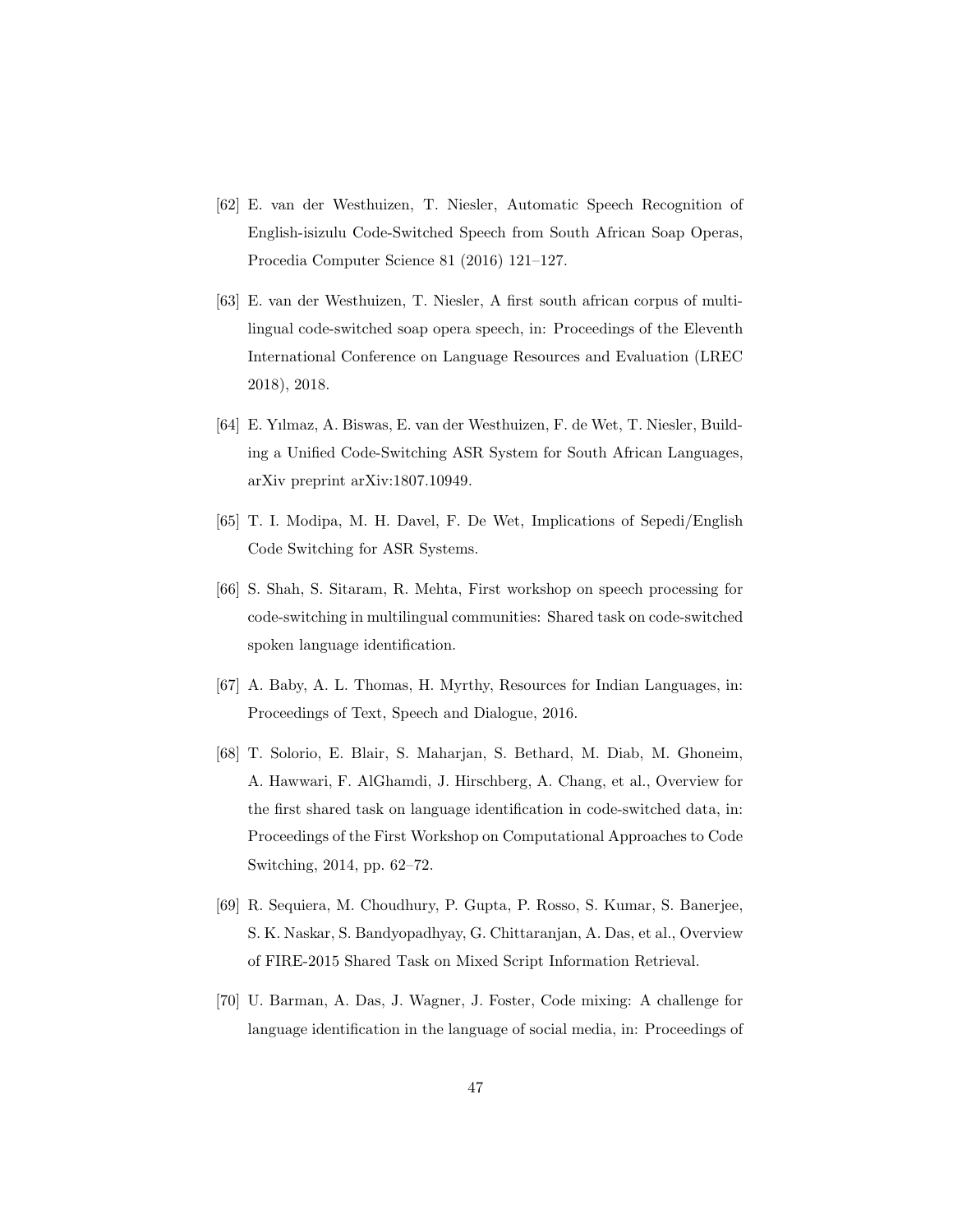the first workshop on computational approaches to code switching, 2014, pp. 13–23.

- <span id="page-47-0"></span>[71] A. Das, B. Gambäck, Identifying Languages at the Word level in Code-Mixed Indian Social Media Text.
- <span id="page-47-1"></span>[72] J. Patro, B. Samanta, S. Singh, A. Basu, P. Mukherjee, M. Choudhury, A. Mukherjee, All that is English may be Hindi: Enhancing Language Identification through Automatic Ranking of the Likeliness of Word Borrowing in Social Media, in: Proceedings of the 2017 Conference on Empirical Methods in Natural Language Processing, 2017, pp. 2264–2274.
- <span id="page-47-2"></span>[73] D. Jurgens, Y. Tsvetkov, D. Jurafsky, Incorporating Dialectal Variability for Socially Equitable Language Identification, in: Proceedings of the 55th Annual Meeting of the Association for Computational Linguistics (Volume 2: Short Papers), Vol. 2, 2017, pp. 51–57.
- <span id="page-47-3"></span>[74] S. Maharjan, E. Blair, S. Bethard, T. Solorio, Developing language-tagged corpora for code-switching tweets, in: Proceedings of The 9th Linguistic Annotation Workshop, 2015, pp. 72–84.
- <span id="page-47-4"></span>[75] G. Aguilar, F. AlGhamdi, V. Soto, M. Diab, J. Hirschberg, T. Solorio, Named Entity Recognition on Code-Switched Data: Overview of the CALCS 2018 Shared Task, in: Proceedings of the Third Workshop on Computational Approaches to Linguistic Code-Switching, 2018, pp. 138– 147.
- <span id="page-47-5"></span>[76] V. Singh, D. Vijay, S. S. Akhtar, M. Shrivastava, Named Entity Recognition for Hindi-English Code-Mixed Social Media Text, in: Proceedings of the Seventh Named Entities Workshop, 2018, pp. 27–35.
- <span id="page-47-6"></span>[77] Y. Vyas, S. Gella, J. Sharma, K. Bali, M. Choudhury, POS Tagging of English-Hindi Code-Mixed Social Media Content, in: Proceedings of the 2014 Conference on Empirical Methods in Natural Language Processing (EMNLP), 2014, pp. 974–979.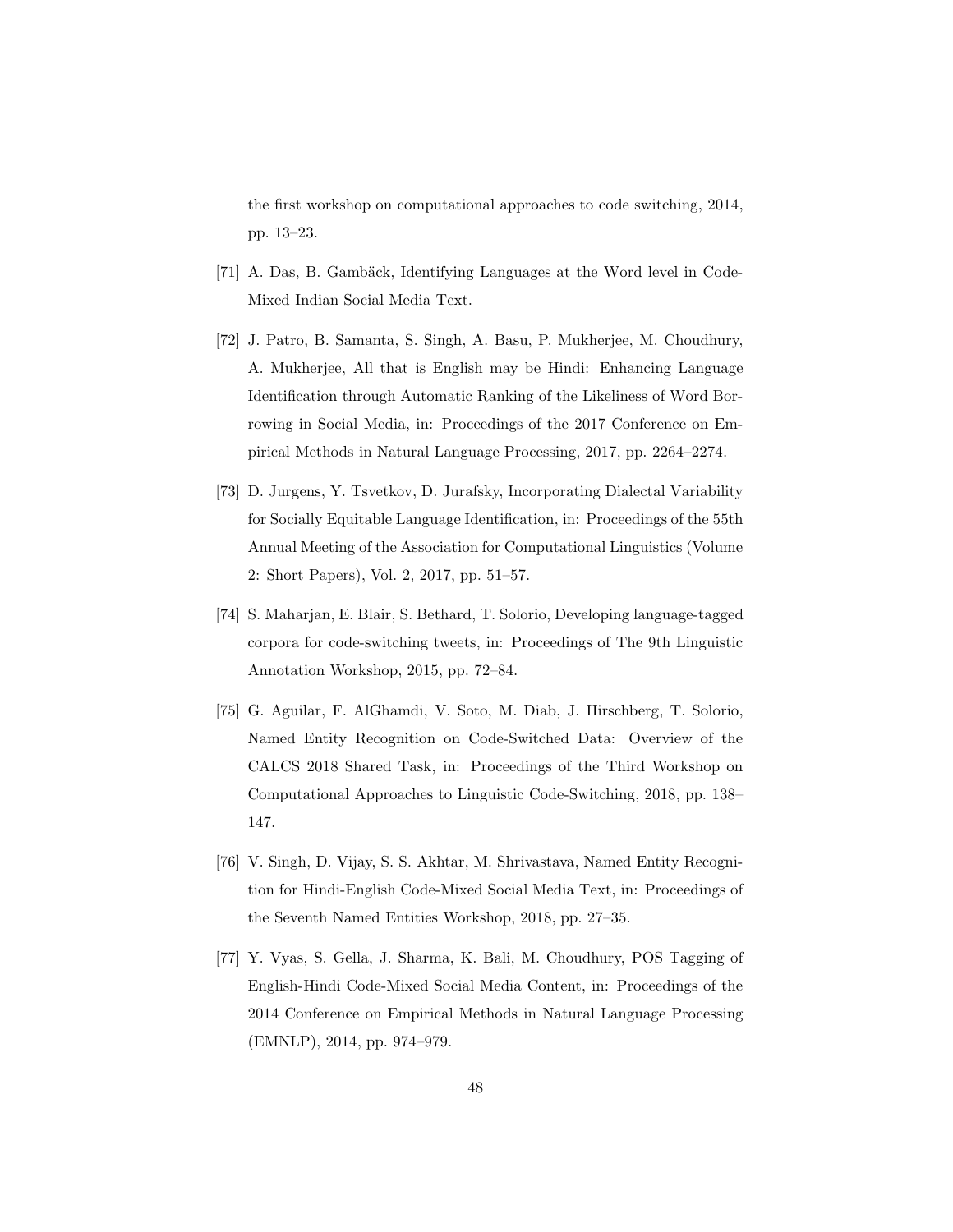- <span id="page-48-0"></span>[78] S. Ghosh, S. Ghosh, D. Das, Part-of-speech tagging of code-mixed social media text, in: Proceedings of the Second Workshop on Computational Approaches to Code Switching, 2016, pp. 90–97.
- <span id="page-48-1"></span>[79] Ö. Çetinoğlu, Ç. Çöltekin, Part of Speech Annotation of a Turkish-German Code-Switching Corpus, in: Proceedings of the 10th Linguistic Annotation Workshop held in conjunction with ACL 2016 (LAW-X 2016), 2016, pp. 120–130.
- <span id="page-48-2"></span>[80] T. Solorio, Y. Liu, Part-Of-Speech Tagging for English-Spanish Code-Switched Text, in: Proceedings of the Conference on Empirical Methods in Natural Language Processing, Association for Computational Linguistics, 2008, pp. 1051–1060.
- <span id="page-48-3"></span>[81] A. Jamatia, B. Gambäck, A. Das, Part-Of-Speech Tagging for Code-Mixed English-Hindi Twitter and Facebook Chat Messages, in: Proceedings of the International Conference Recent Advances in Natural Language Processing, 2015, pp. 239–248.
- <span id="page-48-4"></span>[82] A. Jamatia, B. Gambäck, A. Das, Collecting and annotating indian social media code-mixed corpora, in: International Conference on Intelligent Text Processing and Computational Linguistics, Springer, 2016, pp. 406– 417.
- <span id="page-48-5"></span>[83] V. Soto, J. Hirschberg, Crowdsourcing universal part-of-speech tags for code-switching.
- <span id="page-48-6"></span>[84] M. Diab, M. Ghoneim, A. Hawwari, F. AlGhamdi, N. AlMarwani, M. Al-Badrashiny, Creating a large multi-layered representational repository of linguistic code switched arabic data, LREC 2016.
- <span id="page-48-7"></span>[85] N. Partanen, K. Lim, M. Rießler, T. Poibeau, Dependency parsing of code-switching data with cross-lingual feature representations, in: Proceedings of the Fourth International Workshop on Computatinal Linguistics of Uralic Languages, 2018, pp. 1–17.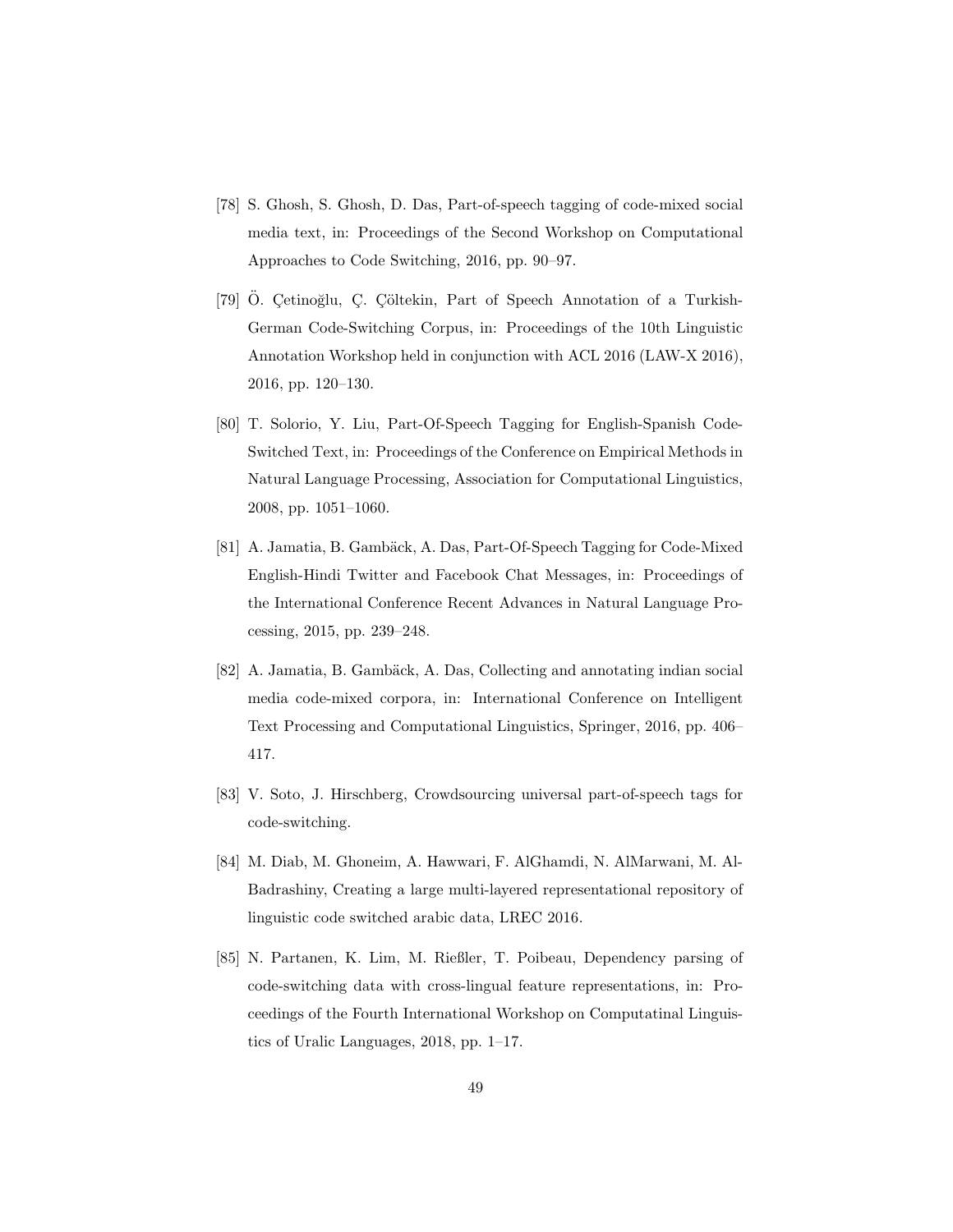- <span id="page-49-0"></span>[86] I. Bhat, R. A. Bhat, M. Shrivastava, D. Sharma, Joining hands: Exploiting monolingual treebanks for parsing of code-mixing data, in: Proceedings of the 15th Conference of the European Chapter of the Association for Computational Linguistics: Volume 2, Short Papers, Vol. 2, 2017, pp. 324–330.
- <span id="page-49-1"></span>[87] A. Sharma, S. Gupta, R. Motlani, P. Bansal, M. Shrivastava, R. Mamidi, D. M. Sharma, Shallow parsing pipeline for hindi-english code-mixed social media text, in: Proceedings of NAACL-HLT, 2016, pp. 1340–1345.
- <span id="page-49-2"></span>[88] L. Duong, H. Afshar, D. Estival, G. Pink, P. Cohen, M. Johnson, Multilingual semantic parsing and code-switching, in: Proceedings of the 21st Conference on Computational Natural Language Learning (CoNLL 2017), 2017, pp. 379–389.
- <span id="page-49-3"></span>[89] K. C. Raghavi, M. Chinnakotla, M. Shrivastava, "Answer ka type kya he?" Learning to Classify Questions in Code-Mixed Language.
- <span id="page-49-4"></span>[90] K. Chandu, E. Loginova, V. Gupta, J. van Genabith, G. Neuman, M. Chinnakotla, E. Nyberg, A. W. Black, Code-Mixed Question Answering Challenge: Crowd-sourcing Data and Techniques, in: Proceedings of the Third Workshop on Computational Approaches to Linguistic Code-Switching, 2018, pp. 29–38.
- <span id="page-49-5"></span>[91] K. Chandu, E. Loginova, V. Gupta, J. v. Genabith, G. Neumann, M. Chinnakotla, E. Nyberg, A. W. Black, Code-mixed question answering challenge: Crowd-sourcing data and techniques, in: Third Workshop on Computational Approaches to Linguistic Code-Switching, Association for Computational Linguistics (ACL), 2019, pp. 29–38.
- <span id="page-49-6"></span>[92] V. Gupta, M. Chinnakotla, M. Shrivastava, Transliteration Better than Translation? Answering Code-mixed Questions over a Knowledge Base, in: Proceedings of the Third Workshop on Computational Approaches to Linguistic Code-Switching, 2018, pp. 39–50.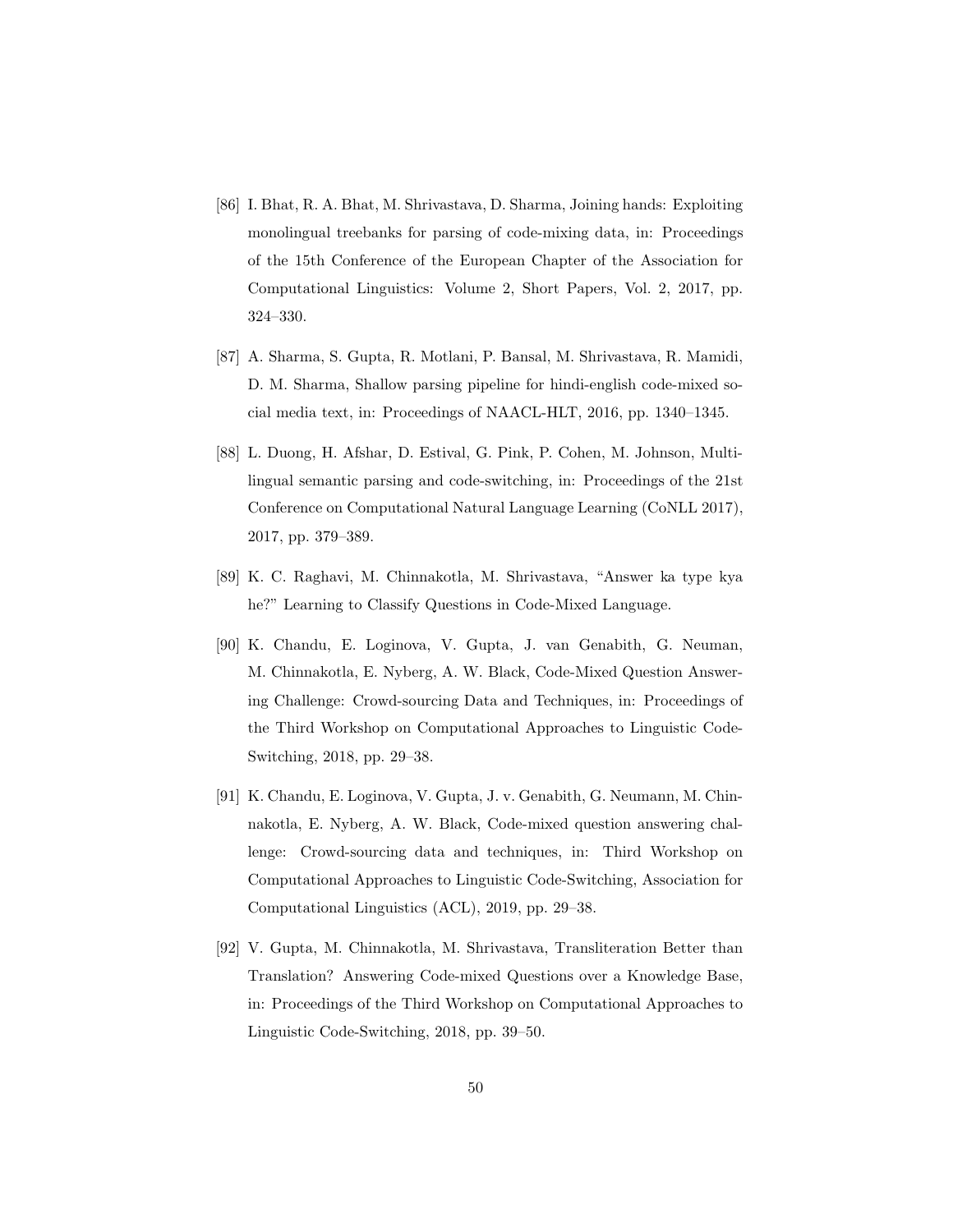- <span id="page-50-0"></span>[93] S. Banerjee, S. K. Naskar, P. Rosso, S. Bandyopadhyay, The First Cross-Script Code-Mixed Question Answering Corpus.
- <span id="page-50-1"></span>[94] S. Khanuja, S. Dandapat, S. Sitaram, M. Choudhury, A new dataset for natural language inference from code-mixed conversations, in: Proceedings of the The 4th Workshop on Computational Approaches to Code Switching, 2020, pp. 9–16.
- <span id="page-50-2"></span>[95] K. Chakma, A. Das, Cmir: A corpus for evaluation of code mixed information retrieval of hindi-english tweets, Computación y Sistemas  $20 \text{ } (3)$ (2016) 425–434.
- <span id="page-50-3"></span>[96] A. Bohra, D. Vijay, V. Singh, S. S. Akhtar, M. Shrivastava, A dataset of hindi-english code-mixed social media text for hate speech detection, in: Proceedings of the second workshop on computational modeling of peoples opinions, personality, and emotions in social media, 2018, pp. 36–41.
- <span id="page-50-4"></span>[97] D. Vijay, A. Bohra, V. Singh, S. S. Akhtar, M. Shrivastava, A dataset for detecting irony in hindi-english code-mixed social media text., in: EM-SASW@ ESWC, 2018, pp. 38–46.
- <span id="page-50-5"></span>[98] S. Thara, P. Poornachandran, Code-mixing: A brief survey, in: 2018 International Conference on Advances in Computing, Communications and Informatics (ICACCI), IEEE, 2018, pp. 2382–2388.
- <span id="page-50-6"></span>[99] O. Cetinoğlu, S. Schulz, N. T. Vu, Challenges of computational processing of code-switching, arXiv preprint arXiv:1610.02213.
- <span id="page-50-7"></span>[100] A. Pratapa, G. Bhat, M. Choudhury, S. Sitaram, S. Dandapat, K. Bali, Language modeling for code-mixing: The role of linguistic theory based synthetic data, in: Proceedings of the 56th Annual Meeting of the Association for Computational Linguistics, 2018.
- <span id="page-50-8"></span>[101] J. Devlin, M.-W. Chang, K. Lee, K. Toutanova, Multilingual bert (2018).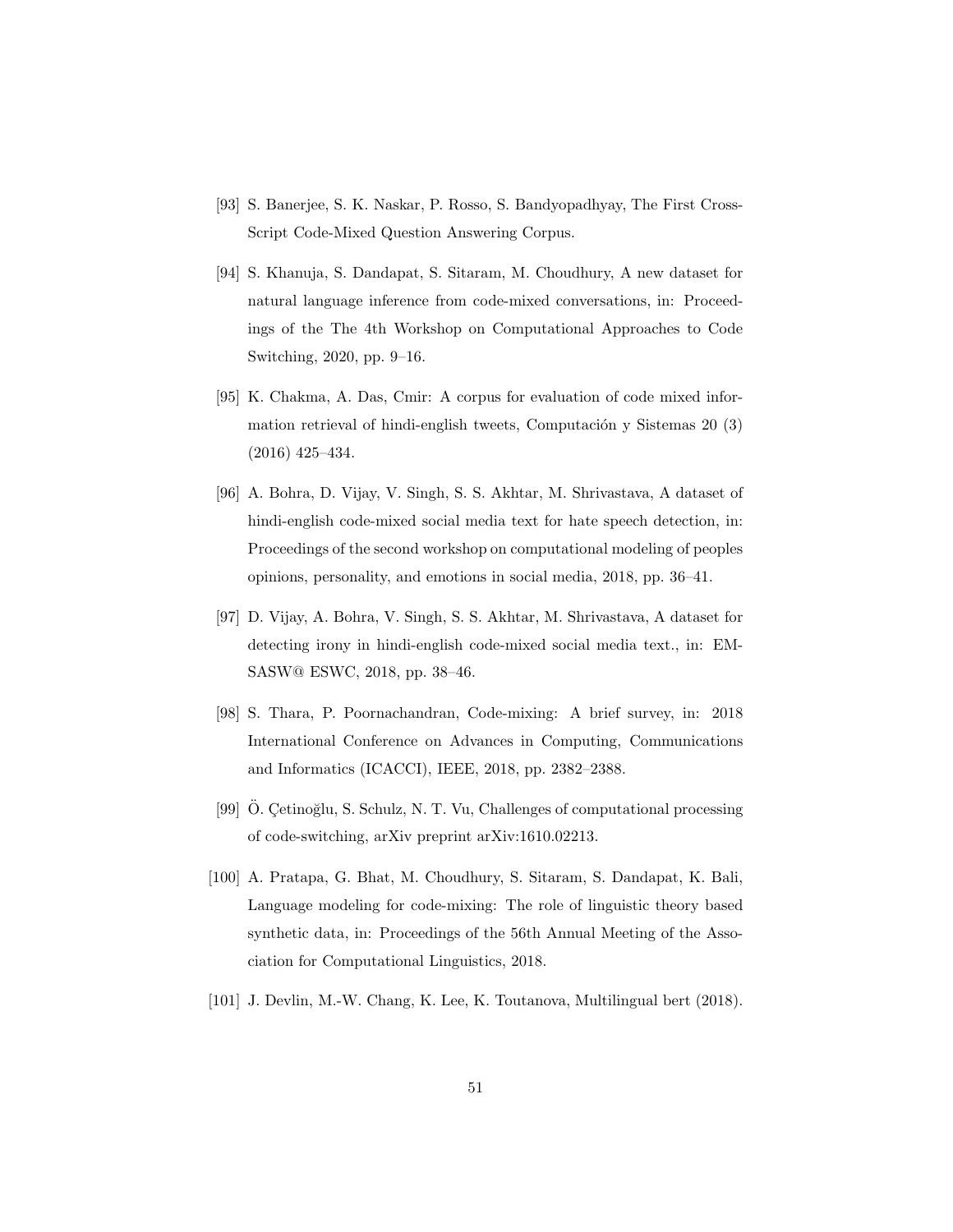- <span id="page-51-0"></span>[102] J. Y. Chan, P. Ching, T. Lee, H. M. Meng, Detection of language boundary in code-switching utterances by bi-phone probabilities, in: International Symposium on Chinese Spoken Language Processing, IEEE, 2004.
- <span id="page-51-1"></span>[103] J. Weiner, N. T. Vu, D. Telaar, F. Metze, T. Schultz, D.-C. Lyu, E.-S. Chng, H. Li, Integration of Language Identification into a recognition system for spoken conversations containing code-switches, in: Spoken Language Technologies for Under-Resourced Languages, 2012.
- <span id="page-51-2"></span>[104] J. Y. Chan, H. Cao, P. Ching, T. Lee, Automatic recognition of Cantonese-English code-mixing speech, International Journal of Computational Linguistics & Chinese Language Processing, Volume 14, Number 3, September 2009.
- <span id="page-51-3"></span>[105] S. Yu, S. Hu, S. Zhang, B. Xu, Chinese-English bilingual speech recognition, in: Proceedings of International Conference on Natural Language Processing and Knowledge Engineering, IEEE, 2003.
- <span id="page-51-4"></span>[106] N. T. Vu, D.-C. Lyu, J. Weiner, D. Telaar, T. Schlippe, F. Blaicher, E.-S. Chng, T. Schultz, H. Li, A first speech recognition system for Mandarin-English code-switch conversational speech, in: IEEE International Conference on Acoustics, Speech and Signal Processing (ICASSP), IEEE, 2012.
- <span id="page-51-5"></span>[107] T. Lyudovyk, V. Pylypenko, Code-switching Speech Recognition for closely related languages, in: Spoken Language Technologies for Under-Resourced Languages, 2014.
- <span id="page-51-6"></span>[108] C.-F. Yeh, L.-S. Lee, An improved framework for recognizing highly imbalanced bilingual code-switched lectures with Cross-language Acoustic modeling and frame-level language identification, IEEE Transactions on Audio, Speech, and Language Processing(ICASSP) 2015.
- <span id="page-51-7"></span>[109] C. M. White, S. Khudanpur, J. K. Baker, An investigation of acoustic models for multilingual code-switching, in: Ninth Annual Conference of the International Speech Communication Association, 2008.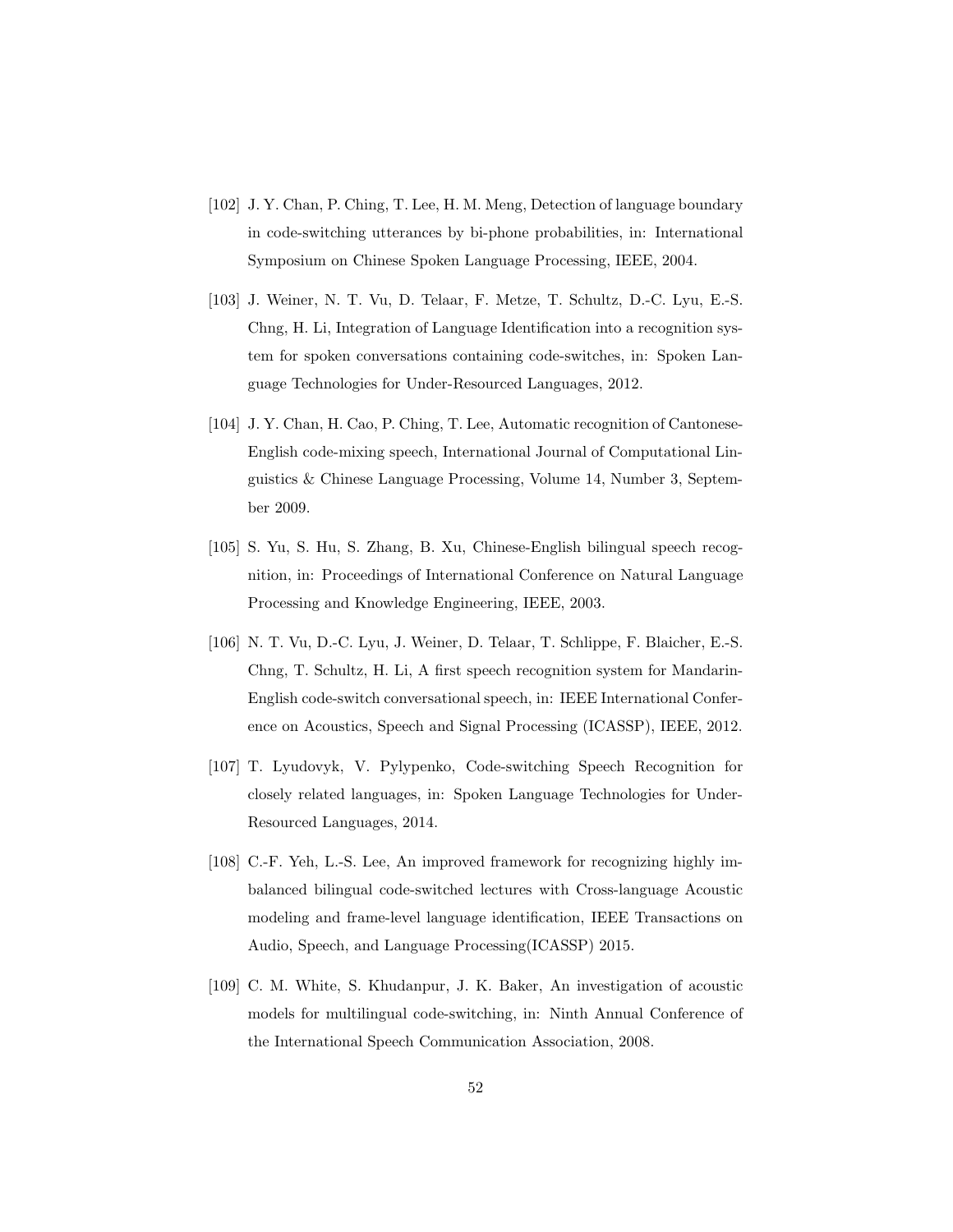- <span id="page-52-0"></span>[110] K. Bhuvanagiri, S. Kopparapu, An approach to mixed language Automatic Speech Recognition, Oriental COCOSDA, Kathmandu, Nepal, 2010.
- <span id="page-52-1"></span>[111] K. Bhuvanagirir, S. K. Kopparapu, Mixed language speech recognition without explicit identification of language, American Journal of Signal Processing.
- <span id="page-52-2"></span>[112] K. Taneja, S. Guha, P. Jyothi, B. Abraham, Exploiting monolingual speech corpora for code-mixed speech recognition, Proc. Interspeech 2019 (2019) 2150–2154.
- <span id="page-52-3"></span>[113] Y. Long, Y. Li, Q. Zhang, S. Wei, H. Ye, J. Yang, Acoustic data augmentation for mandarin-english code-switching speech recognition, Applied Acoustics 161 (2020) 107175.
- <span id="page-52-4"></span>[114] E. Yılmaz, M. McLaren, H. van den Heuvel, D. A. van Leeuwen, Semisupervised acoustic model training for speech with code-switching, Speech Communication 105 (2018) 12–22.
- <span id="page-52-5"></span>[115] E. Yılmaz, S. Cohen, X. Yue, D. van Leeuwen, H. Li, Multi-graph decoding for code-switching asr, arXiv preprint arXiv:1906.07523.
- <span id="page-52-6"></span>[116] G. I. Winata, S. Cahyawijaya, Z. Lin, Z. Liu, P. Xu, P. Fung, Metatransfer learning for code-switched speech recognition, arXiv preprint arXiv:2004.14228.
- <span id="page-52-7"></span>[117] H. Zhang, H. Xu, V. T. Pham, H. Huang, E. S. Chng, Monolingual data selection analysis for english-mandarin hybrid code-switching speech recognition, arXiv preprint arXiv:2006.07094.
- <span id="page-52-8"></span>[118] E. Yılmaz, H. van den Heuvel, D. van Leeuwen, Investigating bilingual deep neural networks for automatic recognition of code-switching frisian speech, Procedia Computer Science 81 (2016) 159–166.
- <span id="page-52-9"></span>[119] E. Yilmaz, H. Heuvel, D. A. van Leeuwen, Exploiting untranscribed broadcast data for improved code-switching detection.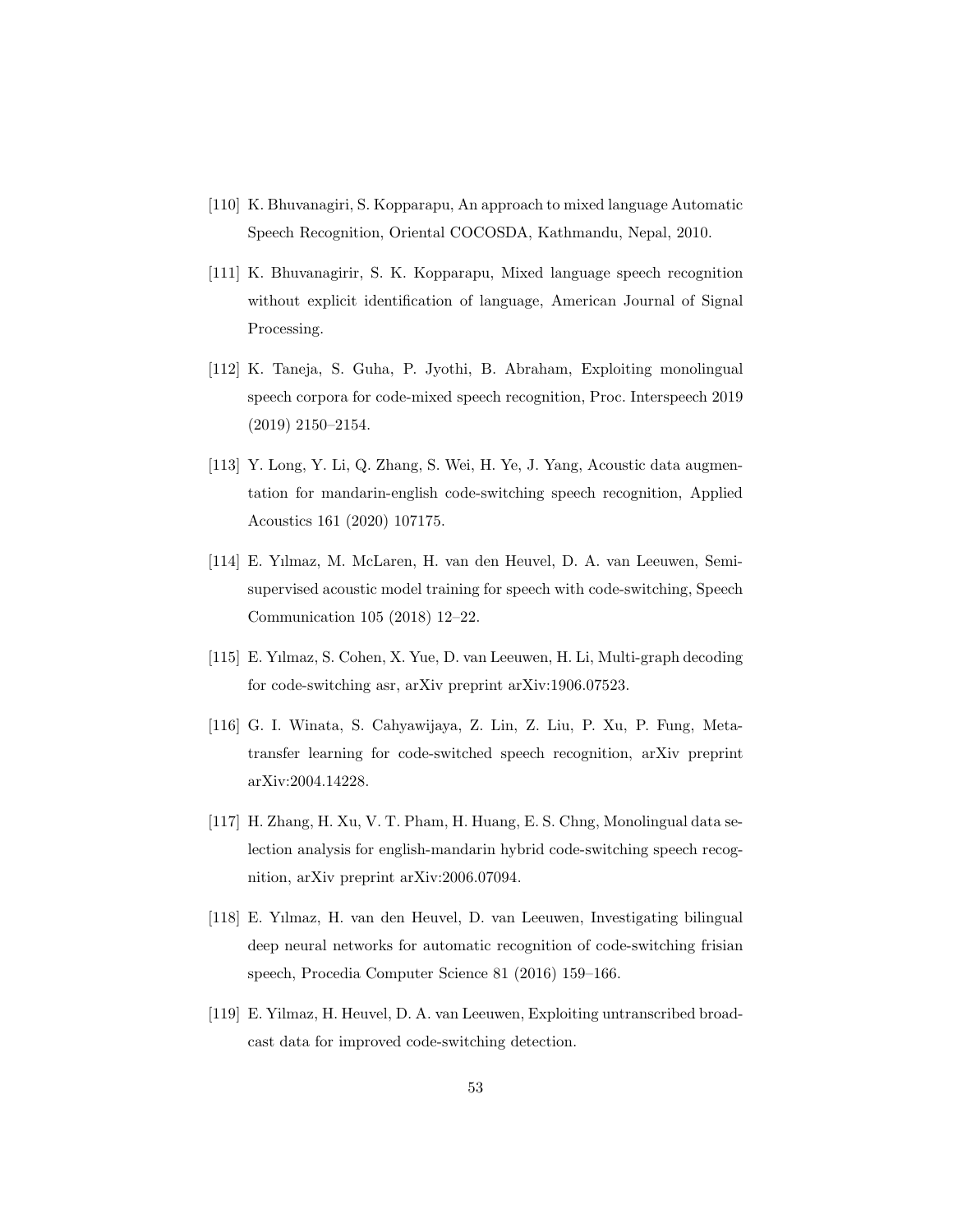- <span id="page-53-0"></span>[120] E. Yılmaz, H. v. d. Heuvel, D. A. van Leeuwen, Acoustic and textual data augmentation for improved asr of code-switching speech, arXiv preprint arXiv:1807.10945.
- <span id="page-53-1"></span>[121] A. Biswas, E. Yılmaz, F. de Wet, E. van der Westhuizen, T. Niesler, Semisupervised development of asr systems for multilingual code-switched speech in under-resourced languages, arXiv preprint arXiv:2003.03135.
- <span id="page-53-2"></span>[122] P. Guo, H. Xu, L. Xie, E. S. Chng, Study of semi-supervised approaches to improving english-mandarin code-switching speech recognition, arXiv preprint arXiv:1806.06200.
- <span id="page-53-3"></span>[123] S. Nakayama, A. Tjandra, S. Sakti, S. Nakamura, Speech chain for semisupervised learning of japanese-english code-switching asr and tts, in: 2018 IEEE Spoken Language Technology Workshop (SLT), IEEE, 2018, pp. 182–189.
- <span id="page-53-4"></span>[124] S. Nakayama, A. Tjandra, S. Sakti, S. Nakamura, Zero-shot codeswitching asr and tts with multilingual machine speech chain, in: 2019 IEEE Automatic Speech Recognition and Understanding Workshop (ASRU), IEEE, 2019, pp. 964–971.
- <span id="page-53-5"></span>[125] X. Song, Y. Liu, D. Yang, Y. Zou, A multi-task learning approach for mandarin-english code-switching conversational speech recognition, in: International Symposium on Intelligence Computation and Applications, Springer, 2017, pp. 102–111.
- <span id="page-53-6"></span>[126] X. Song, Y. Zou, S. Huang, S. Chen, Y. Liu, Investigating multi-task learning for automatic speech recognition with code-switching between mandarin and english, in: 2017 International Conference on Asian Language Processing (IALP), IEEE, 2017, pp. 27–30.
- <span id="page-53-7"></span>[127] G. I. Winata, A. Madotto, C.-S. Wu, P. Fung, Towards end-to-end automatic code-switching speech recognition, arXiv preprint arXiv:1810.12620.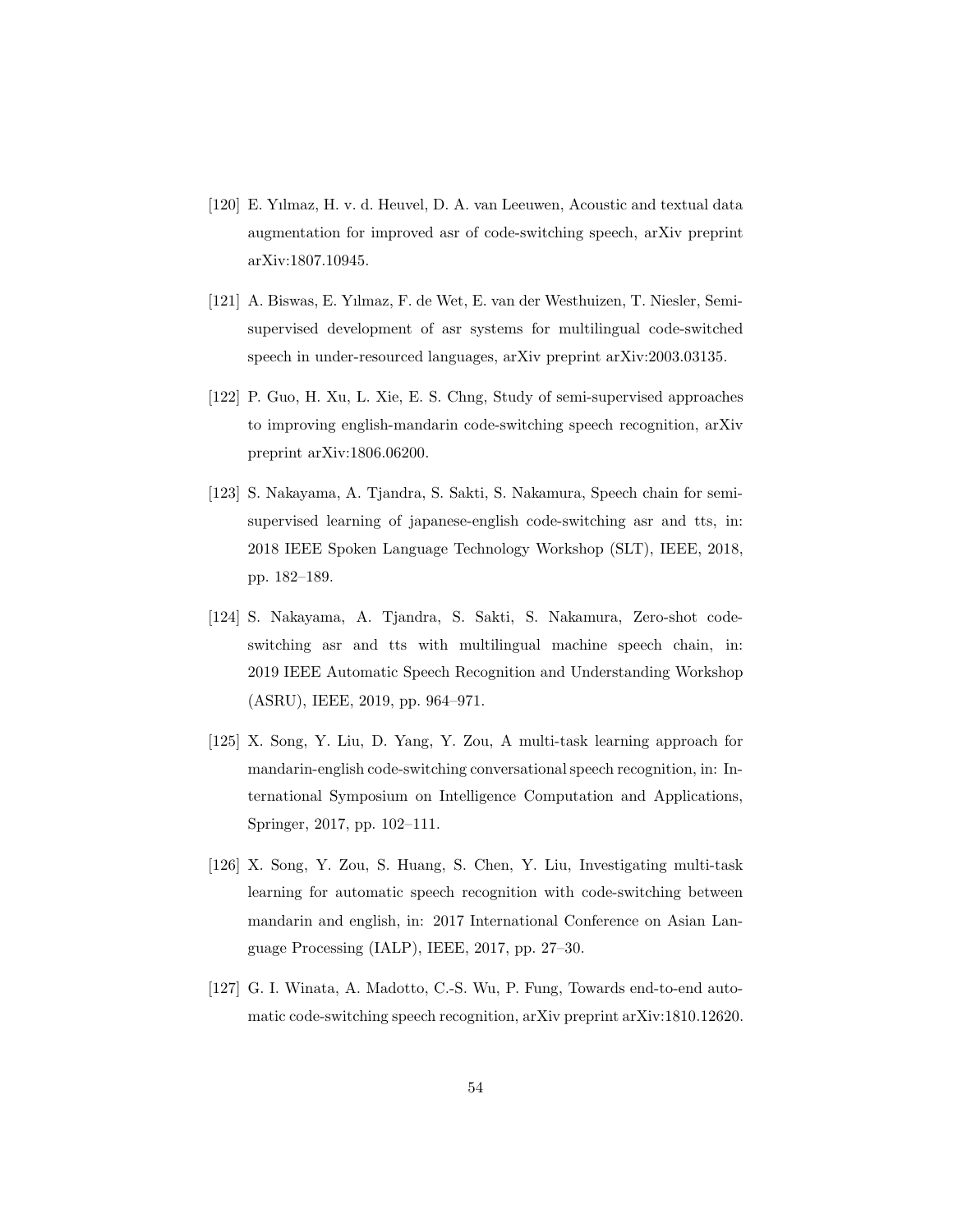- <span id="page-54-0"></span>[128] C. Shan, C. Weng, G. Wang, D. Su, M. Luo, D. Yu, L. Xie, Investigating end-to-end speech recognition for mandarin-english code-switching.
- <span id="page-54-1"></span>[129] S. Nakayama, T. Kano, A. Tjandra, S. Sakti, S. Nakamura, Recognition and translation of code-switching speech utterances.
- <span id="page-54-2"></span>[130] Y. Khassanov, H. Xu, V. T. Pham, Z. Zeng, E. S. Chng, C. Ni, B. Ma, Constrained output embeddings for end-to-end code-switching speech recognition with only monolingual data, arXiv preprint arXiv:1904.03802.
- <span id="page-54-3"></span>[131] K. Li, J. Li, G. Ye, R. Zhao, Y. Gong, Towards code-switching asr for endto-end ctc models, in: ICASSP 2019-2019 IEEE International Conference on Acoustics, Speech and Signal Processing (ICASSP), IEEE, 2019, pp. 6076–6080.
- <span id="page-54-4"></span>[132] S. Zhang, J. Yi, Z. Tian, J. Tao, Y. Bai, Rnn-transducer with language bias for end-to-end mandarin-english code-switching speech recognition, arXiv preprint arXiv:2002.08126.
- <span id="page-54-5"></span>[133] N. Luo, D. Jiang, S. Zhao, C. Gong, W. Zou, X. Li, Towards end-to-end code-switching speech recognition, arXiv preprint arXiv:1810.13091.
- <span id="page-54-6"></span>[134] Z. Zeng, Y. Khassanov, V. T. Pham, H. Xu, E. S. Chng, H. Li, On the endto-end solution to mandarin-english code-switching speech recognition, arXiv preprint arXiv:1811.00241.
- <span id="page-54-7"></span>[135] K. Li, J. Li, G. Ye, R. Zhao, Y. Gong, Towards code-switching asr for endto-end ctc models, in: ICASSP 2019-2019 IEEE International Conference on Acoustics, Speech and Signal Processing (ICASSP), IEEE, 2019, pp. 6076–6080.
- <span id="page-54-8"></span>[136] S. Shah, B. Abraham, S. Sitaram, V. Joshi, et al., Learning to recognize code-switched speech without forgetting monolingual speech recognition, arXiv preprint arXiv:2006.00782.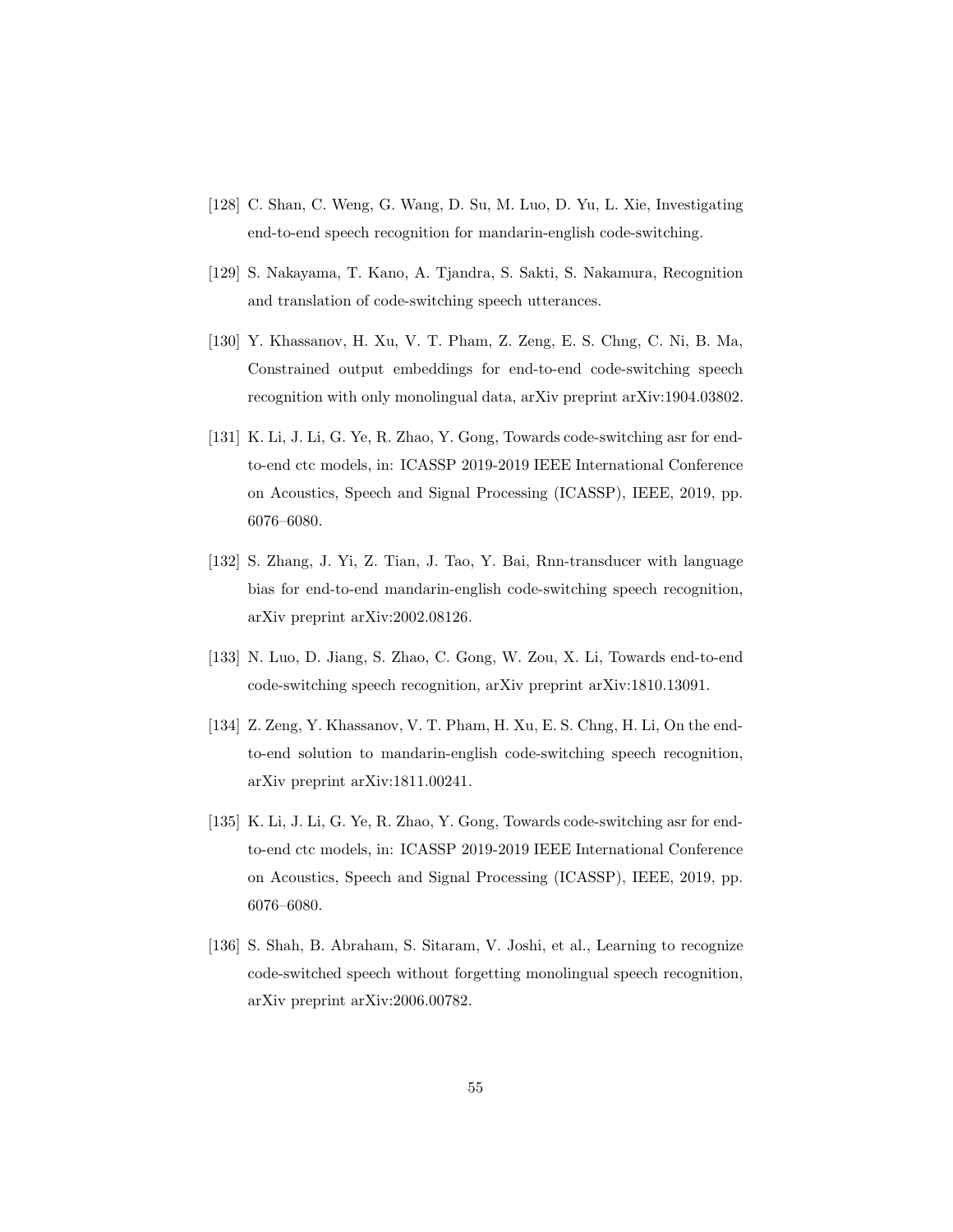- <span id="page-55-0"></span>[137] G. Reddy Madhumani, S. Shah, B. Abraham, V. Joshi, S. Sitaram, Learning not to discriminate: Task agnostic learning for improving monolingual and code-switched speech recognition, arXiv (2020) arXiv–2006.
- <span id="page-55-1"></span>[138] B. M. L. Srivastava, S. Sitaram, Homophone Identification and Merging for Code-switched Speech Recognition, Proeedings of Interspeech 2018.
- <span id="page-55-2"></span>[139] F. Weng, H. Bratt, L. Neumeyer, A. Stolcke, A study of multilingual speech recognition, in: Fifth European Conference on Speech Communication and Technology, 1997.
- <span id="page-55-3"></span>[140] Y. Li, P. Fung, Code-switch language model with inversion constraints for mixed language speech recognition, Proceedings of COLING 2012 (2012) 1671–1680.
- <span id="page-55-4"></span>[141] Y. Li, P. Fung, Code switch language modeling with functional head constraint, in: 2014 IEEE International Conference on Acoustics, Speech and Signal Processing (ICASSP), IEEE, 2014, pp. 4913–4917.
- <span id="page-55-5"></span>[142] Y. Li, P. Fung, Language modeling for mixed language speech recognition using weighted phrase extraction., in: Interspeech, 2013, pp. 2599–2603.
- <span id="page-55-6"></span>[143] A. Baheti, S. Sitaram, M. Choudhury, K. Bali, Curriculum design for code-switching: Experiments with language identification and language modeling with deep neural networks, Proceedings of International Conference on Natural Language Processing (ICON), 2017.
- <span id="page-55-7"></span>[144] J. Gebhardt, Speech recognition on english-mandarin code-switching data using factored language models, Ph.D. thesis, MS thesis, Department of Informatics, Karlsruhe Institute of Technology (2011).
- <span id="page-55-8"></span>[145] H. Adel, N. T. Vu, F. Kraus, T. Schlippe, H. Li, T. Schultz, Recurrent neural network language modeling for code switching conversational speech, in: 2013 IEEE International Conference on Acoustics, Speech and Signal Processing, IEEE, 2013, pp. 8411–8415.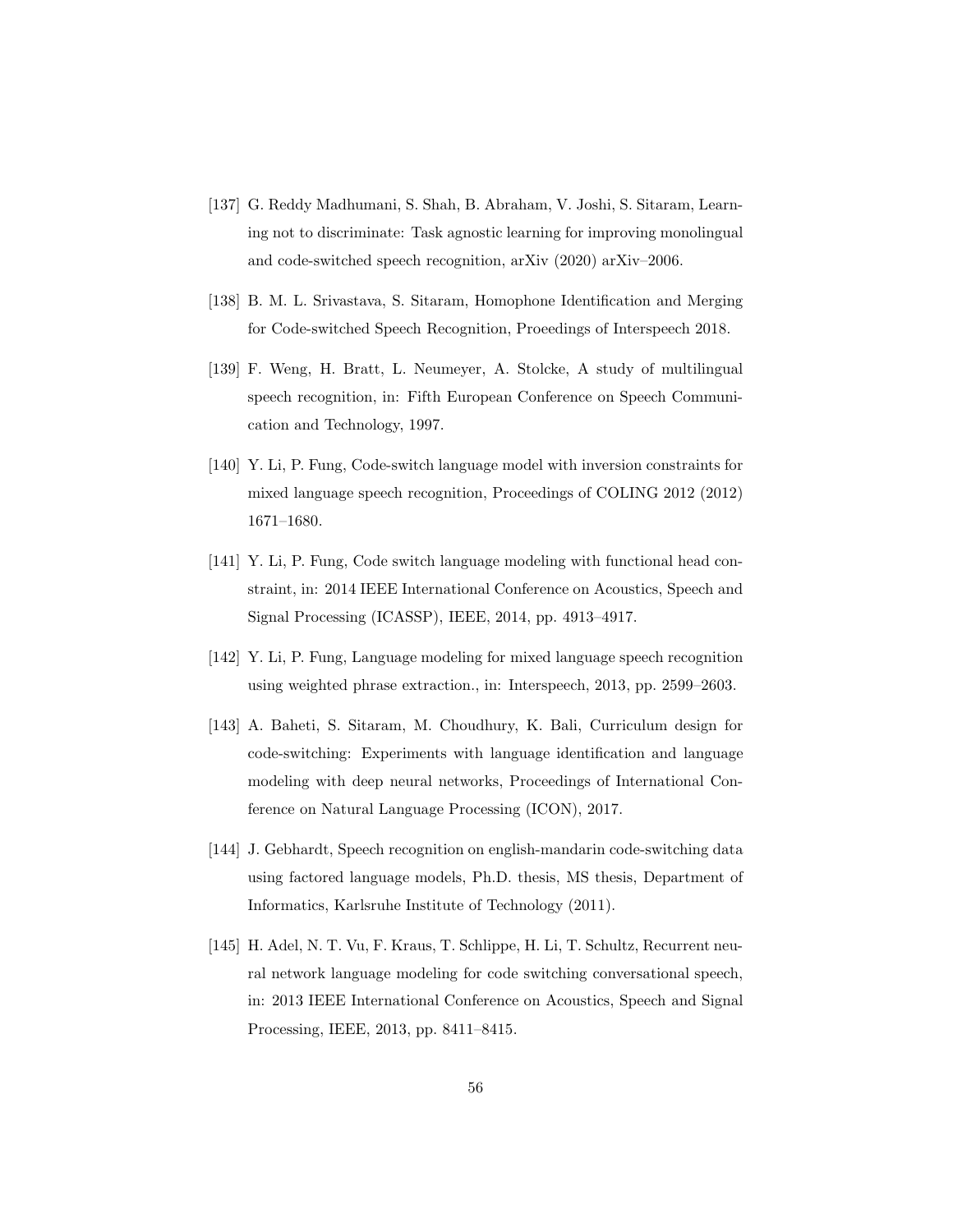- <span id="page-56-0"></span>[146] H. Adel, N. T. Vu, T. Schultz, Combination of recurrent neural networks and factored language models for code-switching language modeling, in: Proceedings of the 51st Annual Meeting of the Association for Computational Linguistics (Volume 2: Short Papers), Vol. 2, 2013, pp. 206–211.
- <span id="page-56-1"></span>[147] H. Adel, K. Kirchhoff, D. Telaar, N. T. Vu, T. Schlippe, T. Schultz, Features for factored language models for code-switching speech, in: Spoken Language Technologies for Under-Resourced Languages, 2014.
- <span id="page-56-2"></span>[148] N. T. Vu, T. Schultz, Exploration of the impact of maximum entropy in recurrent neural network language models for code-switching speech, in: Proceedings of The First Workshop on Computational Approaches to Code Switching, 2014, pp. 34–41.
- <span id="page-56-3"></span>[149] H. Adel, N. T. Vu, K. Kirchhoff, D. Telaar, T. Schultz, Syntactic and semantic features for code-switching factored language models, IEEE/ACM transactions on audio, speech, and language Processing 23 (3) (2015) 431– 440.
- <span id="page-56-4"></span>[150] N. T. Vu, H. Adel, T. Schultz, An investigation of code-switching attitude dependent language modeling, in: International Conference on Statistical Language and Speech Processing, Springer, 2013, pp. 297–308.
- <span id="page-56-5"></span>[151] E. van der Westhuizen, T. Niesler, Synthesising isizulu-english code-switch bigrams using word embeddings., in: INTERSPEECH, 2017, pp. 72–76.
- <span id="page-56-6"></span>[152] S. Garg, T. Parekh, P. Jyothi, Code-switched language models using dual rnns and same-source pretraining, arXiv preprint arXiv:1809.01962.
- <span id="page-56-7"></span>[153] F. Blaicher, Smt-based text generation for code-switching language models, Ph.D. thesis, Masters thesis, Cognitive Systems Lab (CSL), Karlsruhe Insitutite of (2011).
- <span id="page-56-8"></span>[154] G. I. Winata, A. Madotto, C.-S. Wu, P. Fung, Code-switched language models using neural based synthetic data from parallel sentences, arXiv preprint arXiv:1909.08582.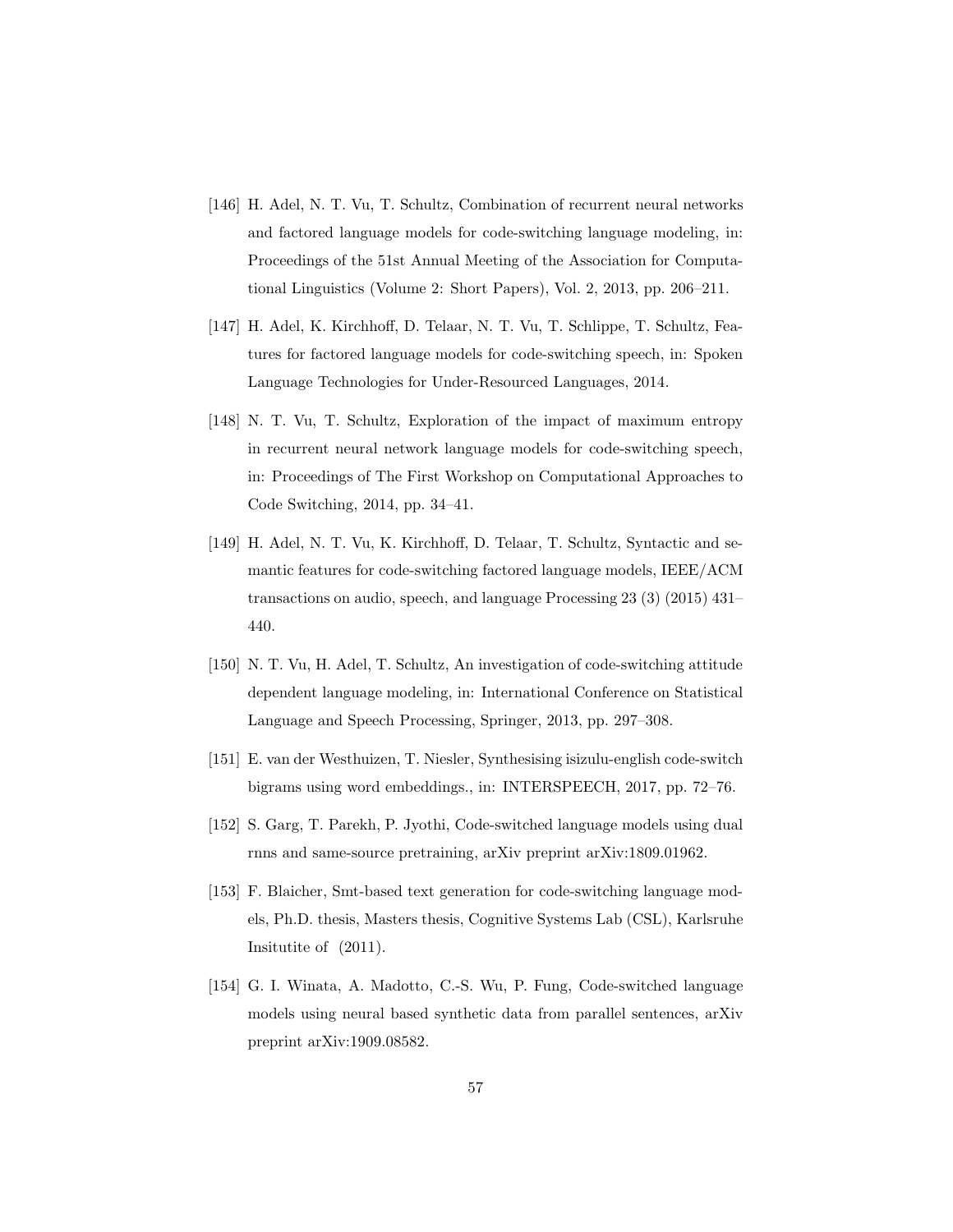- <span id="page-57-0"></span>[155] C.-T. Chang, S.-P. Chuang, H.-Y. Lee, Code-switching sentence generation by generative adversarial networks and its application to data augmentation, arXiv preprint arXiv:1811.02356.
- <span id="page-57-1"></span>[156] K. Chandu, T. Manzini, S. Singh, A. W. Black, Language informed modeling of code-switched text, in: Proceedings of the Third Workshop on Computational Approaches to Linguistic Code-Switching, 2018, pp. 92– 97.
- <span id="page-57-2"></span>[157] H. Gonen, Y. Goldberg, Language modeling for code-switching: Evaluation, integration of monolingual data, and discriminative training, arXiv preprint arXiv:1810.11895.
- <span id="page-57-3"></span>[158] Z. Zeng, H. Xu, T. Y. Chong, E.-S. Chng, H. Li, Improving n-gram language modeling for code-switching speech recognition, in: 2017 Asia-Pacific Signal and Information Processing Association Annual Summit and Conference (APSIPA ASC), IEEE, 2017, pp. 1596–1601.
- <span id="page-57-4"></span>[159] G. I. Winata, A. Madotto, C.-S. Wu, P. Fung, Code-switching language modeling using syntax-aware multi-task learning, arXiv preprint arXiv:1805.12070.
- <span id="page-57-5"></span>[160] G. Lee, H. Li, Modeling code-switch languages using bilingual parallel corpus, in: Proceedings of the 58th Annual Meeting of the Association for Computational Linguistics, 2020, pp. 860–870.
- <span id="page-57-6"></span>[161] P. E. Piccinini, M. Garellek, Prosodic cues to monolingual versus codeswitching sentences in english and spanish, in: Proceedings of the 7th Speech Prosody Conference, 2014, pp. 885–889.
- <span id="page-57-7"></span>[162] S. Rallabandi, A. W. Black, On building mixed lingual speech synthesis systems, Proceedings of Interspeech.
- <span id="page-57-8"></span>[163] E. Yılmaz, H. van den Heuvel, D. van Leeuwen, Code-switching detection using multilingual dnns, in: 2016 IEEE Spoken Language Technology Workshop (SLT), IEEE, 2016, pp. 610–616.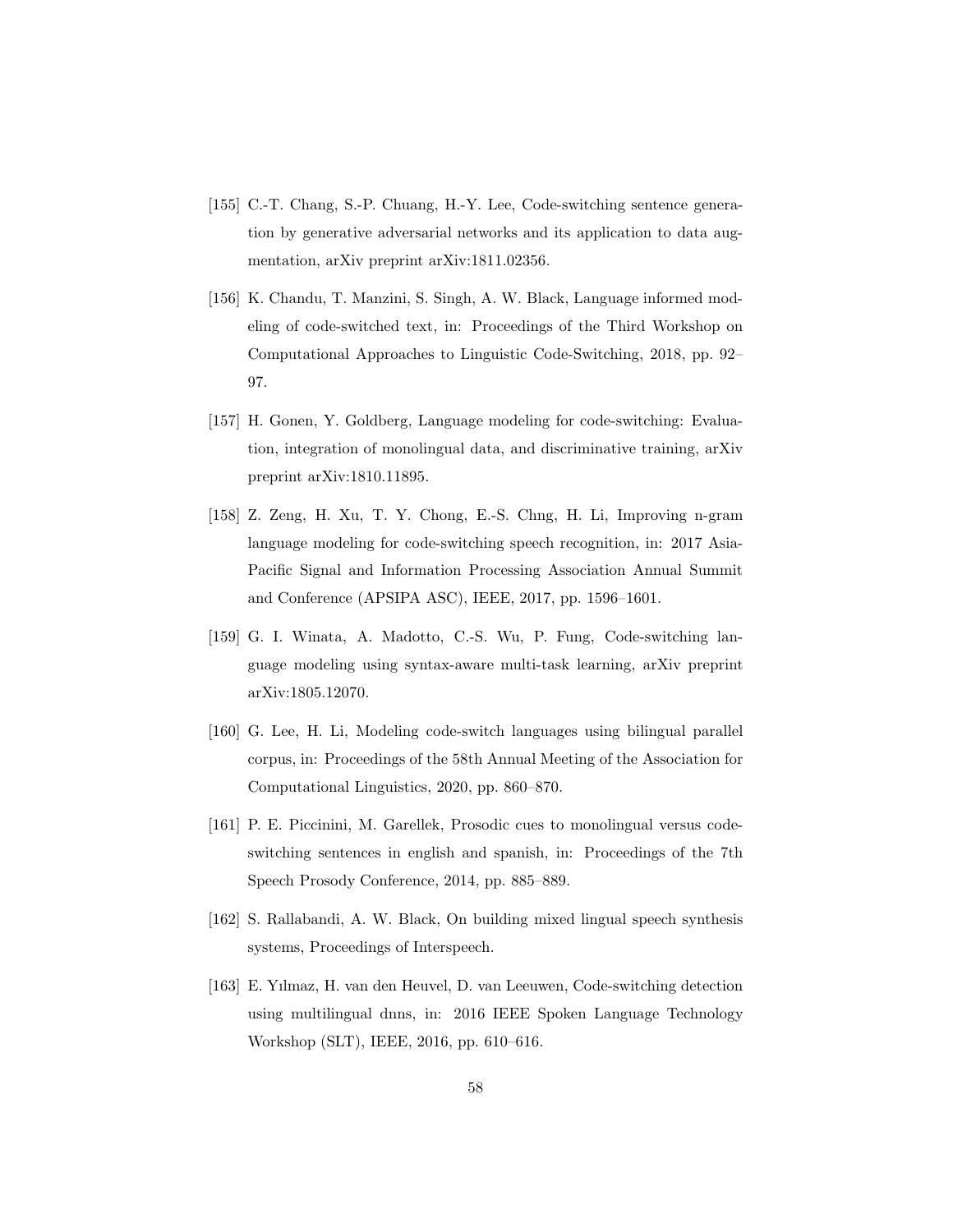- <span id="page-58-0"></span>[164] E. Yılmaz, H. v. d. Heuvel, D. A. van Leeuwen, Code-switching detection with data-augmented acoustic and language models, arXiv preprint arXiv:1808.00521.
- <span id="page-58-1"></span>[165] D.-C. Lyu, R.-Y. Lyu, C.-L. Zhu, M.-T. Ko, Language identification in code-switching speech using word-based lexical model, in: 2010 7th International Symposium on Chinese Spoken Language Processing, IEEE, 2010, pp. 460–464.
- <span id="page-58-2"></span>[166] D.-C. Lyu, T.-P. Tan, E.-S. Chng, H. Li, An analysis of a mandarin-english code-switching speech corpus: Seame, Age 21 (2010) 25–8.
- <span id="page-58-3"></span>[167] K. R. Mabokela, M. J. Manamela, M. Manaileng, Modeling code-switching speech on under-resourced languages for language identification, in: Spoken Language Technologies for Under-Resourced Languages, 2014.
- <span id="page-58-4"></span>[168] L. M. Tomokiyo, A. W. Black, K. A. Lenzo, Foreign accents in synthetic speech: Development and Evaluation, in: Ninth European Conference on Speech Communication and Technology, 2005.
- <span id="page-58-5"></span>[169] N. Campbell, Talking foreign - Concatenative Speech Synthesis and the Language Barrier, in: Seventh European Conference on Speech Communication and Technology, 2001.
- <span id="page-58-6"></span>[170] L. Badino, C. Barolo, S. Quazza, Language independent phoneme mapping for foreign TTS, in: Fifth ISCA Workshop on Speech Synthesis, 2004.
- <span id="page-58-7"></span>[171] M. Mashimo, T. Toda, K. Shikano, N. Campbell, Evaluation of crosslanguage voice conversion based on GMM and STRAIGHT.
- <span id="page-58-8"></span>[172] J. Latorre, K. Iwano, S. Furui, Polyglot synthesis using a mixture of Monolingual corpora, in: International Conference on Acoustics, Speech, and Signal Processing, 2005. Proceedings(ICASSP), IEEE, 2005.
- <span id="page-58-9"></span>[173] S. Sitaram, S. K. Rallabandi, S. Black, Experiments with cross-lingual systems for synthesis of Code-Mixed text, in: 9th ISCA Speech Synthesis Workshop, 2017.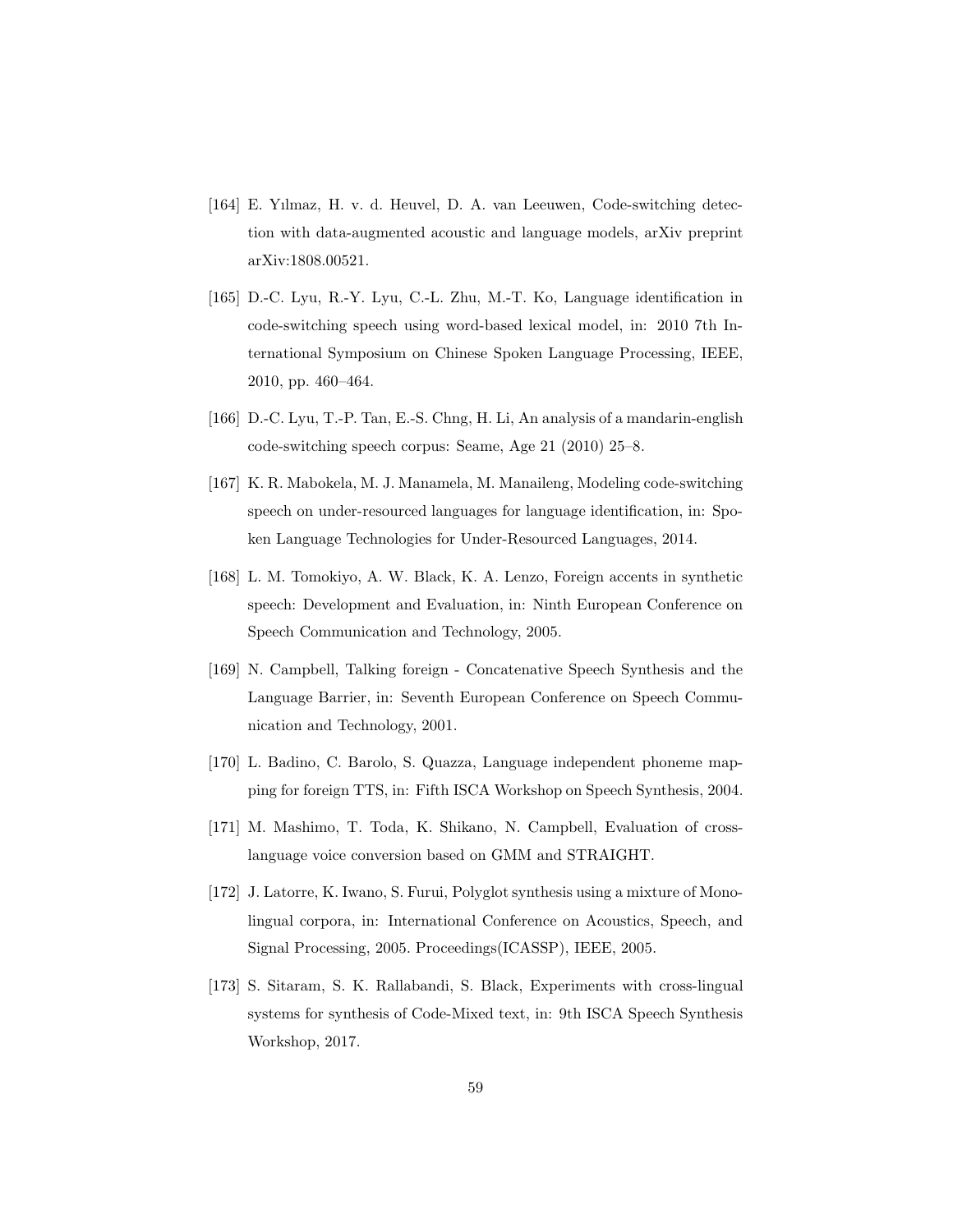- <span id="page-59-0"></span>[174] N. K. Elluru, A. Vadapalli, R. Elluru, H. Murthy, K. Prahallad, Is wordto-phone mapping better than phone-phone mapping for handling English words?, in: Proceedings of the 51st Annual Meeting of the Association for Computational Linguistics, 2013.
- <span id="page-59-1"></span>[175] S. K. Rallabandi, A. Vadapalli, S. Achanta, S. Gangashetty, IIIT Hyderabad's submission to the Blizzard Challenge 2015, in: Proceedings of Blizzard Challenge 2015, ISCA, 2015.
- <span id="page-59-2"></span>[176] A. L. Thomas, A. Prakash, A. Baby, H. A. Murthy, Code-switching in indic speech synthesisers., in: Interspeech, 2018, pp. 1948–1952.
- <span id="page-59-3"></span>[177] Y. Cao, X. Wu, S. Liu, J. Yu, X. Li, Z. Wu, X. Liu, H. Meng, End-toend code-switched tts with mix of monolingual recordings, in: ICASSP 2019-2019 IEEE International Conference on Acoustics, Speech and Signal Processing (ICASSP), IEEE, 2019, pp. 6935–6939.
- <span id="page-59-4"></span>[178] Y. Cao, S. Liu, X. Wu, S. Kang, P. Liu, Z. Wu, X. Liu, D. Su, D. Yu, H. Meng, Code-switched speech synthesis using bilingual phonetic posteriorgram with only monolingual corpora, in: ICASSP 2020-2020 IEEE International Conference on Acoustics, Speech and Signal Processing (ICASSP), IEEE, 2020, pp. 7619–7623.
- <span id="page-59-5"></span>[179] X. Zhou, E. Yılmaz, Y. Long, Y. Li, H. Li, Multi-encoder-decoder transformer for code-switching speech recognition, arXiv preprint arXiv:2006.10414.
- <span id="page-59-6"></span>[180] C. Lignos, M. Marcus, Toward web-scale analysis of codeswitching, in: 87th Annual Meeting of the Linguistic Society of America, 2013.
- <span id="page-59-7"></span>[181] G. Chittaranjan, Y. Vyas, K. Bali, M. Choudhury, Word level Language Identification using CRF: Code-Switching shared task report of MSR India system, in: Proceedings of The First Workshop on Computational Approaches to Code Switching, 2014, pp. 73–79.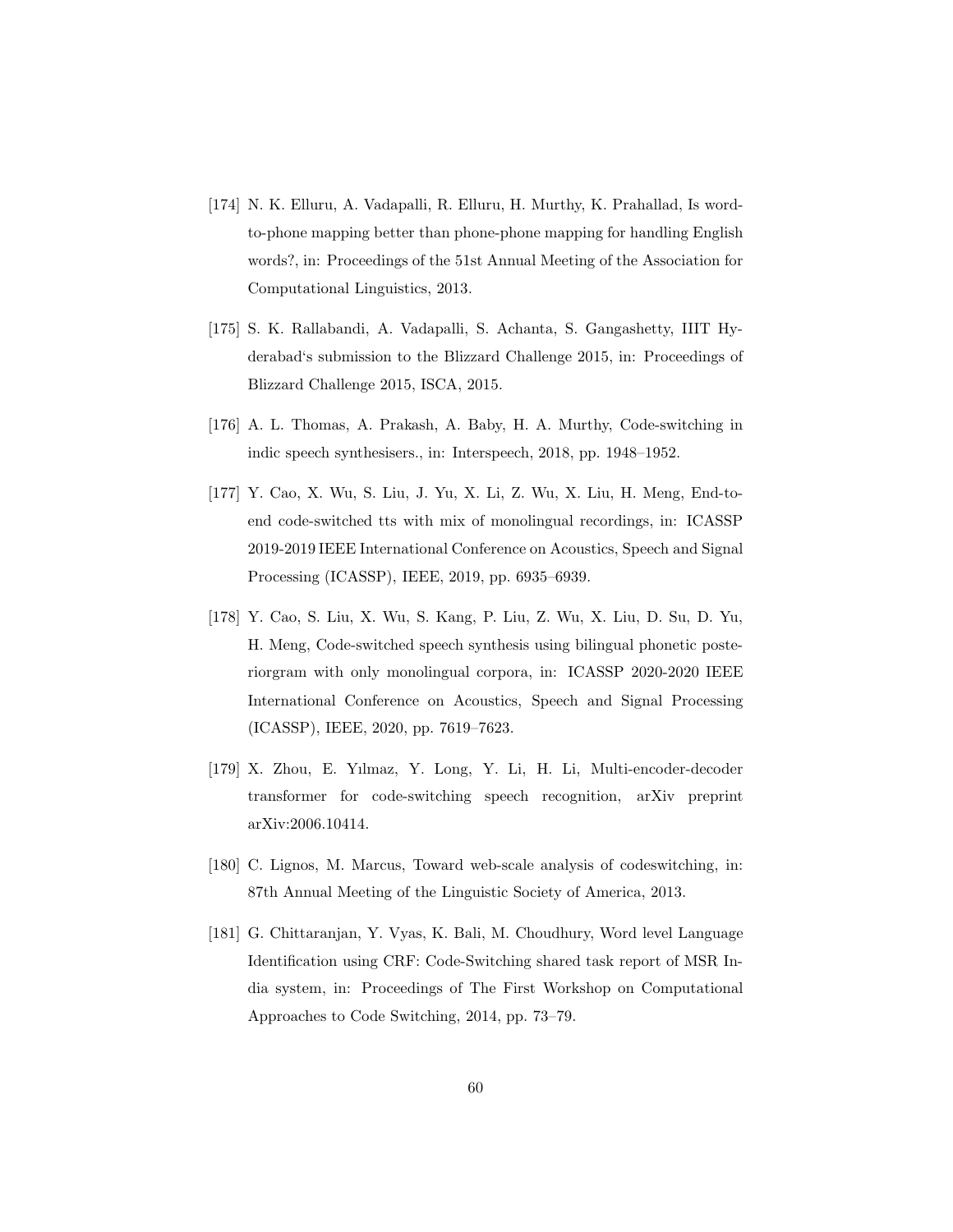- <span id="page-60-0"></span>[182] M. X. Xia, Codeswitching language identification using subword information enriched word vectors, in: Proceedings of The Second Workshop on Computational Approaches to Code Switching, 2016, pp. 132–136.
- <span id="page-60-1"></span>[183] D. Nguyen, L. Cornips, Automatic detection of intra-word code-switching, in: Proceedings of the 14th SIGMORPHON Workshop on Computational Research in Phonetics, Phonology, and Morphology, 2016, pp. 82–86.
- <span id="page-60-2"></span>[184] A. Chanda, D. Das, C. Mazumdar, Unraveling the english-bengali codemixing phenomenon, in: Proceedings of the Second Workshop on Computational Approaches to Code Switching, 2016, pp. 80–89.
- <span id="page-60-3"></span>[185] Y.-L. Yeong, T.-P. Tan, Language identification of code switching malayenglish words using syllable structure information, in: Spoken Languages Technologies for Under-Resourced Languages, 2010.
- <span id="page-60-4"></span>[186] H. Elfardy, M. Diab, Token level identification of linguistic code switching, in: Proceedings of COLING 2012: Posters, 2012, pp. 287–296.
- <span id="page-60-5"></span>[187] Y.-L. Yeong, T.-P. Tan, Applying grapheme, word, and syllable information for language identification in code switching sentences, in: 2011 International Conference on Asian Language Processing, IEEE, 2011, pp. 111–114.
- <span id="page-60-6"></span>[188] Y.-L. Yeong, T.-P. Tan, Language identification of code switching sentences and multilingual sentences of under-resourced languages by using multi structural word information, in: Fifteenth Annual Conference of the International Speech Communication Association, 2014.
- <span id="page-60-7"></span>[189] R. Shirvani, M. Piergallini, G. S. Gautam, M. Chouikha, The howard university system submission for the shared task in language identification in spanish-english codeswitching, in: Proceedings of the second workshop on computational approaches to code switching, 2016, pp. 116–120.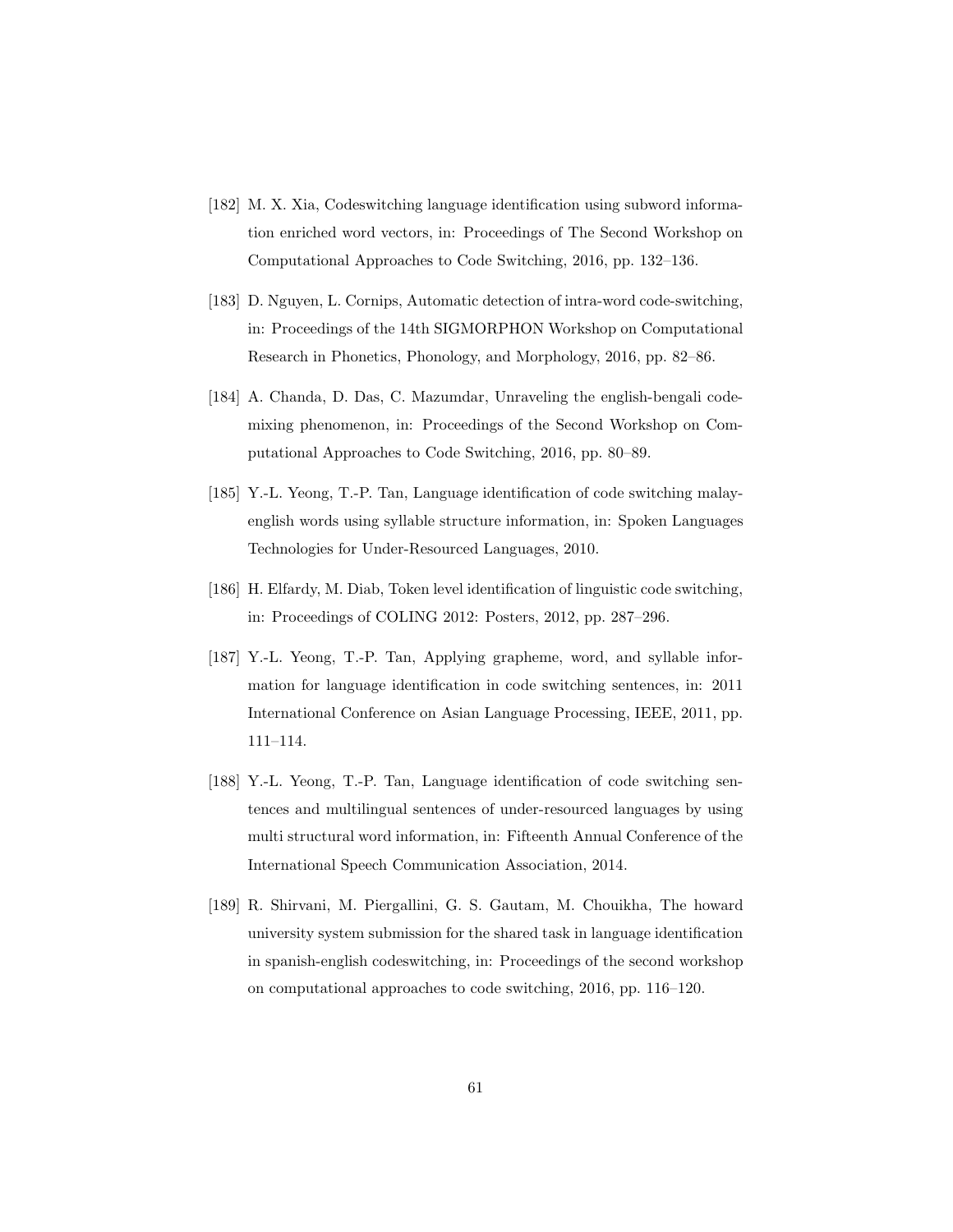- <span id="page-61-0"></span>[190] N. Dongen, Analysis and prediction of dutch-english code-switching in dutch social media messages, Master's thesis, Universiteit van Amsterdam, Amsterdam, Netherlands.
- <span id="page-61-1"></span>[191] P. Shrestha, Codeswitching detection via lexical features in conditional random fields, in: Proceedings of the Second Workshop on Computational Approaches to Code Switching, 2016, pp. 121–126.
- <span id="page-61-2"></span>[192] Y. Samih, W. Maier, Detecting code-switching in moroccan arabic social media, SocialNLP@ IJCAI-2016, New York.
- <span id="page-61-3"></span>[193] Y. Samih, S. Maharjan, M. Attia, L. Kallmeyer, T. Solorio, Multilingual code-switching identification via lstm recurrent neural networks, in: Proceedings of the Second Workshop on Computational Approaches to Code Switching, 2016, pp. 50–59.
- <span id="page-61-4"></span>[194] U. K. Sikdar, B. Gambäck, Language identification in code-switched text using conditional random fields and babelnet, in: Proceedings of the Second Workshop on Computational Approaches to Code Switching, 2016, pp. 127–131.
- <span id="page-61-5"></span>[195] A. Jaech, G. Mulcaire, M. Ostendorf, N. A. Smith, A neural model for language identification in code-switched tweets, in: Proceedings of The Second Workshop on Computational Approaches to Code Switching, 2016, pp. 60–64.
- <span id="page-61-6"></span>[196] J. C. Chang, C.-C. Lin, Recurrent-neural-network for language detection on twitter code-switching corpus, arXiv preprint arXiv:1412.4314.
- <span id="page-61-7"></span>[197] N. Jain, R. A. Bhat, Language identification in code-switching scenario, in: Proceedings of the First Workshop on Computational Approaches to Code Switching, 2014, pp. 87–93.
- <span id="page-61-8"></span>[198] A. Chanda, D. Das, C. Mazumdar, Columbia-jadavpur submission for emnlp 2016 code-switching workshop shared task: System description, in: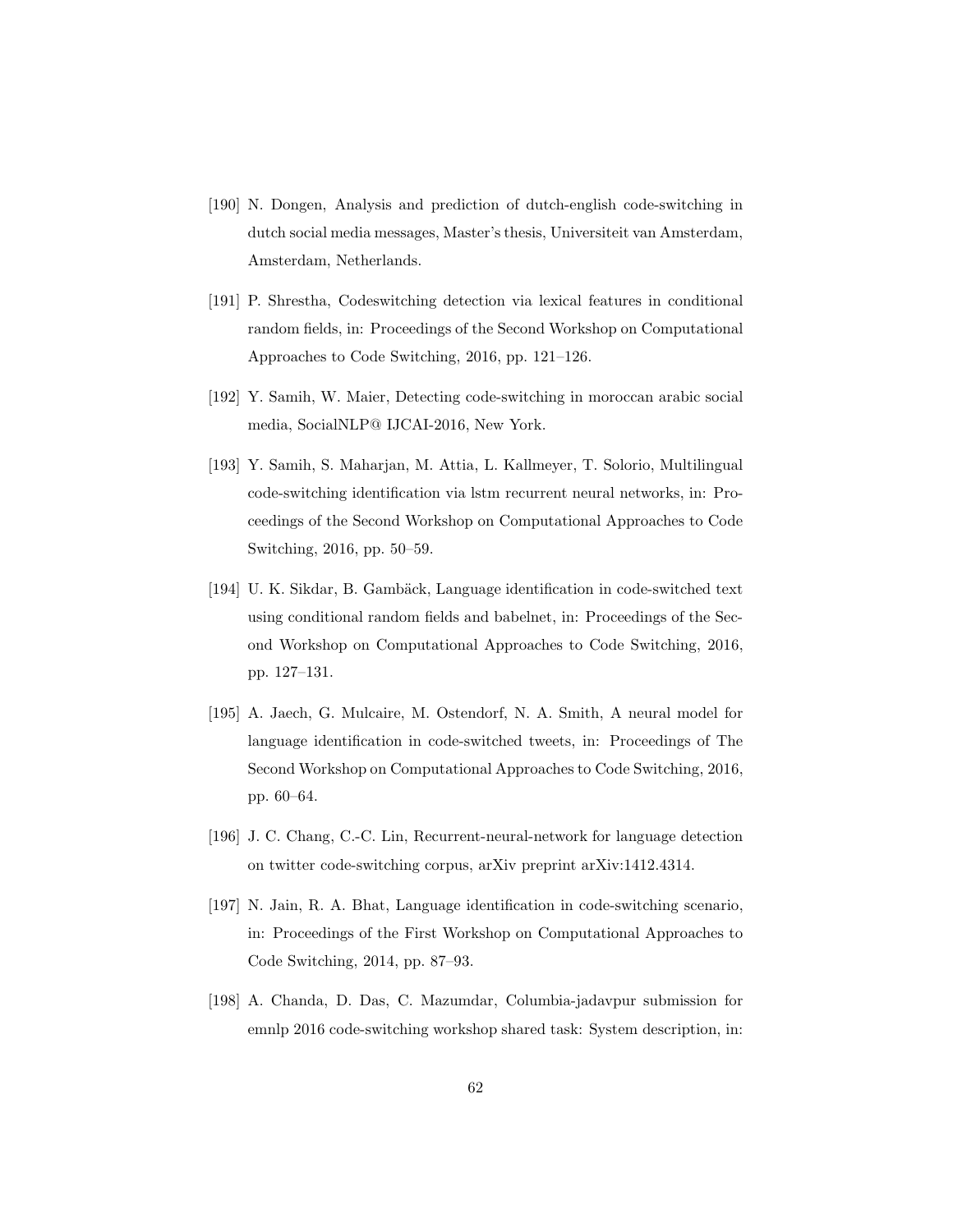Proceedings of the Second Workshop on Computational Approaches to Code Switching, 2016, pp. 112–115.

- <span id="page-62-0"></span>[199] H. Jhamtani, S. K. Bhogi, V. Raychoudhury, Word-level Language Identification in Bi-lingual code-switched texts, in: Proceedings of the 28th Pacific Asia Conference on Language, Information and Computing, 2014.
- <span id="page-62-1"></span>[200] B. King, S. Abney, Labeling the languages of words in Mixed-Language documents using weakly supervised methods, in: Proceedings of the Conference of the North American Chapter of the Association for Computational Linguistics: Human Language Technologies, 2013.
- <span id="page-62-2"></span>[201] M. Z. Ansari, S. Khan, T. Amani, A. Hamid, S. Rizvi, Analysis of part of speech tags in language identification of code-mixed text, in: Advances in Computing and Intelligent Systems, Springer, 2020, pp. 417–425.
- <span id="page-62-3"></span>[202] M. Attia, Y. Samih, W. Maier, Ghht at calcs 2018: Named Entity Recognition for Dialectal Arabic using Neural Networks, in: Proceedings of the Third Workshop on Computational Approaches to Linguistic Code-Switching, 2018.
- <span id="page-62-4"></span>[203] P. Geetha, K. Chandu, A. W. Black, Tackling Code-Switched NER: Participation of CMU, in: Proceedings of the Third Workshop on Computational Approaches to Linguistic Code-Switching, 2018.
- <span id="page-62-5"></span>[204] G. Aguilar, S. Maharjan, A. P. L. Monroy, T. Solorio, A Multi-task approach for Named Entity Recognition in Social Media data, in: Proceedings of the 3rd Workshop on Noisy User-generated Text, 2017.
- <span id="page-62-6"></span>[205] A. Zirikly, M. Diab, Named Entity Recognition for Arabic Social Media, in: Proceedings of the 1st Workshop on Vector Space Modeling for Natural Language Processing, 2015.
- <span id="page-62-7"></span>[206] J. L. C. Zea, J. E. O. Luna, C. Thorne, G. Glavaš, Spanish NER with Word Representations and Conditional Random Fields, in: Proceedings of the Sixth Named Entity Workshop, 2016.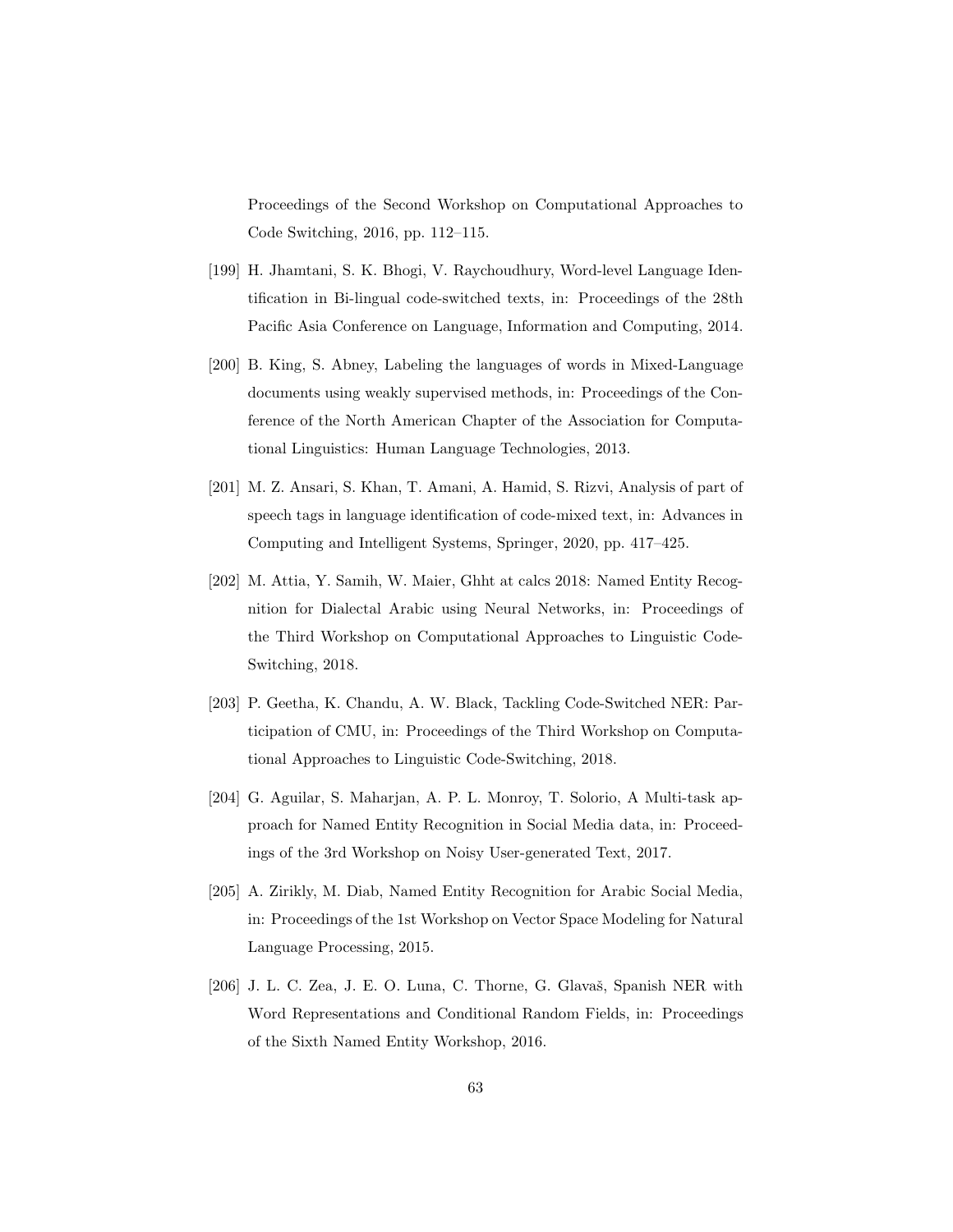- <span id="page-63-0"></span>[207] D. Etter, F. Ferraro, R. Cotterell, O. Buzek, B. Van Durme, Nerit: Named Entity Recognition for Informal Text.
- <span id="page-63-1"></span>[208] C. Sabty, A. Sherif, M. Elmahdy, S. Abdennadher, Techniques for named entity recognition on arabic-english code-mixed data.
- <span id="page-63-2"></span>[209] A. Akbik, D. Blythe, R. Vollgraf, Contextual string embeddings for sequence labeling, in: COLING 2018, 27th International Conference on Computational Linguistics, 2018, pp. 1638–1649.
- <span id="page-63-3"></span>[210] G. I. Winata, C.-S. Wu, A. Madotto, P. Fung, Bilingual character representation for efficiently addressing out-of-vocabulary words in codeswitching named entity recognition, arXiv preprint arXiv:1805.12061.
- <span id="page-63-4"></span>[211] C. Wang, K. Cho, D. Kiela, Code-switched named entity recognition with embedding attention, in: Proceedings of the Third Workshop on Computational Approaches to Linguistic Code-Switching, 2018, pp. 154–158.
- <span id="page-63-5"></span>[212] G. I. Winata, Z. Lin, P. Fung, Learning multilingual meta-embeddings for code-switching named entity recognition, in: Proceedings of the 4th Workshop on Representation Learning for NLP (RepL4NLP-2019), 2019, pp. 181–186.
- <span id="page-63-6"></span>[213] G. I. Winata, Z. Lin, J. Shin, Z. Liu, P. Fung, Hierarchical metaembeddings for code-switching named entity recognition, arXiv preprint arXiv:1909.08504.
- <span id="page-63-7"></span>[214] U. Barman, J. Wagner, J. Foster, Part-of-speech tagging of code-mixed social media content: Pipeline, stacking and joint modelling, in: Proceedings of the Second Workshop on Computational Approaches to Code Switching, 2016, pp. 30–39.
- <span id="page-63-8"></span> $[215]$  R. van der Goot, Ö. Cetinoğlu, Lexical normalization for code-switched data and its effect on pos-tagging, arXiv preprint arXiv:2006.01175.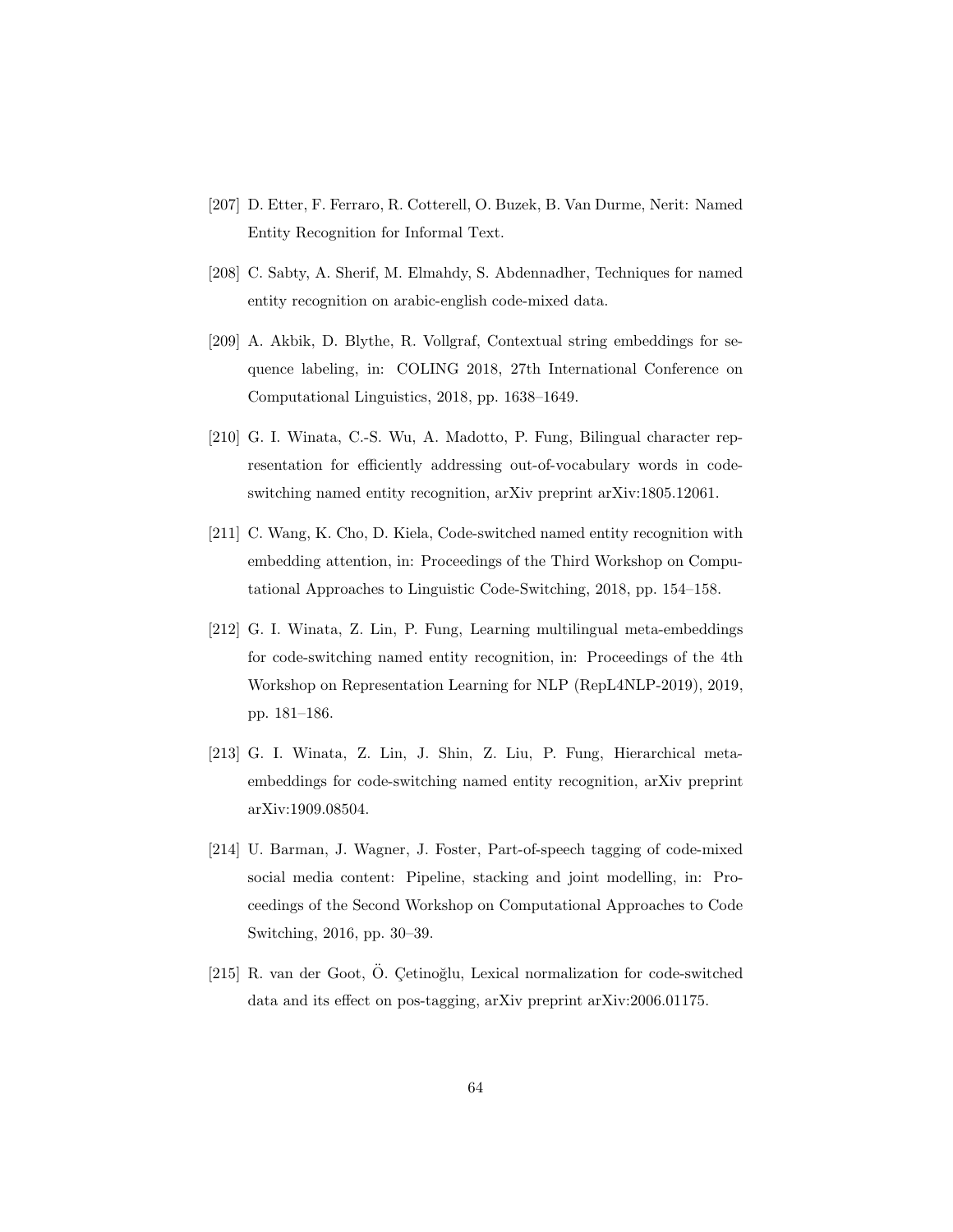- <span id="page-64-0"></span>[216] P. Goyal, M. R. Mital, A. Mukerjee, A Bilingual Parser for Hindi, English and code-switching structures, in: 10th Conference of The European Chapter, 2003.
- <span id="page-64-1"></span>[217] D. Sharma, K. Vikram, M. R. Mital, A. Mukerjee, A. M. Raina, Saarthaka- An Integrated Discourse Semantic Model for Bilingual Corpora, in: Proceedings of International Conference on Universal Knowledge and Language, 2002.
- <span id="page-64-2"></span>[218] I. A. Bhat, R. A. Bhat, M. Shrivastava, D. M. Sharma, Universal dependency parsing for hindi-english code-switching, arXiv preprint arXiv:1804.05868.
- <span id="page-64-3"></span>[219] X. Li, D. Roth, Learning Question Classifiers, in: Proceedings of the 19th international conference on Computational linguistics-Volume 1, Association for Computational Linguistics, 2002.
- <span id="page-64-4"></span>[220] K. R. Chandu, M. Chinnakotla, A. W. Black, M. Shrivastava, Webshodh: A Code Mixed Factoid Question Answering System for Web, in: International Conference of the Cross-Language Evaluation Forum for European Languages, Springer, 2017.
- <span id="page-64-5"></span>[221] S. Sekine, R. Grishman, Hindi-English cross-lingual Question-Answering System, ACM Transactions on Asian Language Information Processing (TALIP) 2003.
- <span id="page-64-6"></span>[222] P. Pingali, J. Jagarlamudi, V. Varma, A Dictionary based approach with Query Expansion to Cross Language Query based Multi-Document Summarization: Experiments in Telugu-English, Citeseer 2008.
- <span id="page-64-7"></span>[223] G. Neumann, B. Sacaleanu, A Cross Language Question/Answering System for German and English.
- <span id="page-64-8"></span>[224] B. Magnini, S. Romagnoli, A. Vallin, J. Herrera, A. Peñas, V. Peinado, F. Verdejo, M. de Rijke, The multiple Language Question Answering Track, 2003.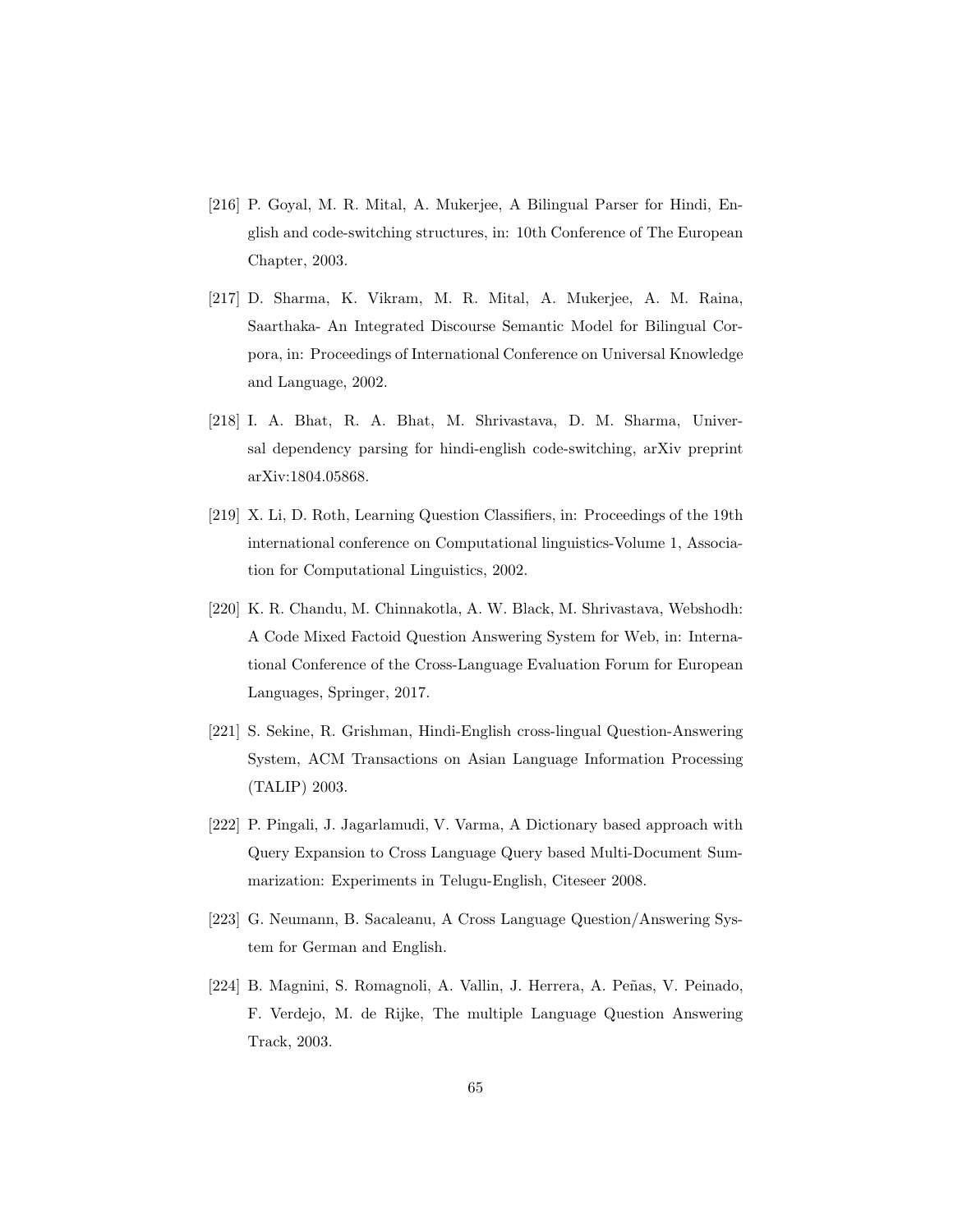- <span id="page-65-0"></span>[225] D. Vilares, M. A. Alonso, C. Gómez-Rodríguez, En-es-cs: An englishspanish code-switching twitter corpus for multilingual sentiment analysis, in: Proceedings of the Tenth International Conference on Language Resources and Evaluation (LREC'16), 2016, pp. 4149–4153.
- <span id="page-65-1"></span>[226] D. Vilares, M. A. Alonso, C. Gómez-Rodríguez, Sentiment analysis on monolingual, multilingual and code-switching twitter corpora, in: Proceedings of the 6th Workshop on Computational Approaches to Subjectivity, Sentiment and Social Media Analysis, 2015, pp. 2–8.
- <span id="page-65-2"></span>[227] D. Vilares, M. A. Alonso, C. Gómez-Rodríguez, Supervised sentiment analysis in multilingual environments, Information Processing & Management 53 (3) (2017) 595–607.
- <span id="page-65-3"></span>[228] S. Padmaja, S. Fatima, S. Bandu, M. Nikitha, K. Prathyusha, Sentiment extraction from bilingual code mixed social media text, in: Data Engineering and Communication Technology, Springer, 2020, pp. 707–714.
- <span id="page-65-4"></span>[229] B. G. Patra, D. Das, A. Das, Sentiment analysis of code-mixed indian languages: An overview of sail code-mixed shared task@ icon-2017, arXiv preprint arXiv:1803.06745.
- <span id="page-65-5"></span>[230] S. Mandal, D. Das, Analyzing roles of classifiers and code-mixed factors for sentiment identification, arXiv preprint arXiv:1801.02581.
- <span id="page-65-6"></span>[231] Y. K. Lal, V. Kumar, M. Dhar, M. Shrivastava, P. Koehn, De-mixing sentiment from code-mixed text, in: Proceedings of the 57th Annual Meeting of the Association for Computational Linguistics: Student Research Workshop, 2019, pp. 371–377.
- <span id="page-65-7"></span>[232] J. Utsav, D. Kabaria, R. Vajpeyi, M. Mina, V. Srivastava, Stance detection in hindi-english code-mixed data, in: Proceedings of the 7th ACM IKDD CoDS and 25th COMAD, 2020, pp. 359–360.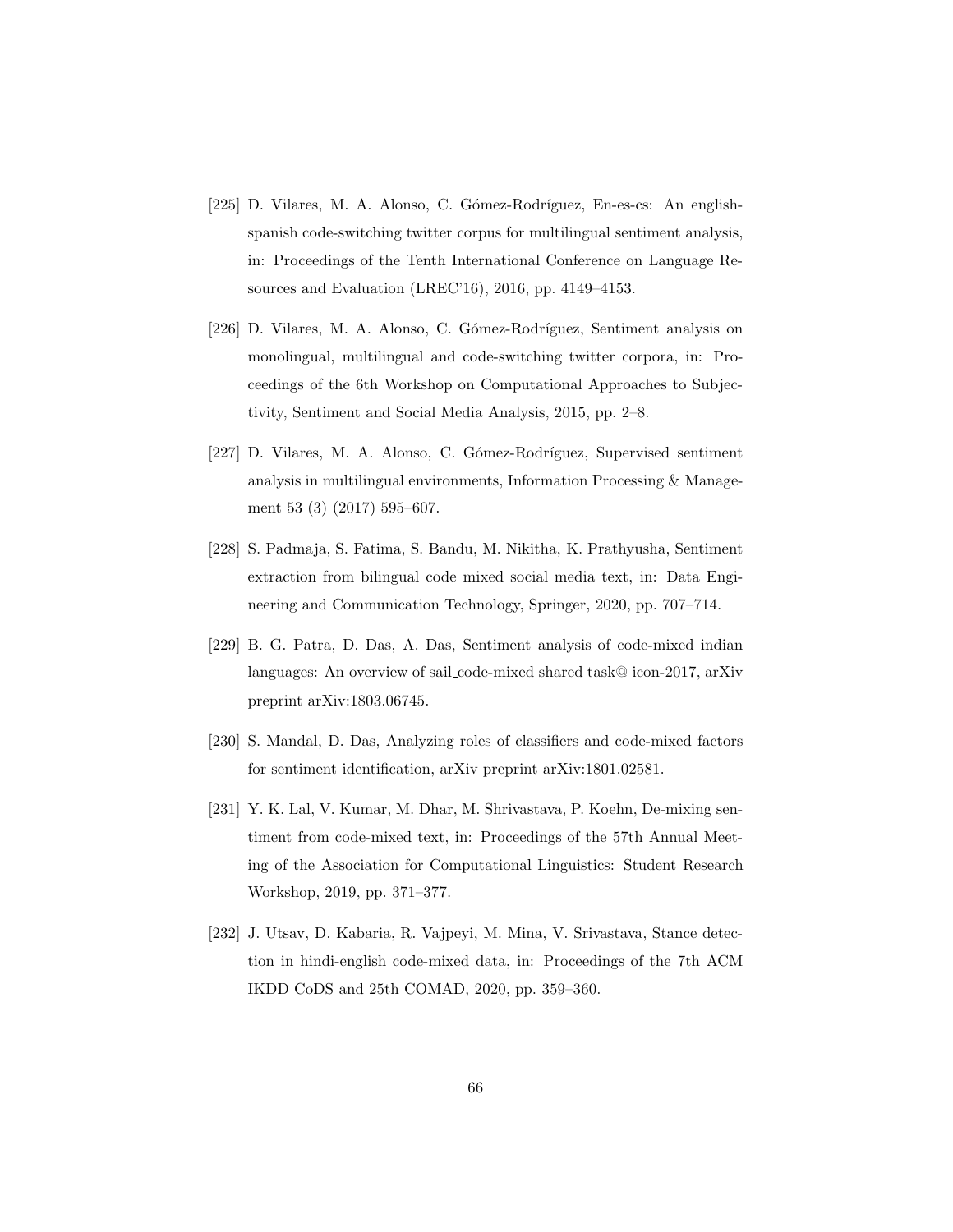- <span id="page-66-0"></span>[233] S. Lee, Z. Wang, Emotion in code-switching texts: Corpus construction and analysis, in: Proceedings of the eighth SIGHAN workshop on Chinese language processing, 2015, pp. 91–99.
- <span id="page-66-1"></span>[234] Z. Wang, S. Lee, S. Li, G. Zhou, Emotion detection in code-switching texts via bilingual and sentimental information, in: Proceedings of the 53rd Annual Meeting of the Association for Computational Linguistics and the 7th International Joint Conference on Natural Language Processing (Volume 2: Short Papers), 2015, pp. 763–768.
- <span id="page-66-2"></span>[235] Z. Wang, S. Y. M. Lee, S. Li, G. Zhou, Emotion analysis in code-switching text with joint factor graph model, IEEE/ACM Transactions on Audio, Speech, and Language Processing 25 (3) (2016) 469–480.
- <span id="page-66-3"></span>[236] C. Supraja, V. M. Rao, Emotion detection in code-switching text, Emotion.
- <span id="page-66-4"></span>[237] K. Rajput, R. Kapoor, P. Mathur, P. Kumaraguru, R. R. Shah, et al., Transfer learning for detecting hateful sentiments in code switched language, in: Deep Learning-Based Approaches for Sentiment Analysis, Springer, 2020, pp. 159–192.
- <span id="page-66-5"></span>[238] A. Khandelwal, N. Kumar, A unified system for aggression identification in english code-mixed and uni-lingual texts, in: Proceedings of the 7th ACM IKDD CoDS and 25th COMAD, 2020, pp. 55–64.
- <span id="page-66-6"></span>[239] T. Santosh, K. Aravind, Hate speech detection in hindi-english code-mixed social media text, in: Proceedings of the ACM India Joint International Conference on Data Science and Management of Data, 2019, pp. 310–313.
- <span id="page-66-7"></span>[240] R. M. K. Sinha, A. Thakur, Machine Translation of Bilingual Hindi-English(Hinglish) Text, 10th Machine Translation summit (MT Summit X), Phuket, Thailand.
- <span id="page-66-8"></span>[241] M. Johnson, M. Schuster, Q. V. Le, M. Krikun, Y. Wu, Z. Chen, N. Thorat, F. Viégas, M. Wattenberg, G. Corrado, et al., Googles multilingual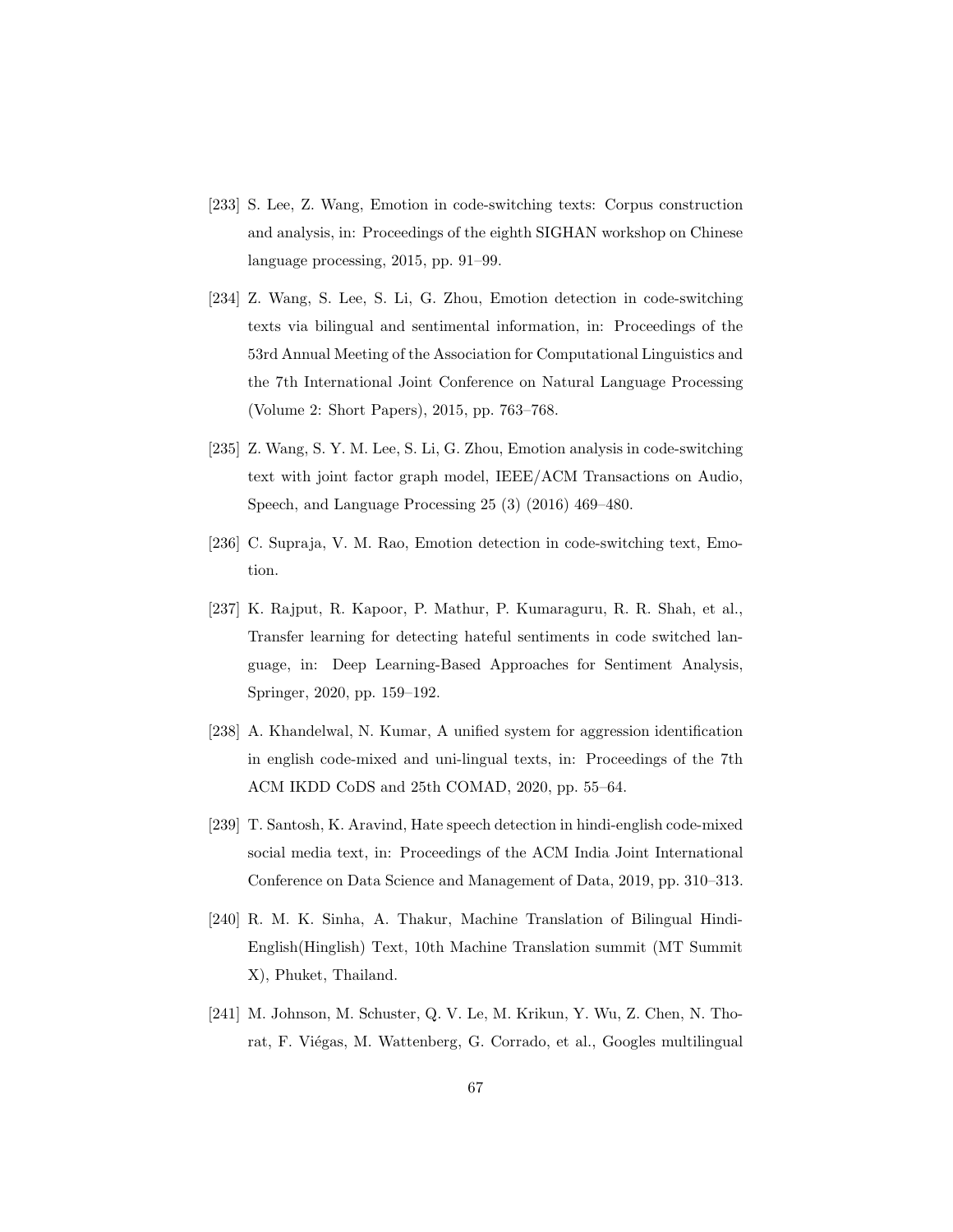neural machine translation system: Enabling zero-shot translation, Transactions of the Association for Computational Linguistics 5 (2017) 339–351.

- <span id="page-67-0"></span>[242] P. Rao, M. Pandya, K. Sabu, K. Kumar, N. Bondale, A study of lexical and prosodic cues to segmentation in a hindi-english code-switched discourse, Proc. Interspeech 2018 (2018) 1918–1922.
- <span id="page-67-1"></span>[243] A. Bawa, M. Choudhury, K. Bali, Accommodation of conversational codechoice, in: Proceedings of the Third Workshop on Computational Approaches to Linguistic Code-Switching, 2018, pp. 82–91.
- <span id="page-67-2"></span>[244] E. Ahn, C. Jimenez, Y. Tsvetkov, A. Black, What code-switching strategies are effective in dialogue systems?, Proceedings of the Society for Computation in Linguistics 3 (1) (2020) 308–318.
- <span id="page-67-3"></span>[245] R. Reddy, N. Reddy, S. Bandyopadhyay, Dialogue based Question Answering System in Telugu, in: Proceedings of the Workshop on Multilingual Question Answering-MLQA, 2006.
- <span id="page-67-4"></span>[246] S. Banerjee, N. Moghe, S. Arora, M. M. Khapra, A dataset for building code-mixed goal oriented conversation systems, COLING.
- <span id="page-67-5"></span>[247] V. Ramanarayanan, R. Pugh, Y. Qian, D. Suendermann-Oeft, Automatic turn-level language identification for code-switched spanish–english dialog, in: 9th International Workshop on Spoken Dialogue System Technology, Springer, 2019, pp. 51–61.
- <span id="page-67-6"></span>[248] A. Srivastava, K. Bali, M. Choudhury, Understanding script-mixing: A case study of hindi-english bilingual twitter users, in: Proceedings of the The 4th Workshop on Computational Approaches to Code Switching, 2020, pp. 36–44.
- <span id="page-67-7"></span>[249] D. Garrette, H. Alpert-Abrams, T. Berg-Kirkpatrick, D. Klein, Unsupervised code-switching for multilingual historical document transcription,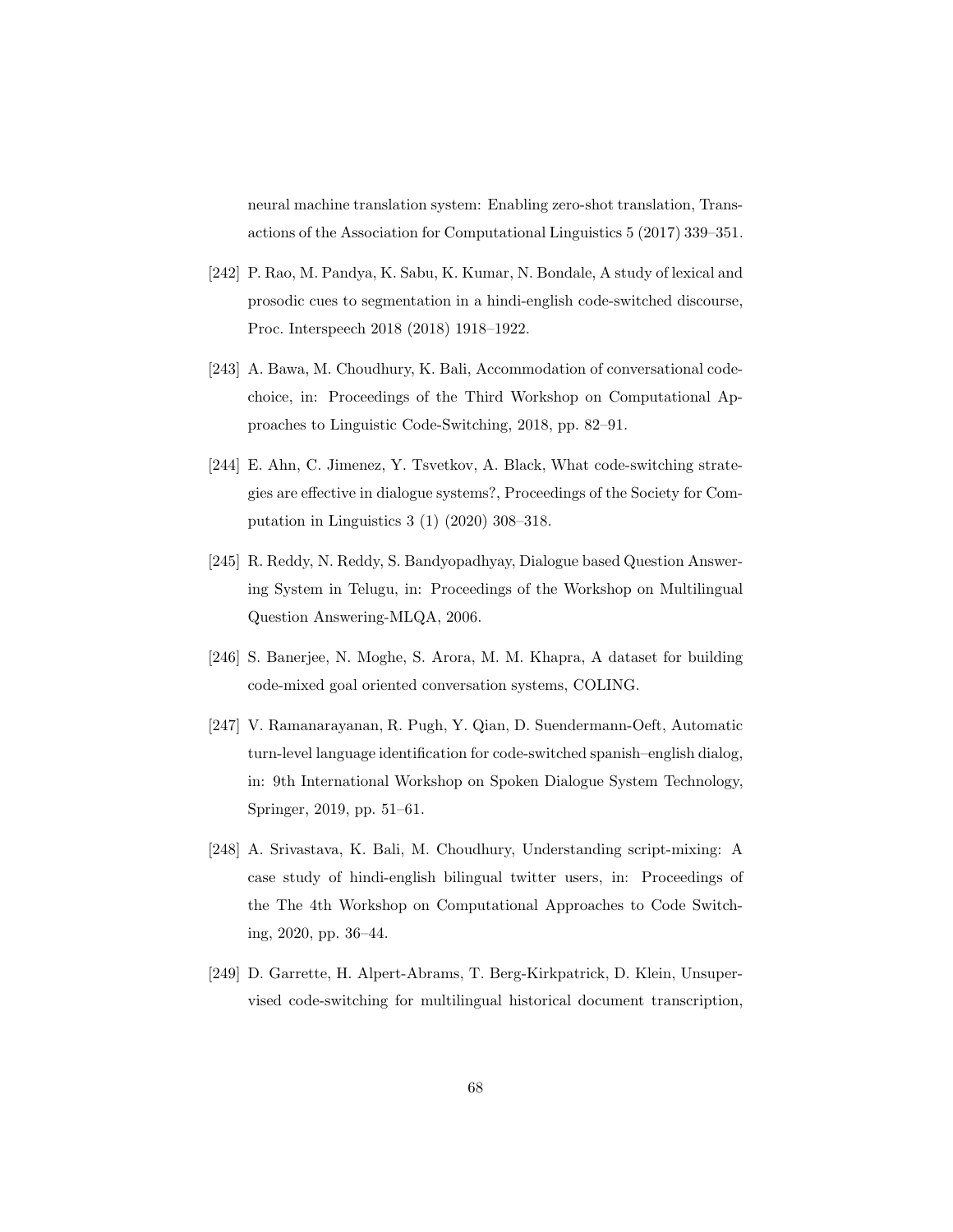in: Proceedings of the 2015 Conference of the North American Chapter of the Association for Computational Linguistics: Human Language Technologies, 2015, pp. 1036–1041.

- <span id="page-68-0"></span>[250] L. Qin, M. Ni, Y. Zhang, W. Che, Cosda-ml: Multi-lingual codeswitching data augmentation for zero-shot cross-lingual nlp, arXiv preprint arXiv:2006.06402.
- <span id="page-68-1"></span>[251] A. R. KhudaBukhsh, S. Palakodety, J. G. Carbonell, Harnessing code switching to transcend the linguistic barrier, arXiv preprint arXiv:2001.11258.
- <span id="page-68-2"></span>[252] J. Yang, S. Ma, D. Zhang, S. Wu, Z. Li, M. Zhou, Alternating language modeling for cross-lingual pre-training., in: AAAI, 2020, pp. 9386–9393.
- <span id="page-68-3"></span>[253] A. Conneau, G. Lample, R. Rinott, A. Williams, S. R. Bowman, H. Schwenk, V. Stoyanov, Xnli: Evaluating cross-lingual sentence representations, arXiv preprint arXiv:1809.05053.
- <span id="page-68-4"></span>[254] M. Diab, J. Hirschberg, P. Fung, T. Solorio, Proceedings of the first workshop on computational approaches to code switching, in: Proceedings of the First Workshop on Computational Approaches to Code Switching, 2014.
- <span id="page-68-5"></span>[255] G. Molina, F. AlGhamdi, M. Ghoneim, A. Hawwari, N. Rey-Villamizar, M. Diab, T. Solorio, Overview for the second shared task on language identification in code-switched data, arXiv preprint arXiv:1909.13016.
- <span id="page-68-6"></span>[256] R. S. Roy, M. Choudhury, P. Majumder, K. Agarwal, Overview of the fire 2013 track on transliterated search, in: Post-Proceedings of the 4th and 5th Workshops of the Forum for Information Retrieval Evaluation, 2013, pp. 1–7.
- <span id="page-68-7"></span>[257] P. R. Rao, S. L. Devi, Cmee-il: Code mix entity extraction in indian languages from social media text@ fire 2016-an overview., in: FIRE (Working Notes), 2016, pp. 289–295.